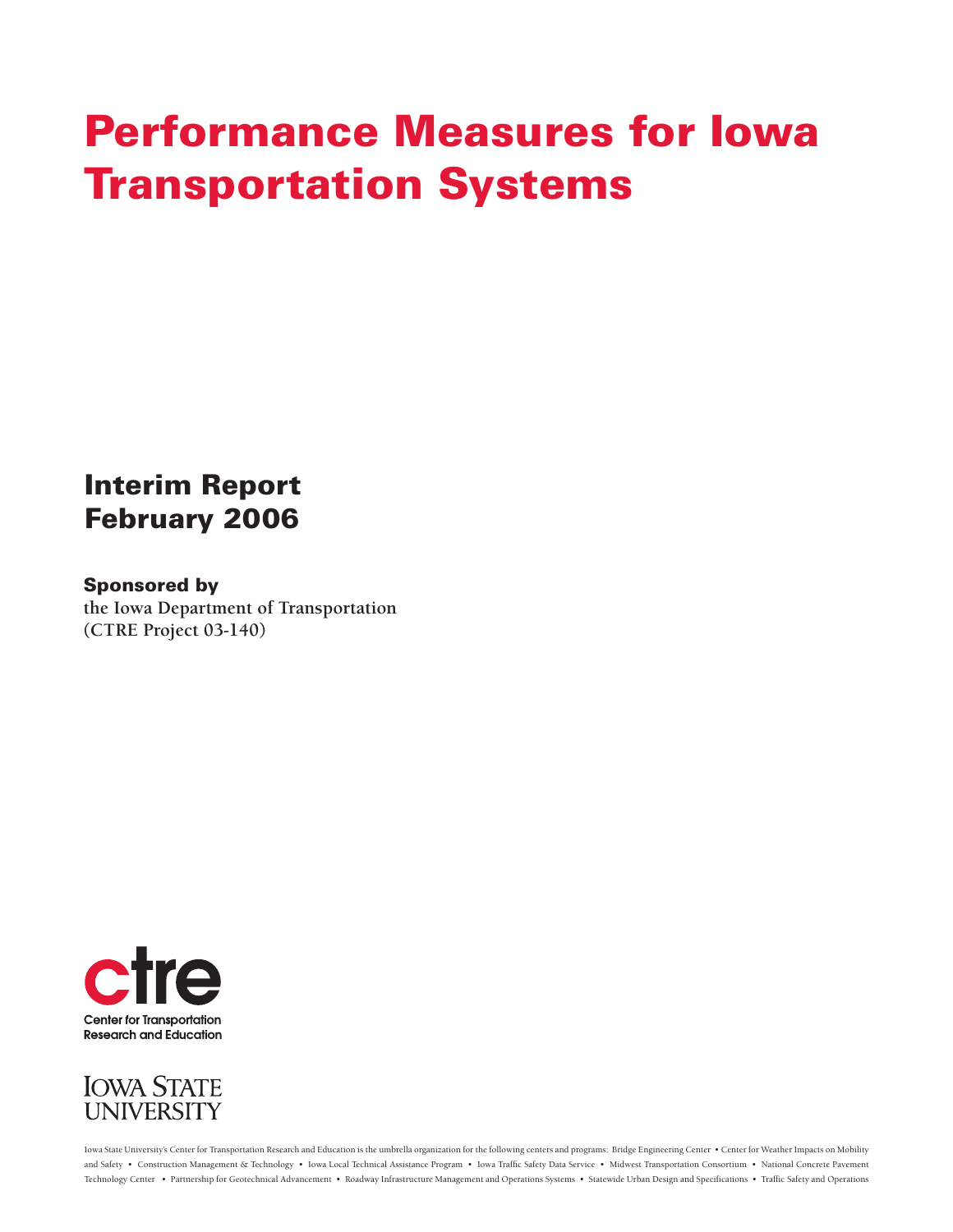## About CTRE/ISU

The mission of the Center for Transportation Research and Education (CTRE) at Iowa State University is to develop and implement innovative methods, materials, and technologies for improving transportation efficiency, safety, and reliability while improving the learning environment of students, faculty, and staff in transportation-related fields.

## Disclaimer Notice

The contents of this report reflect the views of the authors, who are responsible for the facts and the accuracy of the information presented herein. The opinions, findings and conclusions expressed in this publication are those of the authors and not necessarily those of the sponsors.

The sponsors assume no liability for the contents or use of the information contained in this document. This report does not constitute a standard, specification, or regulation.

The sponsors do not endorse products or manufacturers. Trademarks or manufacturers' names appear in this report only because they are considered essential to the objective of the document.

## Non-discrimination Statement

Iowa State University does not discriminate on the basis of race, color, age, religion, national origin, sexual orientation, gender identity, sex, marital status, disability, or status as a U.S. veteran. Inquiries can be directed to the Director of Equal Opportunity and Diversity at Iowa State University, (515) 294-7612.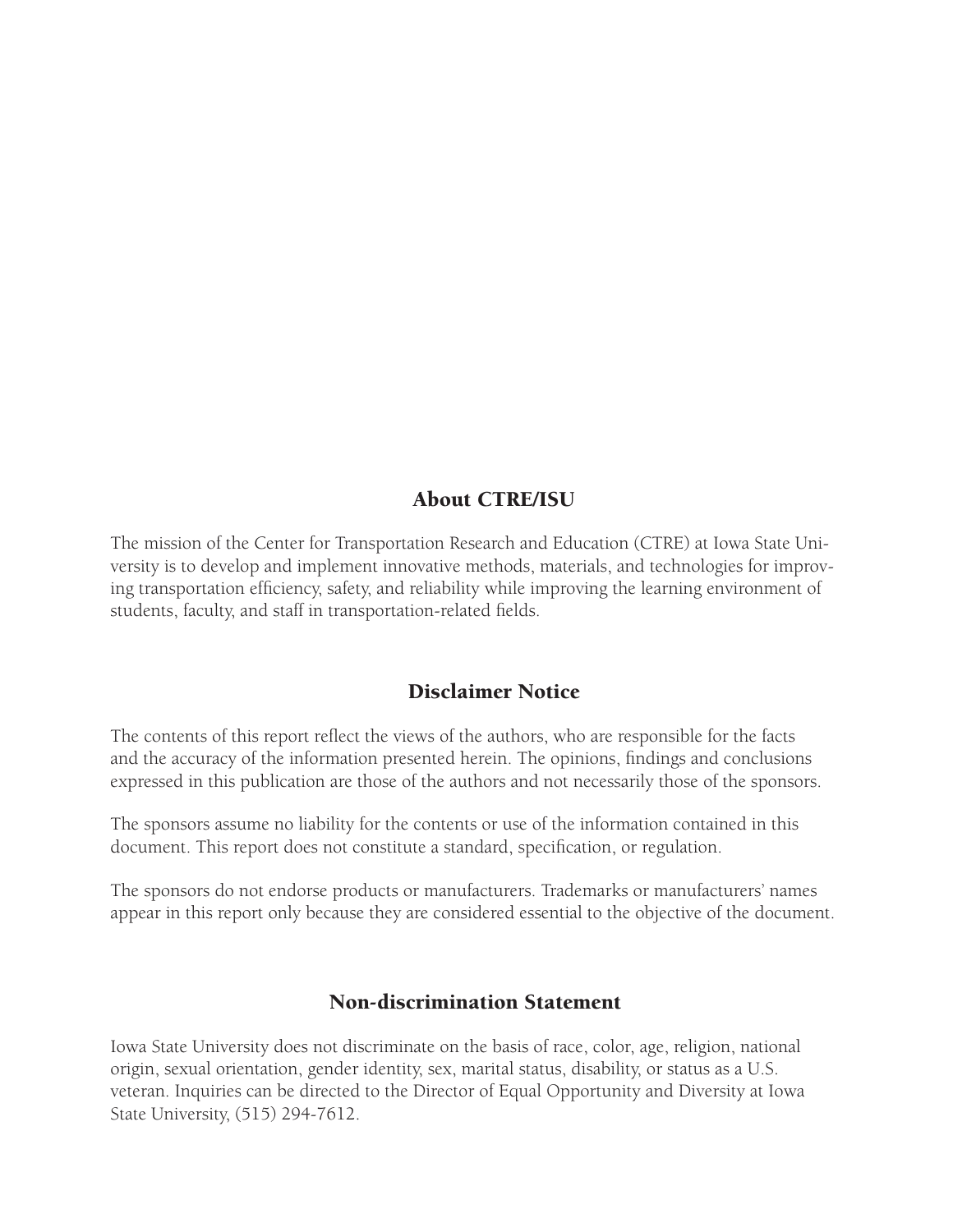#### **Technical Report Documentation Page**

| 1. Report No.                                                                                                                                                                                                                                                                                                                                                                                                                                                                                                                                                                                                                                                                                                                                                                                                                                                                                                                                                                                                                                                                                                                                                                                                                                                                                                                                                                                                                                                                                                                                                                                                                                             | 2. Government Accession No.          | 3. Recipient's Catalog No.             |                                           |  |  |
|-----------------------------------------------------------------------------------------------------------------------------------------------------------------------------------------------------------------------------------------------------------------------------------------------------------------------------------------------------------------------------------------------------------------------------------------------------------------------------------------------------------------------------------------------------------------------------------------------------------------------------------------------------------------------------------------------------------------------------------------------------------------------------------------------------------------------------------------------------------------------------------------------------------------------------------------------------------------------------------------------------------------------------------------------------------------------------------------------------------------------------------------------------------------------------------------------------------------------------------------------------------------------------------------------------------------------------------------------------------------------------------------------------------------------------------------------------------------------------------------------------------------------------------------------------------------------------------------------------------------------------------------------------------|--------------------------------------|----------------------------------------|-------------------------------------------|--|--|
| CTRE Project 03-140                                                                                                                                                                                                                                                                                                                                                                                                                                                                                                                                                                                                                                                                                                                                                                                                                                                                                                                                                                                                                                                                                                                                                                                                                                                                                                                                                                                                                                                                                                                                                                                                                                       |                                      |                                        |                                           |  |  |
|                                                                                                                                                                                                                                                                                                                                                                                                                                                                                                                                                                                                                                                                                                                                                                                                                                                                                                                                                                                                                                                                                                                                                                                                                                                                                                                                                                                                                                                                                                                                                                                                                                                           |                                      |                                        |                                           |  |  |
| 4. Title and Subtitle                                                                                                                                                                                                                                                                                                                                                                                                                                                                                                                                                                                                                                                                                                                                                                                                                                                                                                                                                                                                                                                                                                                                                                                                                                                                                                                                                                                                                                                                                                                                                                                                                                     | 5. Report Date                       |                                        |                                           |  |  |
| Performance Measures for Iowa Transportation Systems                                                                                                                                                                                                                                                                                                                                                                                                                                                                                                                                                                                                                                                                                                                                                                                                                                                                                                                                                                                                                                                                                                                                                                                                                                                                                                                                                                                                                                                                                                                                                                                                      | February 2006                        |                                        |                                           |  |  |
|                                                                                                                                                                                                                                                                                                                                                                                                                                                                                                                                                                                                                                                                                                                                                                                                                                                                                                                                                                                                                                                                                                                                                                                                                                                                                                                                                                                                                                                                                                                                                                                                                                                           |                                      | <b>6. Performing Organization Code</b> |                                           |  |  |
|                                                                                                                                                                                                                                                                                                                                                                                                                                                                                                                                                                                                                                                                                                                                                                                                                                                                                                                                                                                                                                                                                                                                                                                                                                                                                                                                                                                                                                                                                                                                                                                                                                                           |                                      |                                        |                                           |  |  |
| 7. Author                                                                                                                                                                                                                                                                                                                                                                                                                                                                                                                                                                                                                                                                                                                                                                                                                                                                                                                                                                                                                                                                                                                                                                                                                                                                                                                                                                                                                                                                                                                                                                                                                                                 |                                      | 8. Performing Organization Report No.  |                                           |  |  |
| David Plazak                                                                                                                                                                                                                                                                                                                                                                                                                                                                                                                                                                                                                                                                                                                                                                                                                                                                                                                                                                                                                                                                                                                                                                                                                                                                                                                                                                                                                                                                                                                                                                                                                                              |                                      | CTRE Project 03-140                    |                                           |  |  |
| 9. Performing Organization Name and Address                                                                                                                                                                                                                                                                                                                                                                                                                                                                                                                                                                                                                                                                                                                                                                                                                                                                                                                                                                                                                                                                                                                                                                                                                                                                                                                                                                                                                                                                                                                                                                                                               |                                      | 10. Work Unit No. (TRAIS)              |                                           |  |  |
| Center for Transportation Research and Education                                                                                                                                                                                                                                                                                                                                                                                                                                                                                                                                                                                                                                                                                                                                                                                                                                                                                                                                                                                                                                                                                                                                                                                                                                                                                                                                                                                                                                                                                                                                                                                                          |                                      |                                        |                                           |  |  |
| Iowa State University                                                                                                                                                                                                                                                                                                                                                                                                                                                                                                                                                                                                                                                                                                                                                                                                                                                                                                                                                                                                                                                                                                                                                                                                                                                                                                                                                                                                                                                                                                                                                                                                                                     |                                      | 11. Contract or Grant No.              |                                           |  |  |
| 2901 South Loop Drive, Suite 3100                                                                                                                                                                                                                                                                                                                                                                                                                                                                                                                                                                                                                                                                                                                                                                                                                                                                                                                                                                                                                                                                                                                                                                                                                                                                                                                                                                                                                                                                                                                                                                                                                         |                                      |                                        |                                           |  |  |
| Ames, IA 50010-8634                                                                                                                                                                                                                                                                                                                                                                                                                                                                                                                                                                                                                                                                                                                                                                                                                                                                                                                                                                                                                                                                                                                                                                                                                                                                                                                                                                                                                                                                                                                                                                                                                                       |                                      |                                        |                                           |  |  |
| 12. Sponsoring Organization Name and Address                                                                                                                                                                                                                                                                                                                                                                                                                                                                                                                                                                                                                                                                                                                                                                                                                                                                                                                                                                                                                                                                                                                                                                                                                                                                                                                                                                                                                                                                                                                                                                                                              |                                      | 13. Type of Report and Period Covered  |                                           |  |  |
| Iowa Department of Transportation                                                                                                                                                                                                                                                                                                                                                                                                                                                                                                                                                                                                                                                                                                                                                                                                                                                                                                                                                                                                                                                                                                                                                                                                                                                                                                                                                                                                                                                                                                                                                                                                                         |                                      | Interim Report                         |                                           |  |  |
| 800 Lincoln Way                                                                                                                                                                                                                                                                                                                                                                                                                                                                                                                                                                                                                                                                                                                                                                                                                                                                                                                                                                                                                                                                                                                                                                                                                                                                                                                                                                                                                                                                                                                                                                                                                                           |                                      | 14. Sponsoring Agency Code             |                                           |  |  |
| Ames, IA 50010                                                                                                                                                                                                                                                                                                                                                                                                                                                                                                                                                                                                                                                                                                                                                                                                                                                                                                                                                                                                                                                                                                                                                                                                                                                                                                                                                                                                                                                                                                                                                                                                                                            |                                      |                                        |                                           |  |  |
| <b>15. Supplementary Notes</b>                                                                                                                                                                                                                                                                                                                                                                                                                                                                                                                                                                                                                                                                                                                                                                                                                                                                                                                                                                                                                                                                                                                                                                                                                                                                                                                                                                                                                                                                                                                                                                                                                            |                                      |                                        |                                           |  |  |
| Visit www.ctre.iastate.edu for color PDF files of this and other research reports.                                                                                                                                                                                                                                                                                                                                                                                                                                                                                                                                                                                                                                                                                                                                                                                                                                                                                                                                                                                                                                                                                                                                                                                                                                                                                                                                                                                                                                                                                                                                                                        |                                      |                                        |                                           |  |  |
| 16. Abstract<br>The purpose of performance measures in planning operations is to identify and track meaningful, quantifiable measures that reflect<br>progress toward the goals of the plan. The Iowa Department of Transportation (DOT) has already adopted performance measures in a<br>number of operational areas, including highway maintenance, highway safety, public transportation, and aeronautics.<br>This report is an initial effort to utilize performance measures for transportation system planning. The selected measures provide a<br>cross-section of system performance indicators across three selected transportation planning goals (safety, efficiency, and quality of<br>life) and five transportation modes (highways/bridges, public transit, railroads, aviation, and pedestrian/bicycle). These performance<br>measures are exploratory in nature, and constitute a first attempt to apply performance measures in the context of a statewide,<br>multimodal transportation plan from the Iowa DOT. As such, the set of performance measures that the Iowa DOT uses for planning will<br>change over time as more is learned about the application of such measures.<br>The performance measures explained in this document were developed through consultation with Iowa DOT modal staff (aviation,<br>railroads, highways, public transportation, and pedestrian/bicycle) and the Office of Traffic and Safety. In addition, faculty and staff at<br>the Iowa State University Center for Transportation Research and Education were consulted about performance measurement and data<br>within their areas of expertise. |                                      |                                        |                                           |  |  |
| 17. Key Words                                                                                                                                                                                                                                                                                                                                                                                                                                                                                                                                                                                                                                                                                                                                                                                                                                                                                                                                                                                                                                                                                                                                                                                                                                                                                                                                                                                                                                                                                                                                                                                                                                             |                                      | <b>18. Distribution Statement</b>      |                                           |  |  |
| efficiency—Iowa transportation systems—performance measures—quality of<br>life-safety                                                                                                                                                                                                                                                                                                                                                                                                                                                                                                                                                                                                                                                                                                                                                                                                                                                                                                                                                                                                                                                                                                                                                                                                                                                                                                                                                                                                                                                                                                                                                                     |                                      | No restrictions.                       |                                           |  |  |
| 19. Security Classification (of this                                                                                                                                                                                                                                                                                                                                                                                                                                                                                                                                                                                                                                                                                                                                                                                                                                                                                                                                                                                                                                                                                                                                                                                                                                                                                                                                                                                                                                                                                                                                                                                                                      | 20. Security Classification (of this | 21. No. of Pages                       | 22. Price                                 |  |  |
| report)<br>Unclassified.                                                                                                                                                                                                                                                                                                                                                                                                                                                                                                                                                                                                                                                                                                                                                                                                                                                                                                                                                                                                                                                                                                                                                                                                                                                                                                                                                                                                                                                                                                                                                                                                                                  | page)                                |                                        |                                           |  |  |
|                                                                                                                                                                                                                                                                                                                                                                                                                                                                                                                                                                                                                                                                                                                                                                                                                                                                                                                                                                                                                                                                                                                                                                                                                                                                                                                                                                                                                                                                                                                                                                                                                                                           | Unclassified.                        | 56                                     | <b>NA</b>                                 |  |  |
| Form DOT F 1700.7 (8-72)                                                                                                                                                                                                                                                                                                                                                                                                                                                                                                                                                                                                                                                                                                                                                                                                                                                                                                                                                                                                                                                                                                                                                                                                                                                                                                                                                                                                                                                                                                                                                                                                                                  |                                      |                                        | Reproduction of completed page authorized |  |  |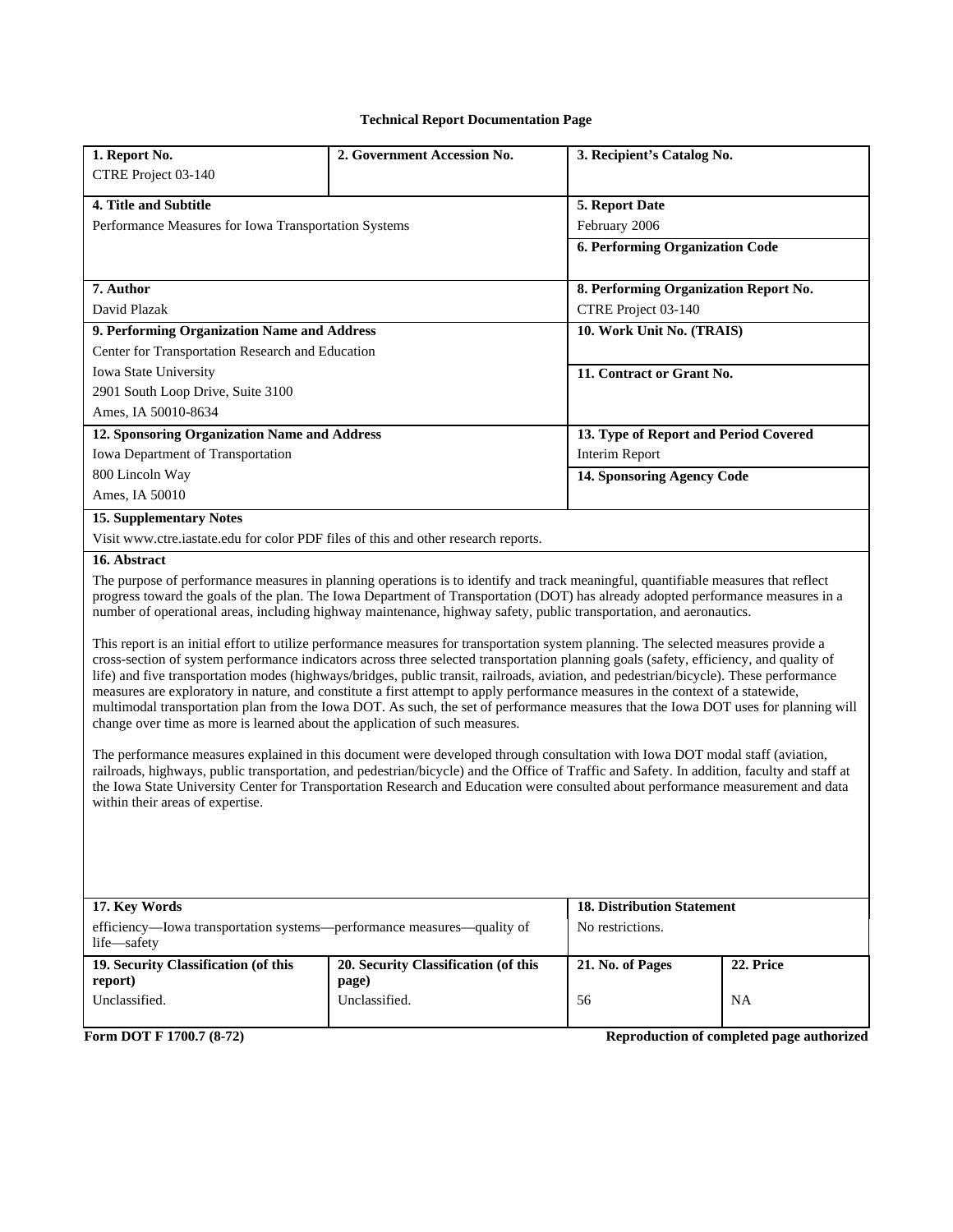## **PERFORMANCE MEASURES FOR IOWA TRANSPORTATION SYSTEMS**

**Interim Report February 2006** 

**Principal Investigator** 

David Plazak Associate Director for Policy Center for Transportation Research and Education, Iowa State University

## **Author**

David Plazak

Preparation of this report was financed in part through funds provided by the Iowa Department of Transportation through its research management agreement with the Center for Transportation Research and Education, CTRE Project 03-140.

A report from **Center for Transportation Research and Education Iowa State University**  2901 South Loop Drive, Suite 3100 Ames, IA 50010-8634 Phone: 515-294-8103 Fax: 515-294-0467 www.ctre.iastate.edu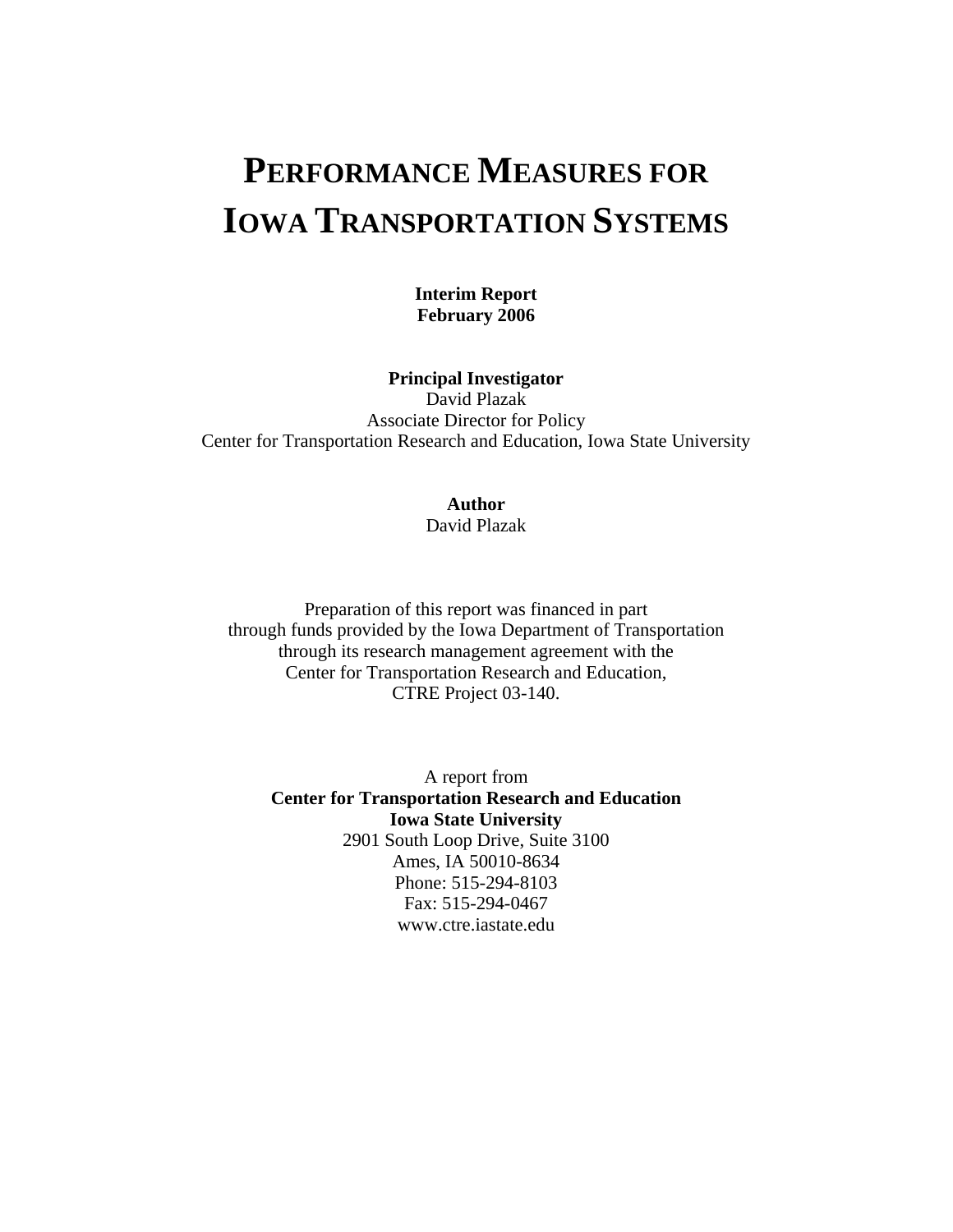## **TABLE OF CONTENTS**

| KEY OBSERVATIONS ABOUT IOWA TRANSPORTATION SYSTEMS3                                                                                                                                                                                                                                                                                                                                                                                                                                |  |
|------------------------------------------------------------------------------------------------------------------------------------------------------------------------------------------------------------------------------------------------------------------------------------------------------------------------------------------------------------------------------------------------------------------------------------------------------------------------------------|--|
| Percent of Public Transit Fleet with Two-Way Communications on Board 9                                                                                                                                                                                                                                                                                                                                                                                                             |  |
| Percentage of Functionally Obsolete or Structurally Deficient Bridges 16<br>Percent of Highway Lane-Miles with Good or Excellent Ride Quality 17<br>Percent of Public Transit Fleet Operating Beyond its Normal Useful Life19<br>Percent of Public Transit Systems with In-House Maintenance Capabilities 22<br>Percentage of Iowa Rail Carriers Earning a Reasonable Return on Investment 23<br>Percent of Communities with a Land Use Plan in Place Surrounding their Airport 26 |  |
| Approximate Travel Times to Major External Markets in the Midwest Region30<br>Total Jobs within One-fourth of a Mile from a Fixed Route Public Transit System34<br>Percent of Railroad Track-Miles Able to Handle 286,000-Pound Cars 36<br>Percentage of Railroad Track-Miles Able to Operate at 30 Miles per Hour or More 38<br>Population within a Two-Hour Drive of Commercial Air Service41<br>Communities within 30 Minutes of a General Aviation or Commercial Airport43     |  |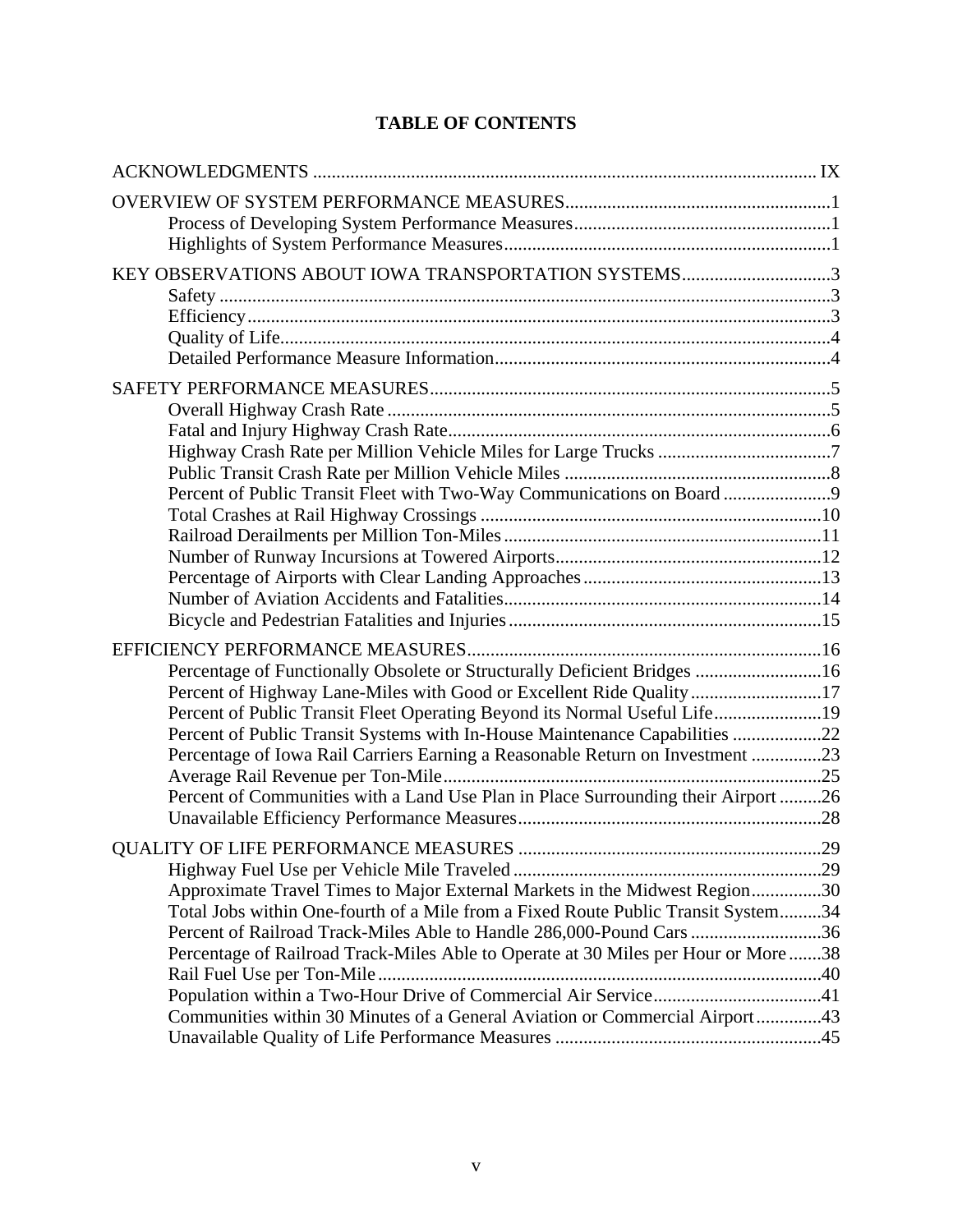## **LIST OF FIGURES**

| Figure 5. Percentage of public transit fleet with two-way communications on board 9             |  |
|-------------------------------------------------------------------------------------------------|--|
|                                                                                                 |  |
|                                                                                                 |  |
|                                                                                                 |  |
|                                                                                                 |  |
|                                                                                                 |  |
| Figure 11. Percent of bridges functionally obsolete or structurally deficient16                 |  |
|                                                                                                 |  |
|                                                                                                 |  |
| Figure 14. Total public transit vehicles over the FTA age threshold in Iowa 19                  |  |
|                                                                                                 |  |
|                                                                                                 |  |
|                                                                                                 |  |
|                                                                                                 |  |
|                                                                                                 |  |
|                                                                                                 |  |
|                                                                                                 |  |
|                                                                                                 |  |
|                                                                                                 |  |
| Figure 24. Eight-hour maximum driving distance from several Iowa cities 32                      |  |
|                                                                                                 |  |
| Figure 26. Percent of Iowa jobs within one-fourth of a mile from a fixed route transit system35 |  |
|                                                                                                 |  |
|                                                                                                 |  |
|                                                                                                 |  |
|                                                                                                 |  |
|                                                                                                 |  |
|                                                                                                 |  |
|                                                                                                 |  |

## **LIST OF TABLES**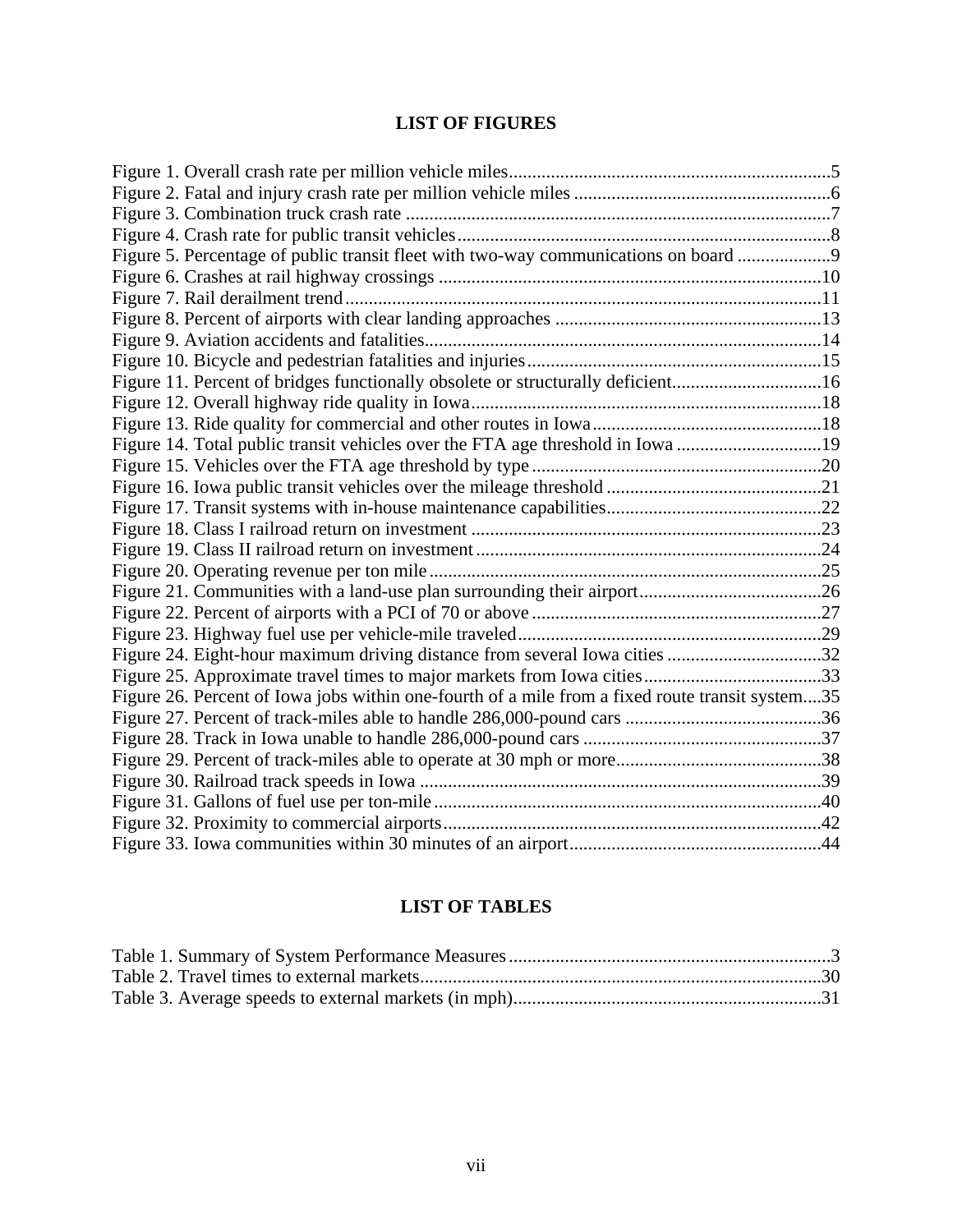## <span id="page-6-0"></span>**ACKNOWLEDGMENTS**

The authors would like to thank the Iowa Department of Transportation and the Midwest Transportation Consortium for sponsoring this research.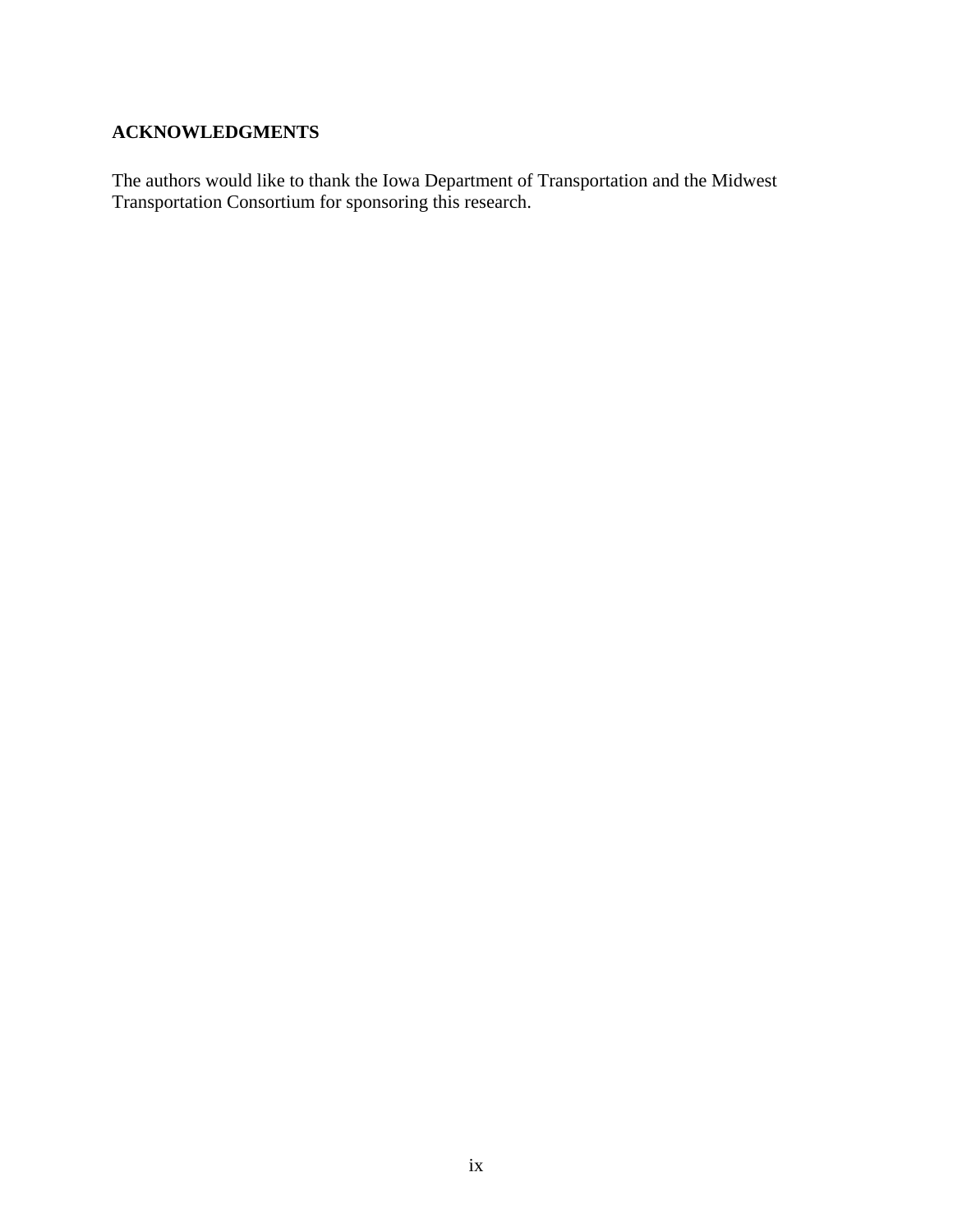## <span id="page-7-0"></span>**OVERVIEW OF SYSTEM PERFORMANCE MEASURES**

System performance measures are one way to measure the progress being made toward implementing a transportation plan. The purpose of using performance measures for planning is to identify and track meaningful, quantifiable measures that reflect progress toward the goals of the plan. In other words, if improving transportation safety is a goal of the plan, it makes sense to track fatalities, injuries, and other impacts of transportation crashes over time to determine whether improvements are being made.

The Iowa Department of Transportation (Iowa DOT) has already adopted performance measures in a number of operational areas, including highway maintenance, highway safety, public transportation, and aeronautics. The update to the plan in this report represents an initial effort to utilize performance measures for transportation system planning. The measures selected provide a cross-section of system performance indicators across three selected transportation planning goals (safety, efficiency, and quality of life) and various transportation modes.

The performance measures presented in this plan update are intended to be planning tools. They should not be viewed as "written in stone." Some of the performance measures presented in this report require additional data collection and development to be used. Others may need to be modified or replaced as experience dictates. New performance measures may also be added as the plan is updated, and system performance measures will change as learning occurs.

In this report, draft system performance measures are presented according to three plan themes: safety, efficiency, and quality of life. Measures exist for each transportation mode (highways/bridges, public transit, railroads, aviation, and pedestrian/bike). These performance measures are exploratory in nature, and constitute a first attempt to apply performance measures in the context of a statewide, multimodal transportation plan from the Iowa DOT. As such, the set of performance measures that the Iowa DOT uses for planning will change over time as more is learned about the application of such measures.

## **Process of Developing System Performance Measures**

The performance measures explained in this document were developed through consultation with Iowa DOT modal staff (aviation, railroads, highways, public transportation, and pedestrian/bicycle) and the Office of Traffic and Safety. In addition, faculty and staff at the Iowa State University Center for Transportation Research and Education (CTRE) were consulted about performance measurement and data within their areas of expertise.

## **Highlights of System Performance Measures**

As noted above, the system performance measures developed for this document are grouped into three categories. These categories (safety, efficiency, and quality of life) correspond to the underlying goals of the statewide transportation plan. The contents of each category are briefly summarized below.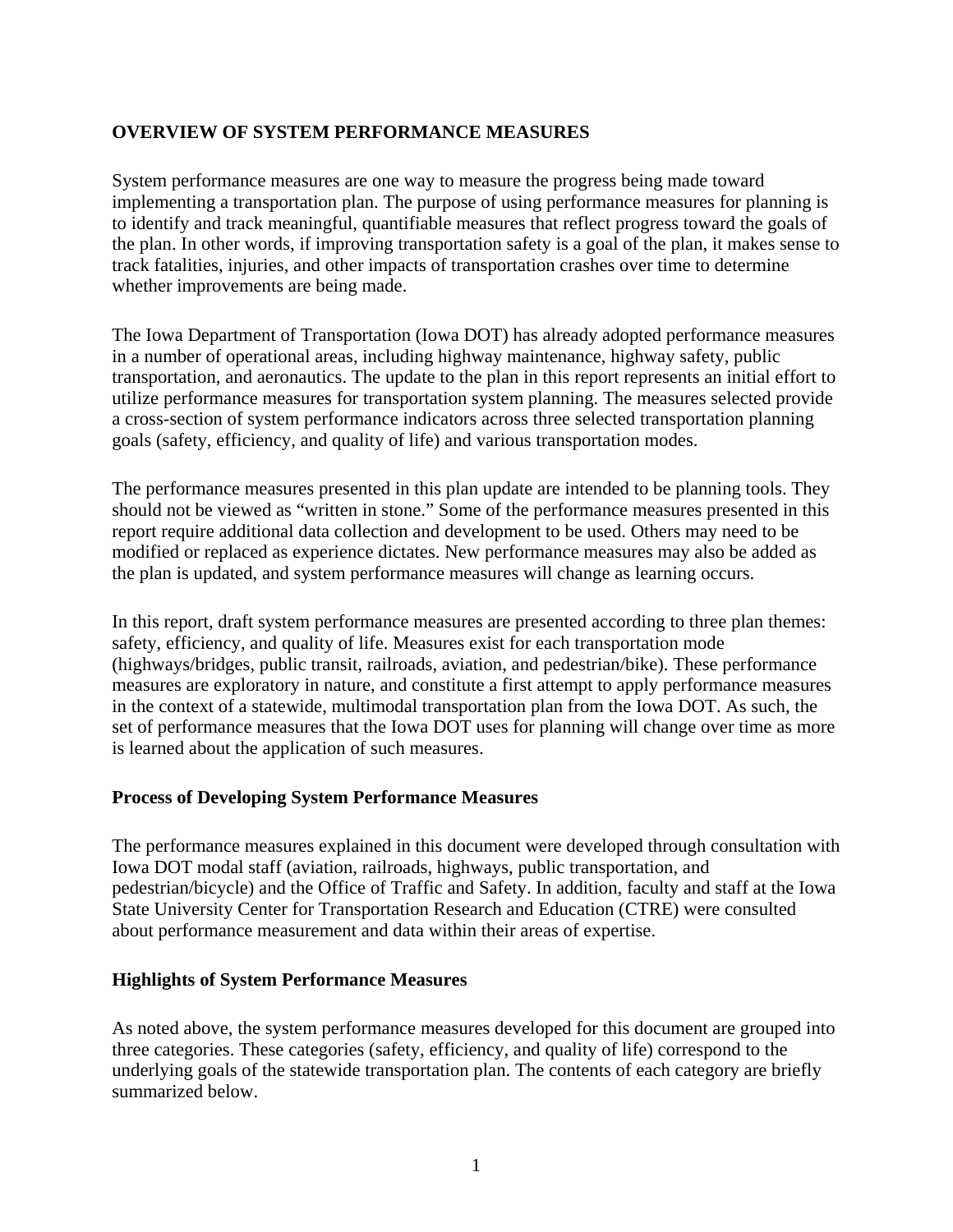## *Safety*

The system performance measures for safety paint a very positive picture overall. Highway safety trends, which have the largest impact on overall safety in Iowa, are uniformly moving in a positive direction. Railroad safety performance measures are also improving. Indicators for the other modes are stable; however, these other modes are already relatively safe, so significant improvements are more difficult.

## *Efficiency*

The system performance measures for efficiency depict a transportation system being maintained at a constant level of performance. Pavements and bridges are in relatively good condition. Public transit vehicles are being replaced on a normal schedule, with the possible exception of rural transit vehicles, which are, on average, older than desirable. Railroads are seeing relatively constant revenue per ton-mile, but are also having difficulty maintaining a satisfactory return on investment. This should be a serious concern, because it seems that the current Iowa rail system cannot be sustained. The Iowa recreational trails system is rapidly being expanded, though data are lacking that would reliably assess performance for this mode.

## *Quality of Life*

Quality of life system performance measures are showing positive trends in some areas and are lacking in others. Highway fuel use is moving in a positive direction. Public transit systems serve Iowa relatively well, but may not be keeping up with the pace of suburbanization. Railroad infrastructure is in good condition overall, though new, heavier equipment will require the upgrading of a large number of track miles. Inadequate data exists to evaluate pedestrian and bicycle transportation effectively in terms of their impact on the quality of life.

Table 1 summarizes the system-wide performance measures selected for this report.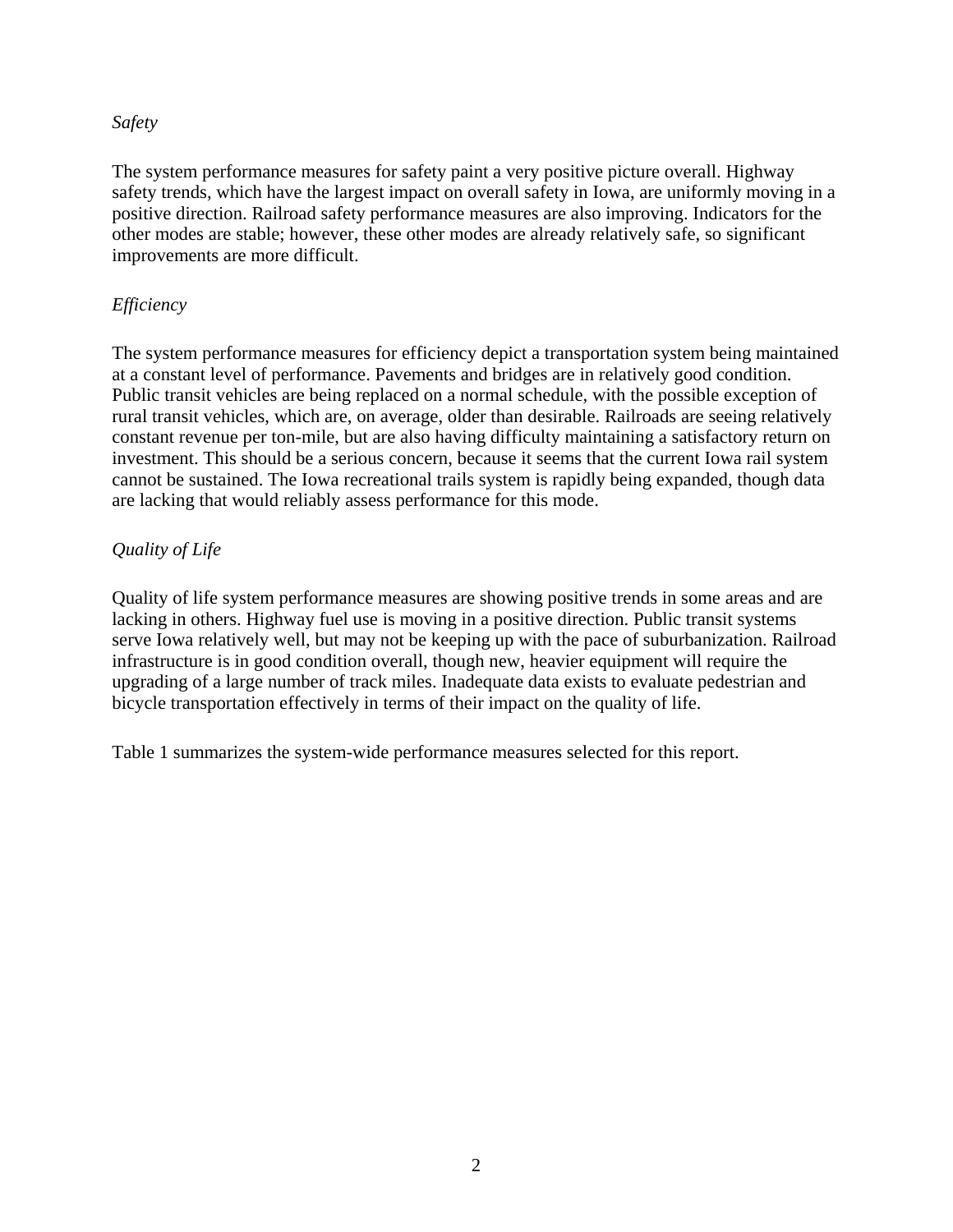| Perf. goal                | Mode<br><b>Highways/bridges</b><br>Pedestrian/bike<br><b>Public transit</b><br><b>Railroads</b><br><b>Aviation</b> |                                                                                                        |                                                                                    |                                                                                                                                  |                                                                                                    |  |
|---------------------------|--------------------------------------------------------------------------------------------------------------------|--------------------------------------------------------------------------------------------------------|------------------------------------------------------------------------------------|----------------------------------------------------------------------------------------------------------------------------------|----------------------------------------------------------------------------------------------------|--|
| <b>Safety</b>             | 1. Percent of<br>airports with clear<br>landing zones                                                              | 1. Overall crash rate                                                                                  | 1. Bicycle and<br>pedestrian<br>fatalities and<br>injuries                         | 1. Percent of public<br>transit fleet with two-<br>way communications<br>on board                                                | 1. Total crashes at<br>rail highway<br>crossings                                                   |  |
|                           | 2. Number of<br>runway incursions<br>at towered airports                                                           | 2. Fatal and injury<br>crash rate                                                                      |                                                                                    | 2. Public transit crash<br>rate per vehicle-mile                                                                                 | 2. Derailments per<br>million ton-miles                                                            |  |
|                           | 3. Number of<br>accidents and<br>fatalities                                                                        | 3. Crash rate for<br>large trucks<br>(combination<br>vehicle)                                          |                                                                                    |                                                                                                                                  |                                                                                                    |  |
| Efficiency                | 1. Airports with a<br>PCI value of 70<br>percent or above on<br>their paved runways                                | 1. Percent of<br>pavements with<br>good or excellent<br>and poor ride<br>quality                       | 1. Percentage of<br>paved off-road<br>trails                                       | 1. Percent of public<br>transit systems with<br>in-house maintenance<br>capabilities                                             | 1. Average rail<br>operating revenue<br>per ton-mile                                               |  |
|                           | 2. Percent of<br>communities with a<br>land use plan in<br>place around their<br>airport                           | 2. Percent of bridges<br>functionally<br>obsolete or<br>structurally<br>deficient                      | 2. Percentage of<br>on-road trails<br>that meet<br><b>AASHTO</b><br>standards      | 2. Percentage of<br>public transit fleet<br>operating beyond their<br>normal useful life                                         | 2. Percentage of<br>Iowa rail carriers<br>that are earning a<br>reasonable return<br>on investment |  |
|                           |                                                                                                                    |                                                                                                        | 3. Average age<br>of off-road trails                                               |                                                                                                                                  |                                                                                                    |  |
| <b>Quality of</b><br>life | 1. Population within<br>a two-hour drive of<br>commercial air<br>service                                           | 1. Percent of system<br>operating at traffic<br>LOS "C" or better<br>(separate for urban<br>and rural) | 1. Miles of off-<br>road trails                                                    | 1. Population in<br>communities with<br>public transit services<br>sufficient to support<br>independent living<br>and employment | 1. Percent of track-<br>miles able to<br>handle 286,000-<br>pound cars                             |  |
|                           | 2. Percent of<br>communities within<br>30 minutes of a<br>general aviation or<br>commercial service<br>airport     | 2. Approximate<br>travel times to<br>major external<br>markets in the<br>Midwest region                | 2. Miles of<br>highway routes<br>rideable, based<br>on bicycle level<br>of service | 2. Total jobs within<br>$1/4$ -mile of a fixed<br>route transit system                                                           | 2. Percentage of<br>track-miles able to<br>operate at 30 miles<br>per hour or more                 |  |
|                           |                                                                                                                    |                                                                                                        |                                                                                    |                                                                                                                                  | 3. Rail fuel use per<br>ton-mile                                                                   |  |

<span id="page-9-0"></span>**Table 1. Summary of System Performance Measures**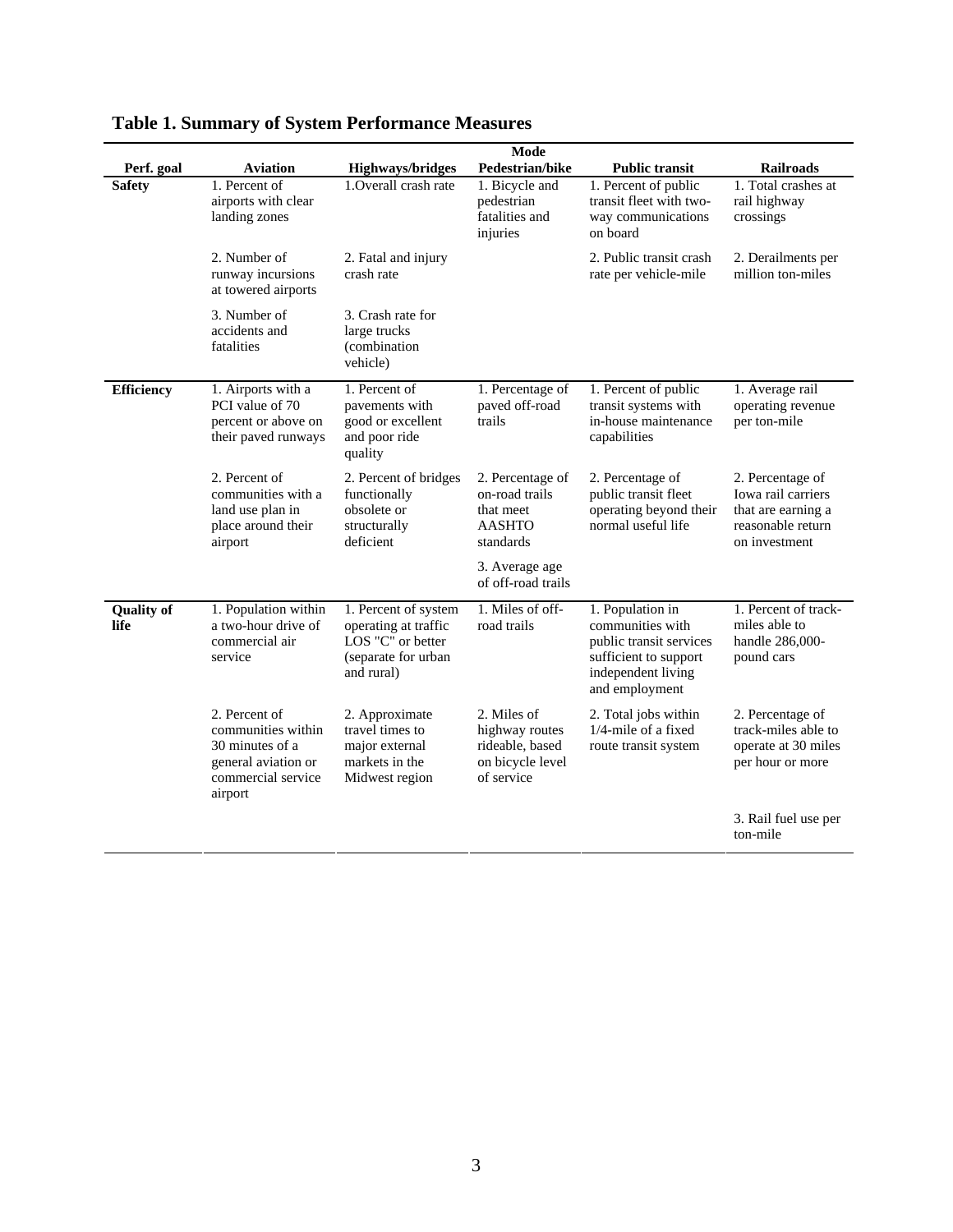## <span id="page-10-0"></span>**KEY OBSERVATIONS ABOUT IOWA TRANSPORTATION SYSTEMS**

The following observations about Iowa's present transportation systems, based on an analysis of system performance measures, are organized by the three planning themes.

## **Safety**

Positive trends or conditions

- Highway safety in Iowa has improved dramatically on a per-million-vehicle-mile-oftravel basis since the 1980s. Safety is still improving, but it can always be improved.
- Iowa's public transit systems have had a very good record of safety for their passengers.
- Rail safety in Iowa has improved dramatically, both in terms of derailments and rail/highway grade crossing crashes. Some of this improvement can be attributed to reduced numbers of low-traffic/low-speed track and crossings.
- The rate of bicycle and pedestrian fatalities and injuries in Iowa has been falling since the 1980s and is currently relatively low.

Moderately positive or stable trends or conditions

• About three-fourths of public transit vehicles in the Iowa fleet now have two-way communication systems. This is considered valuable for safety as well as efficiency.

## **Efficiency**

Positive trends or conditions

- The condition of Iowa's primary highways and bridges generally ranges from acceptable to good. The overall condition levels are stable.
- Most airport runways in Iowa are in good or excellent condition.

Moderately positive or stable trends or conditions

- Half of Iowa's public transportation vehicle fleet is operating within the generally accepted useful life for buses. Rural public transit vehicles are the primary concern; this fleet is relatively old.
- The average rail operating revenue to move a ton of freight one mile has been rather flat but increasing in the past three years.

Detrimental trends or poor conditions

- All large railroads that serve Iowa are earning a return on investment well below the level needed to recapitalize the investment made in track and equipment. Some smaller railroads in Iowa are earning a sufficient return while others are not.
- Most Iowa airports, both commercial and general aviation, do not have sufficient clear zones in place around them, and many do not have effective land use plans for their surrounding areas.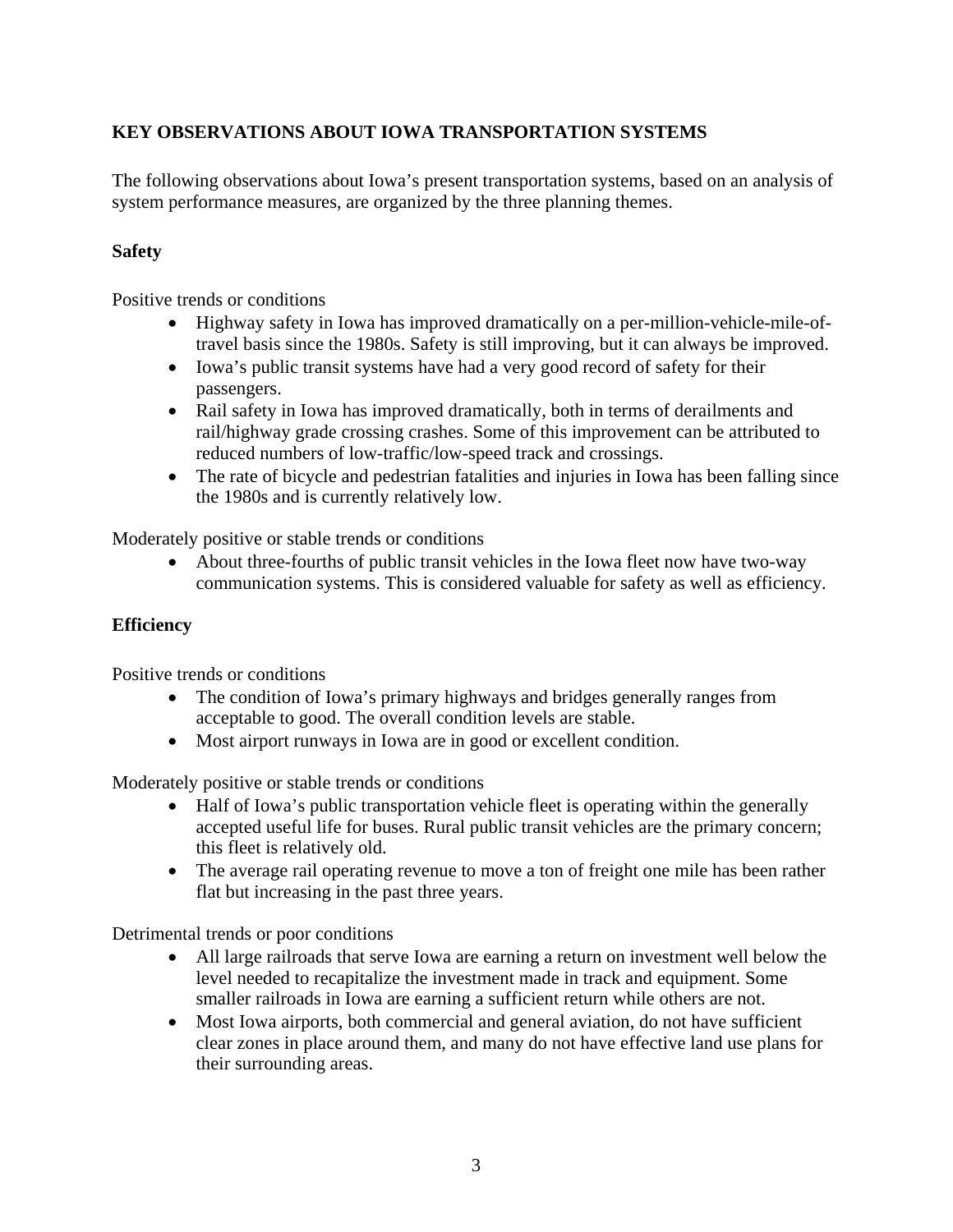## <span id="page-11-0"></span>**Quality of Life**

Positive trends or conditions

- Railroads in Iowa are using considerably less fuel over time to move a ton of freight one mile.
- Almost the entire population of Iowa is within a two-hour drive of an airport with extensive commercial air service. Almost all Iowa communities are within a 30 minute drive of a high-quality general aviation airport.

Moderately positive or stable trends or conditions

- Average highway travel speeds between major cities in Iowa and major external markets in the Upper Midwest are almost all 60 to 70 miles per hour. The notable exception is for travel to and from Chicago, which is mainly attributable to low travel speeds on US Highway 20 between Dubuque, Iowa, and Rockford, Illinois.
- Many Iowa communities are served by either urban or rural public transportation systems. A high proportion of residences are served within one-fourth of a mile. However, Iowa jobs and shopping places are suburbanizing and decentralizing rapidly and are less well-served by public transportation than places of residence.

Detrimental trends or poor conditions

- About 22% of Iowa's current rail track miles are unable to handle the current car standard of 286,000 pounds; this track will need to be modernized if economically feasible. These same tracks often are operated at speeds below 30 miles per hour.
- Data on Iowa's trail system are in need of improvement to better assess the trail system's condition and usage.

## **Detailed Performance Measure Information**

The following sections provide detailed information about each of the selected performance measures, including what the measures mean, why they are important to measure and track over time, the showings of recent data, the source of the data, and a graph or map visualizing the data. Graphs or maps were chosen depending on the nature of the data. Data with important spatial dimensions, for example those indicating travel times or access to service, are usually shown using maps.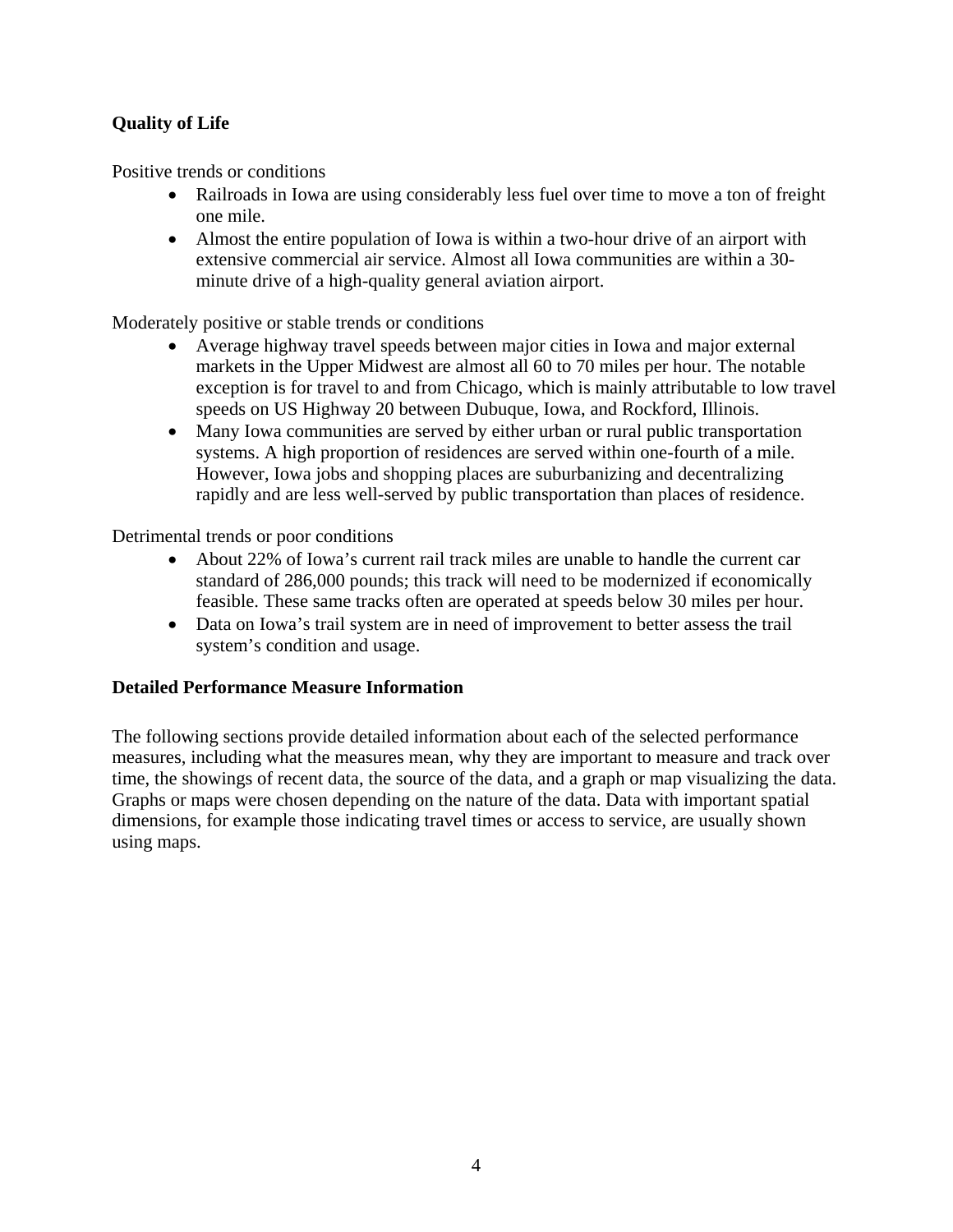## <span id="page-12-0"></span> **SAFETY PERFORMANCE MEASURES**

#### **Overall Highway Crash Rate**

#### *What this Performance Measure Means*

The overall crash rate is a measure of highway safety created by dividing the total number of crashes for automobiles in Iowa by the total amount of vehicle-miles traveled (VMT) within the state. A vehicle-mile is considered one vehicle traveling one mile.

#### *Why this Performance Measure is Important*

The overall crash rate measures the safety of driving on Iowa's roadways. As this rate falls, there is a smaller chance of being involved in an automobile accident within the state of Iowa.

#### *Recent Data and Interpretation*

A substantial downward trend is evident over the past two decades, as indicated in Figure 1 (Center for Transportation Research and Education, Iowa Traffic Safety Data Service). Other than a large drop in overall crash rate from 1996 to 1998, the trend has maintained an overall steadily descending progression. In 2003, there were over 31 billion VMT within the state, but the crash rate was only 1.88 crashes for every one million miles. This is just over half the rate in 1981, which was 3.65. This indicates a dramatic positive trend for highway safety in Iowa.



**Figure 1. Overall crash rate per million vehicle miles**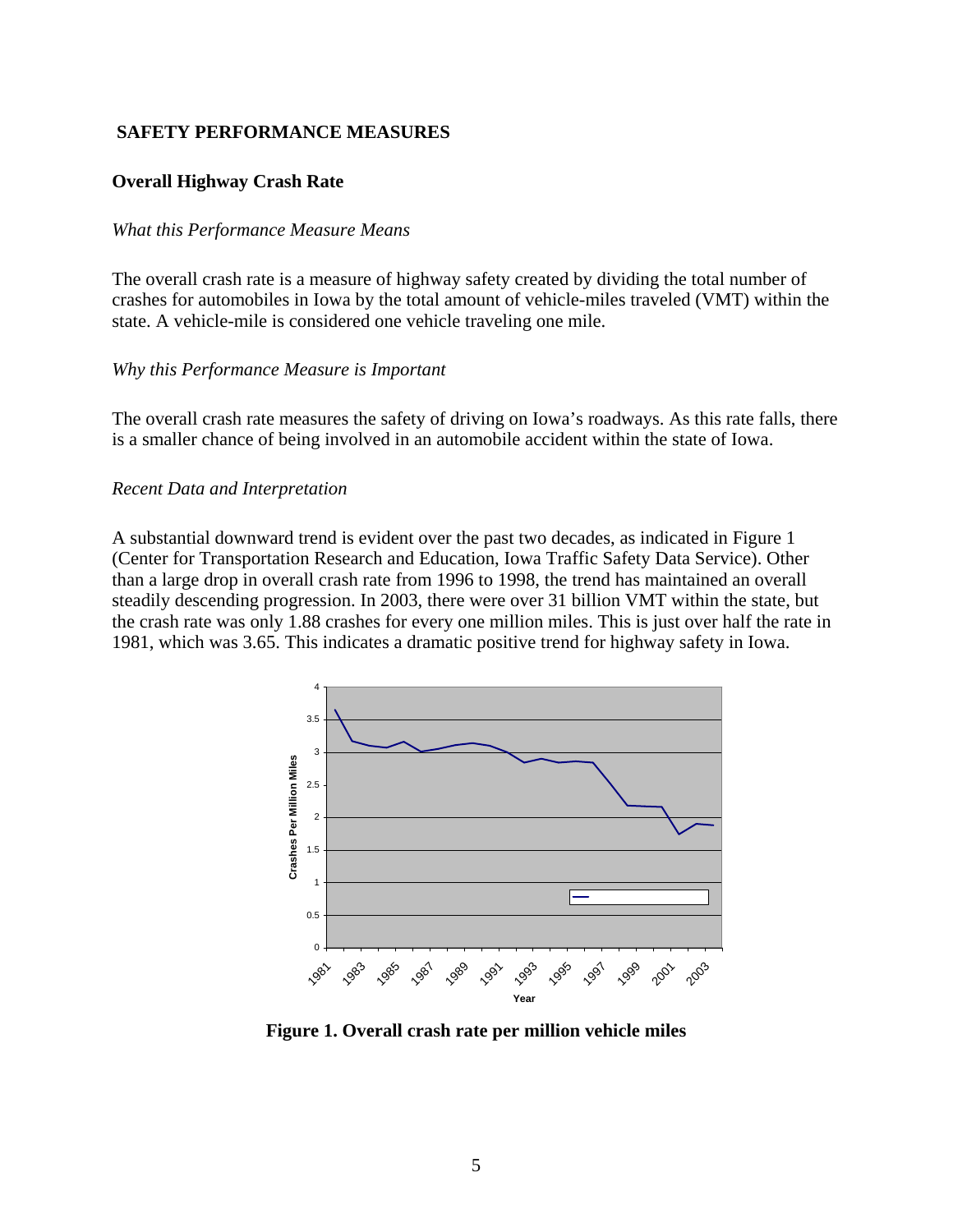## <span id="page-13-0"></span>**Fatal and Injury Highway Crash Rate**

#### *What this Performance Measure Means*

The fatal and injury crash rate measures highway safety and indicates the number of fatal and injury crashes for every one million VMT. This is found by totaling the number of crashes that involved a death or injury in a given calendar year and dividing that number by the number of million vehicle miles within the state.

#### *Why this Performance Measure is Important*

This rate illustrates the number of crashes in the state that involved either injuries or fatalities. Naturally, as this rate decreases it is safer to drive on Iowa's roadways, because there is a smaller chance of being involved in one of these crashes.

#### *Recent Data and Interpretation*

An overall downward trend can be seen in this rate over the past 22 years, as shown in Figure 2 (Iowa Department of Transportation, Motor Vehicle Division; Center for Transportation Research and Education, Iowa Traffic Safety Data Service). In 1981, the fatal and injury crash rate was the highest in these past two decades, and was nearly twice as high as in 2003. Interestingly, a second peak can be seen in 1995, when there were 1.0 fatal or injury crashes per million VMT. Since this peak in the mid-1990s, the rate has been falling drastically to its lowest point in 2003 of 0.56 fatal and injury crashes per million VMT, or one of these crashes per every 1.79 VMT.



**Figure 2. Fatal and injury crash rate per million vehicle miles**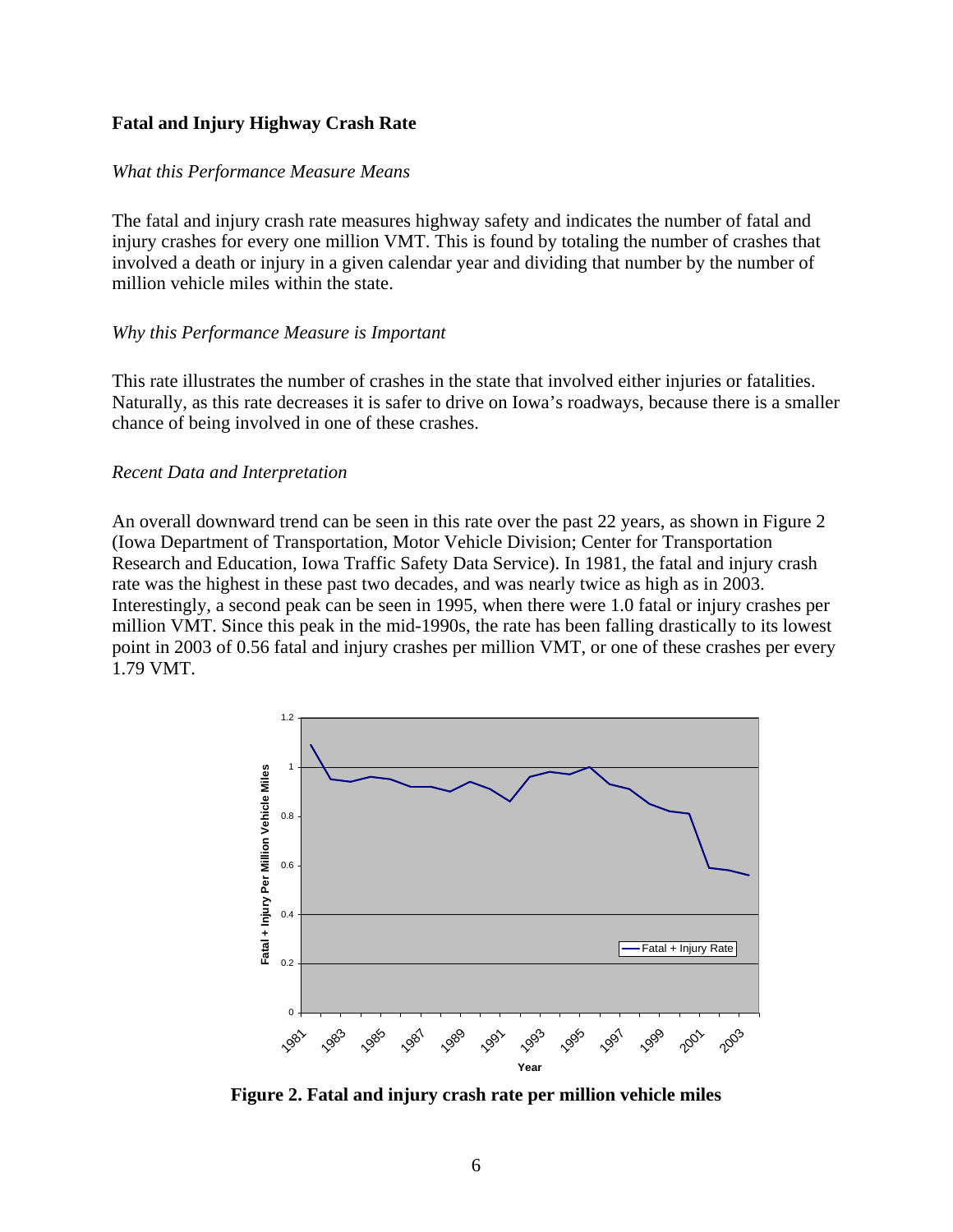## <span id="page-14-0"></span>**Highway Crash Rate per Million Vehicle Miles for Large Trucks**

## *What this Performance Measure Means*

Large trucks are those considered combination vehicles with four or more axles. The crash rate indicates the number of truck crashes for every million VMT by these trucks.

## *Why this Performance Measure is Important*

The crash rate for large trucks measures the safety of driving on Iowa's roadways. A lower rate indicates a smaller chance of a large truck being involved in a crash within Iowa.

#### *Recent Data and Interpretation*

More than 10 years ago in 1993, the large truck crash rate reached its highest point for this period, 1.29 crashes for every million VMT, as shown in Figure 3 (Iowa Department of Transportation, Motor Vehicle Division; Center for Transportation Research and Education). Over this period, the rate has fallen dramatically while VMT has increased by nearly 50%. In 2001, when the rate was the lowest seen here, there were 2.674 billion VMT and only about twothousand large truck crashes. In the last year recorded on this graph, the crash rate was 0.85 crashes per million VMT, which is the second lowest rate seen in this period.



**Figure 3. Combination truck crash rate**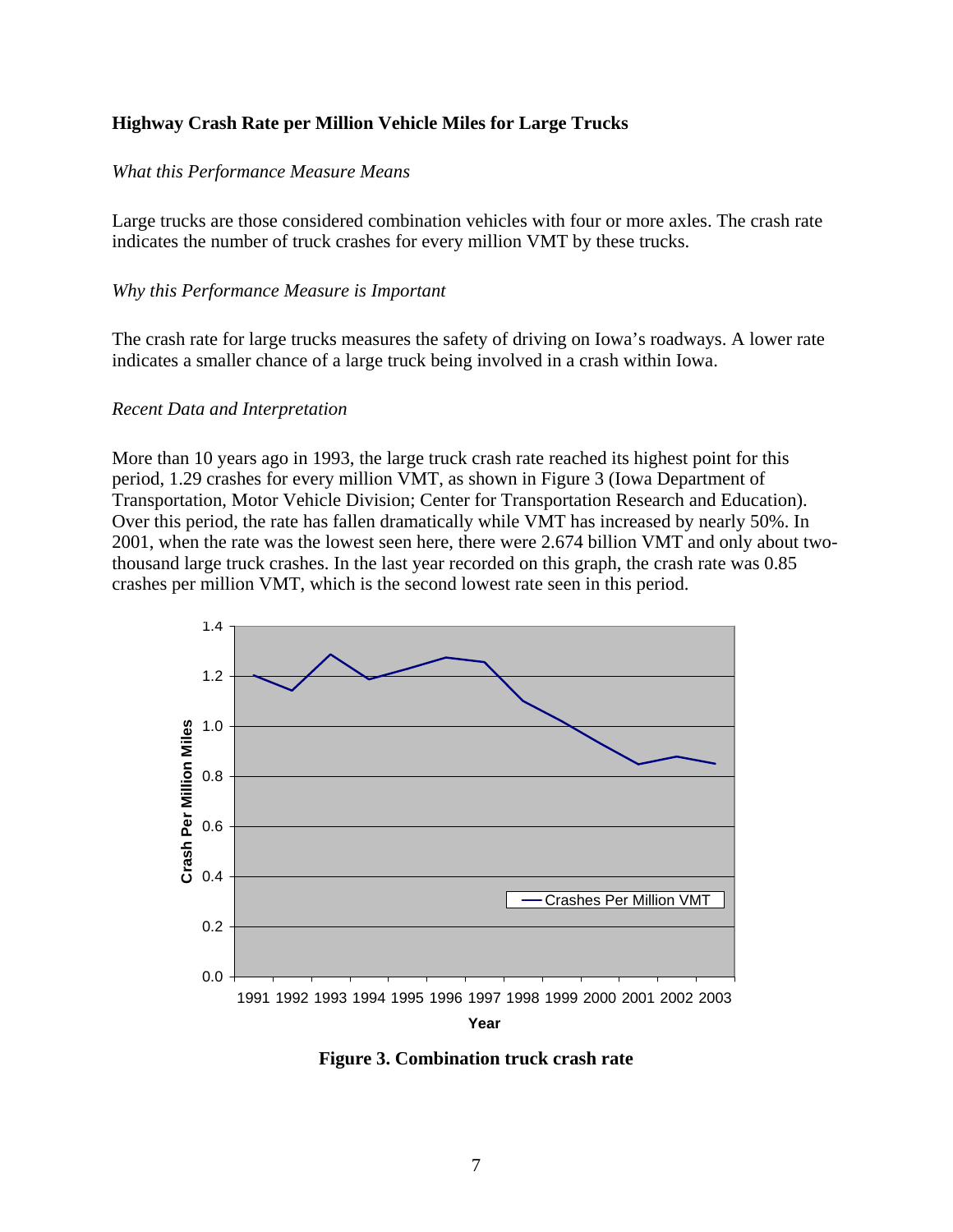## <span id="page-15-0"></span>**Public Transit Crash Rate per Million Vehicle Miles**

#### *What this Performance Measure Means*

This crash rate is calculated by finding the number of non-school bus crashes for every million VMT by Iowa transit vehicles. A small portion of the non-school bus crashes used in this rate may be private bus crashes. However, because the vast majority of the non-school bus transit used is public transit, it was determined that these numbers provide an adequate picture of the safety of the Iowa public transit systems.

#### *Why this Performance Measure is Important*

The public transit crash rate indicates the safety of riding the public transit services of Iowa. As this rate falls, there is a smaller chance of a public transit vehicle being involved in a crash.

#### *Recent Data and Interpretation*

The performance measure data is given in state fiscal years and exists for the past seven years. Overall, a downward trend can be seen in Figure 4 (Iowa Department of Transportation Office of Public Transit; Center for Transportation Research and Education), with a slight rise in the transit crash rate between 2001 and 2003. In 2004, this rate reached its lowest level of 1.74 crashes per million VMT. That year also happened to have the lowest public transit VMT in the past five years, which is the opposite of the crash rate for large trucks.



**Figure 4. Crash rate for public transit vehicles**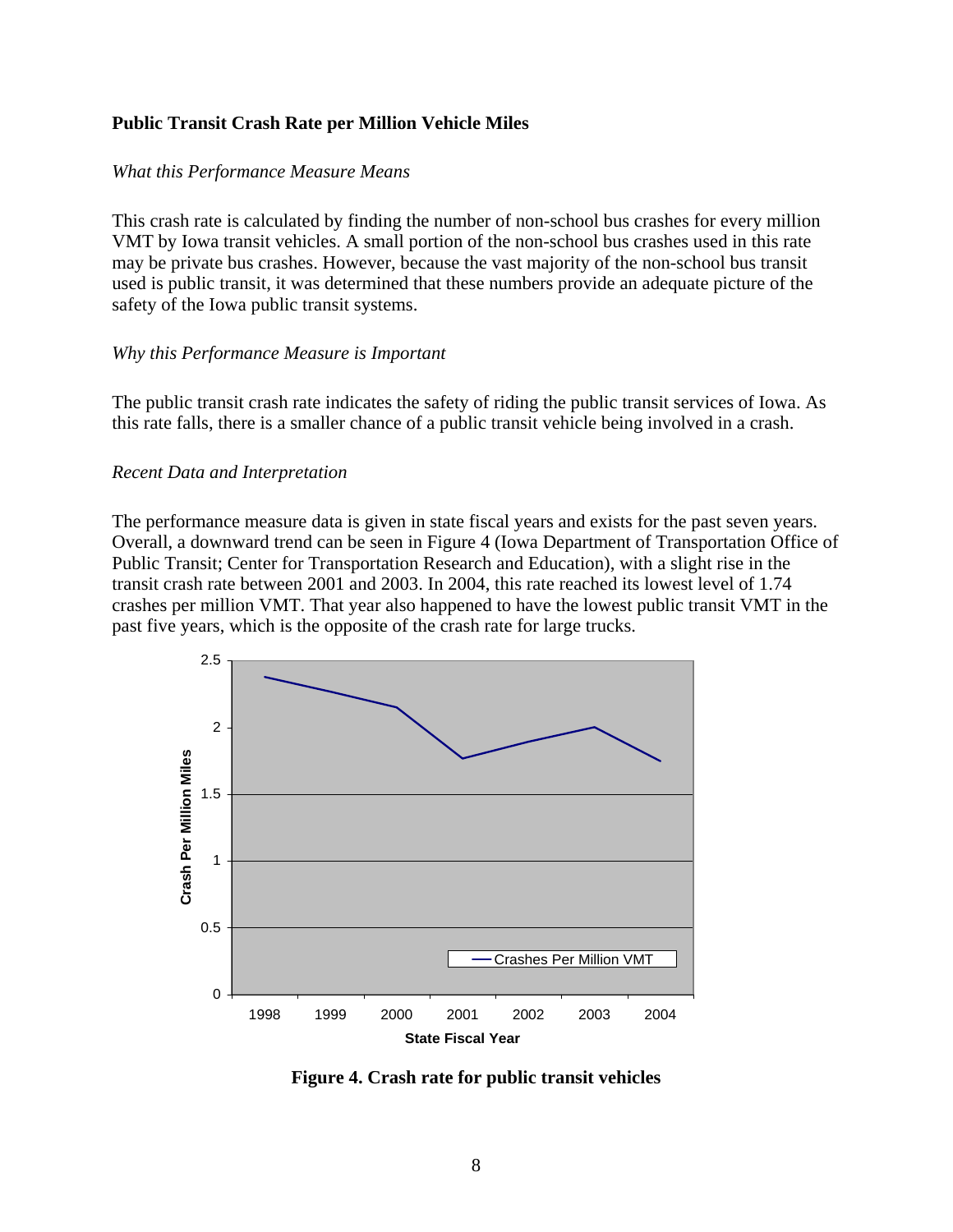## <span id="page-16-0"></span>**Percent of Public Transit Fleet with Two-Way Communications on Board**

## *What this Performance Measure Means*

The percent of the public transit fleet with two-way communications on board indicates the proportion of transit vehicles with communication devices (usually two-way radios) in the vehicles.

## *Why this Performance Measure is Important*

The percent of the public transit fleet with two-way communications indicates safety, as this figure measures the communication capabilities for the public transit fleets. Communication is a key factor in reporting accidents and problems that can occur with transit vehicles.

## *Recent Data and Interpretation*

As shown in Figure 5 (Iowa Department of Transportation Office of Public Transit; American Public Transit Association), over three-quarters of the public transit fleet in Iowa have two-way communications. An increase in the percentage of the fleet with two-way communications is desired. The American Public Transit Association (APTA) provides a goal for this performance measure. According the APTA's findings, 95% of the vehicles surveyed had either two-way radios or telephones on board. This percentage is much higher than that of the Iowa public transit fleet. However, it must also be noted that the APTA tends to represent the larger urban transit systems. The percentage is most likely higher than it would be if all systems in smaller urban areas were taken into account. That said, the APTA's data offers the best comparison available, and it is desired that the percentage of the Iowa public transit fleet with two-way communications be nearer the APTA's data.



**Figure 5. Percentage of public transit fleet with two-way communications on board**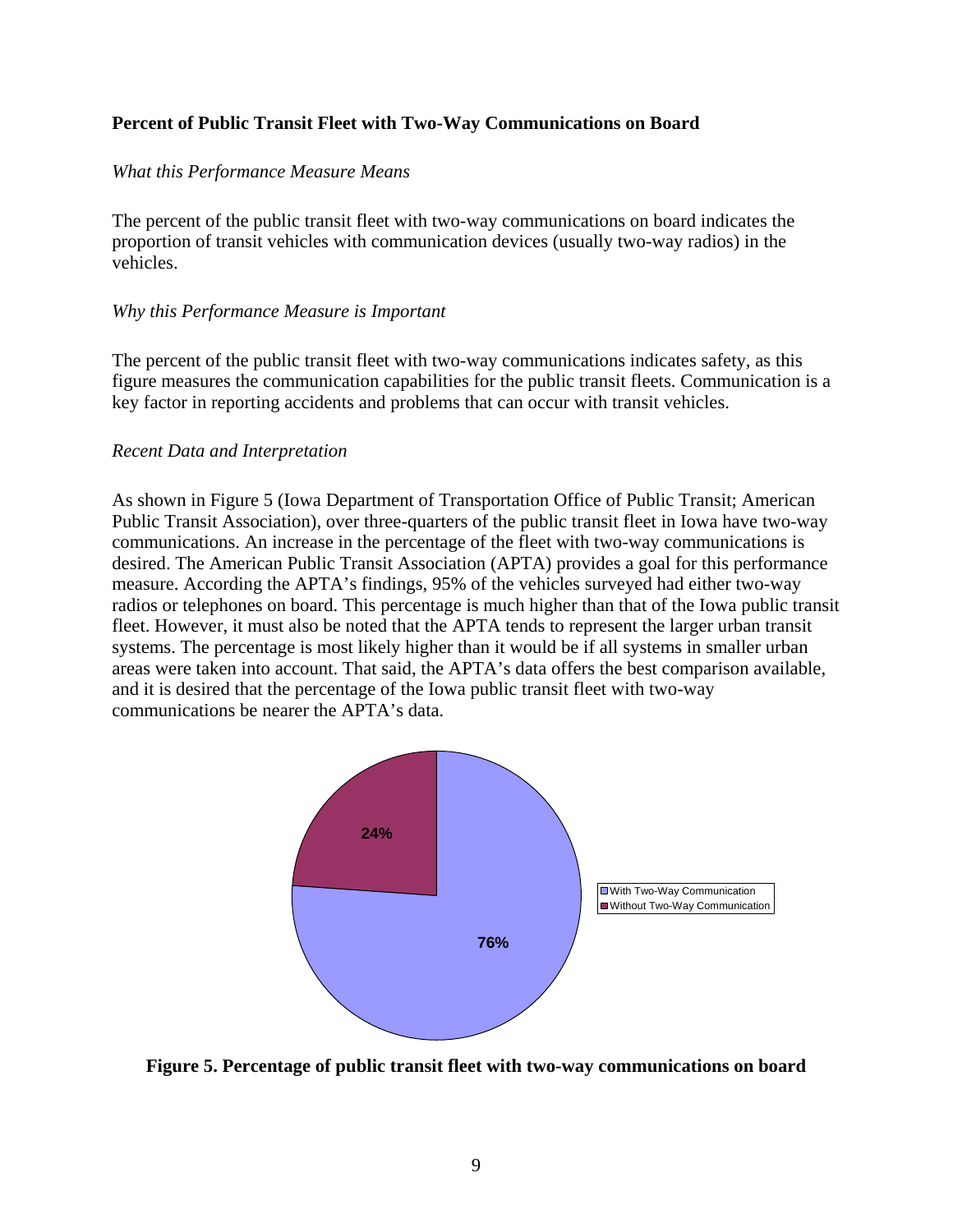## <span id="page-17-0"></span>**Total Crashes at Rail Highway Crossings**

#### *What this Performance Measure Means*

The total crashes at rail highway crossings are a measure of safety calculated by summing the number of crashes that occur in Iowa where highways cross railroad tracks.

#### *Why this Performance Measure is Important*

The total number of crashes indicates the safety of the Iowa rail systems. With fewer crashes at these crossings, it is safer for trains to travel across the state and for motor vehicles to cross railroad tracks.

#### *Recent Data and Interpretation*

The trend in the data shown in Figure 6 indicates a strong downward tendency (Iowa Department of Transportation, Office of Rail Transportation). This is a desirable trend. One factor explaining this trend is that the number of track crossings in Iowa has also been decreasing. In 1990, there were 189 accidents at highway crossings. In the past thirteen years, this number has declined to 58, which is only about one-third of the total in 1990.



**Figure 6. Crashes at rail highway crossings**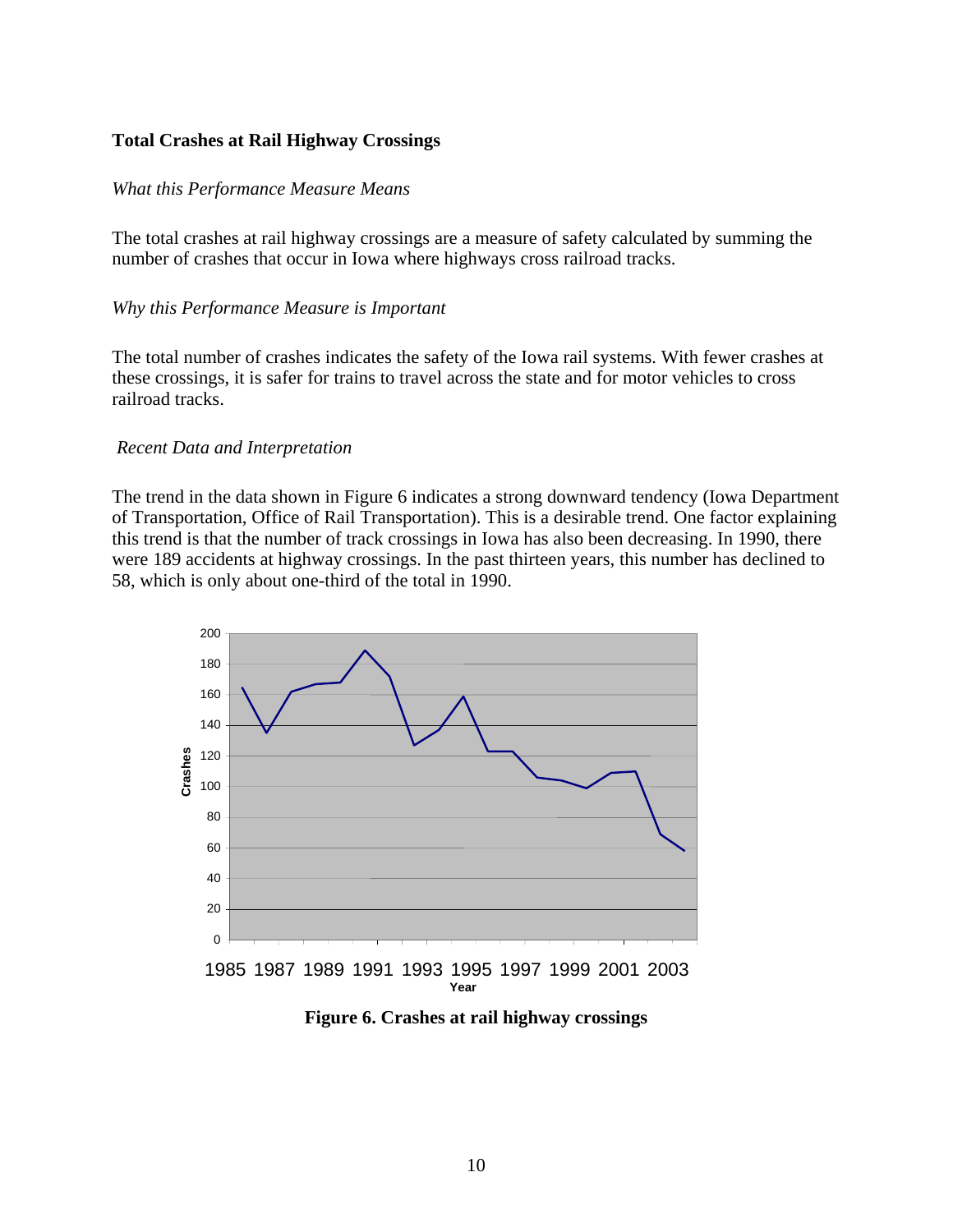## <span id="page-18-0"></span>**Railroad Derailments per Million Ton-Miles**

## *What this Performance Measure Means*

Railroad derailments per million ton-miles is a prime measure of the safety of the Iowa railroads. This measure indicates the number of derailments for moving one ton of freight one million miles. A derailment is defined as when one or more cars or locomotives leave the tracks. A tonmile is defined as one ton of freight moving one mile. In 2003, Iowa had nearly 14.7 billion tonmiles across the state.

## *Why this Performance Measure is Important*

Derailments per million ton-miles are a measure of the safety of using Iowa railways. As this rate decreases, there is a smaller chance of seeing a derailment in Iowa. A decrease in derailments not only means a safer rail system in Iowa, but also decreases in the cost of rail services.

## *Recent Data and Interpretation*

Overall, since 1985 the derailment rate has decreased drastically, as shown in Figure 7 (Iowa DOT, Office of Rail Transportation). Derailments per one million ton-miles have been cut by over three-fourths since 1986, when this value peaked at 0.020. Even in the last ten years, this rate has decreased by approximately one-third, to under 0.005 per one million ton-miles. There were about 40 fewer derailments in 2003 than in 1986, 65 and 107 respectively, but there was an increase of over 9 billion ton miles in the same time span. This performance measure, in conjunction with the crashes at highway crossings, indicates a strong increase in safety.



**Figure 7. Rail derailment trend**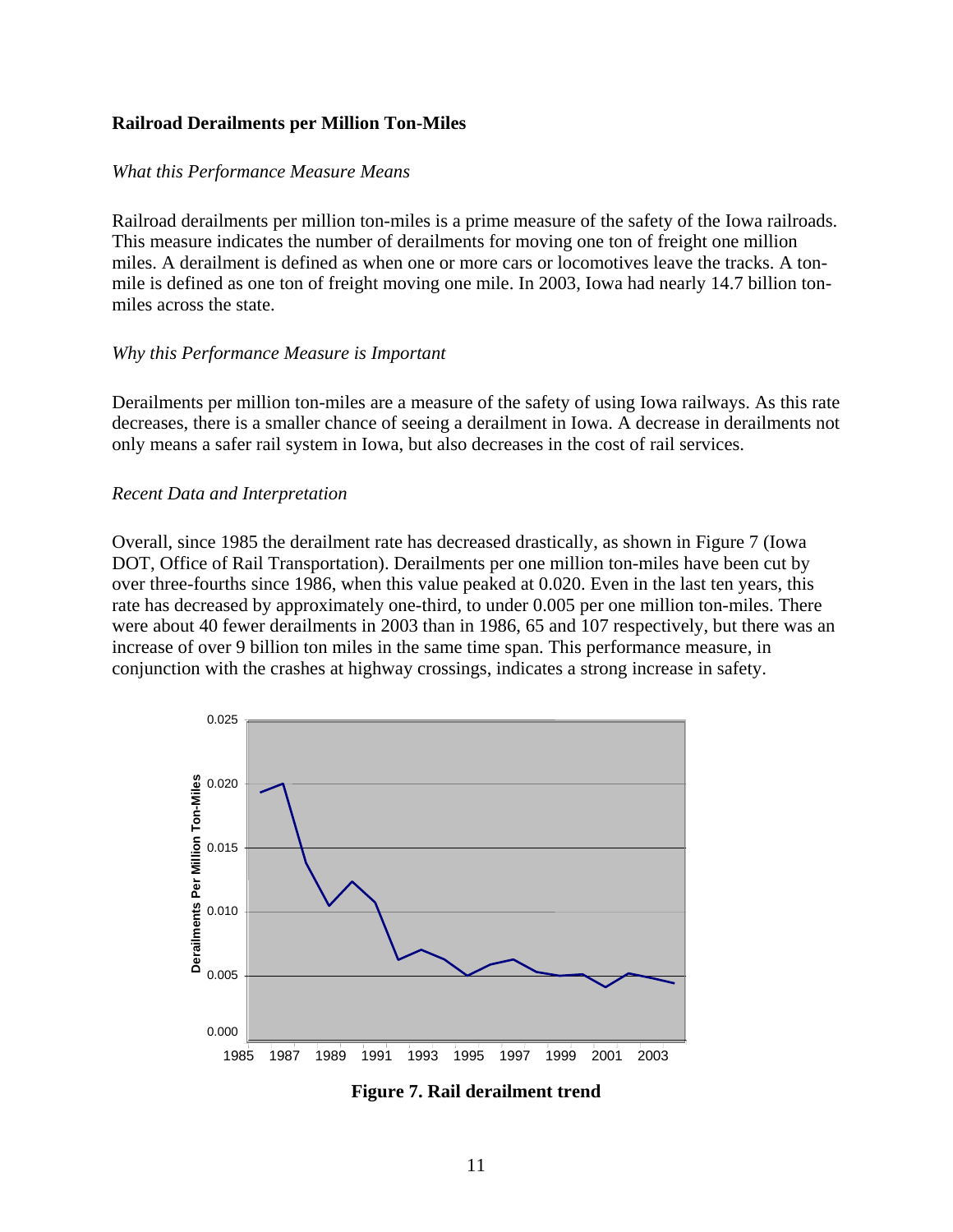## <span id="page-19-0"></span>**Number of Runway Incursions at Towered Airports**

## *What this Performance Measure Means*

The Federal Aviation Administration (FAA) defines an incursion as "any occurrence at an airport involving an aircraft, vehicle, person, or object on the ground that creates a collision hazard or results in loss of separation with an aircraft taking off, or intending to take off, landing, or intending to land." This performance measure indicates the number of these incursions.

## *Why this Performance Measure is Important*

This performance measure is an important indication of both safety and security at airports. Incursions occur for several reasons, including miscommunication from the pilot, co-pilot, runway markings, or air traffic controller. Additionally, this performance measure includes unauthorized entries on runways, which are security concerns.

## *Recent Data and Interpretation*

In 2003, there were only two incursions at towered airports in Iowa (Iowa Department of Transportation, Office of Aviation). This number appears to be a positive safety indicator, especially considering that the FAA states that incursions are on the rise nationwide. The number of incursions in previous years would be helpful to provide a comparison.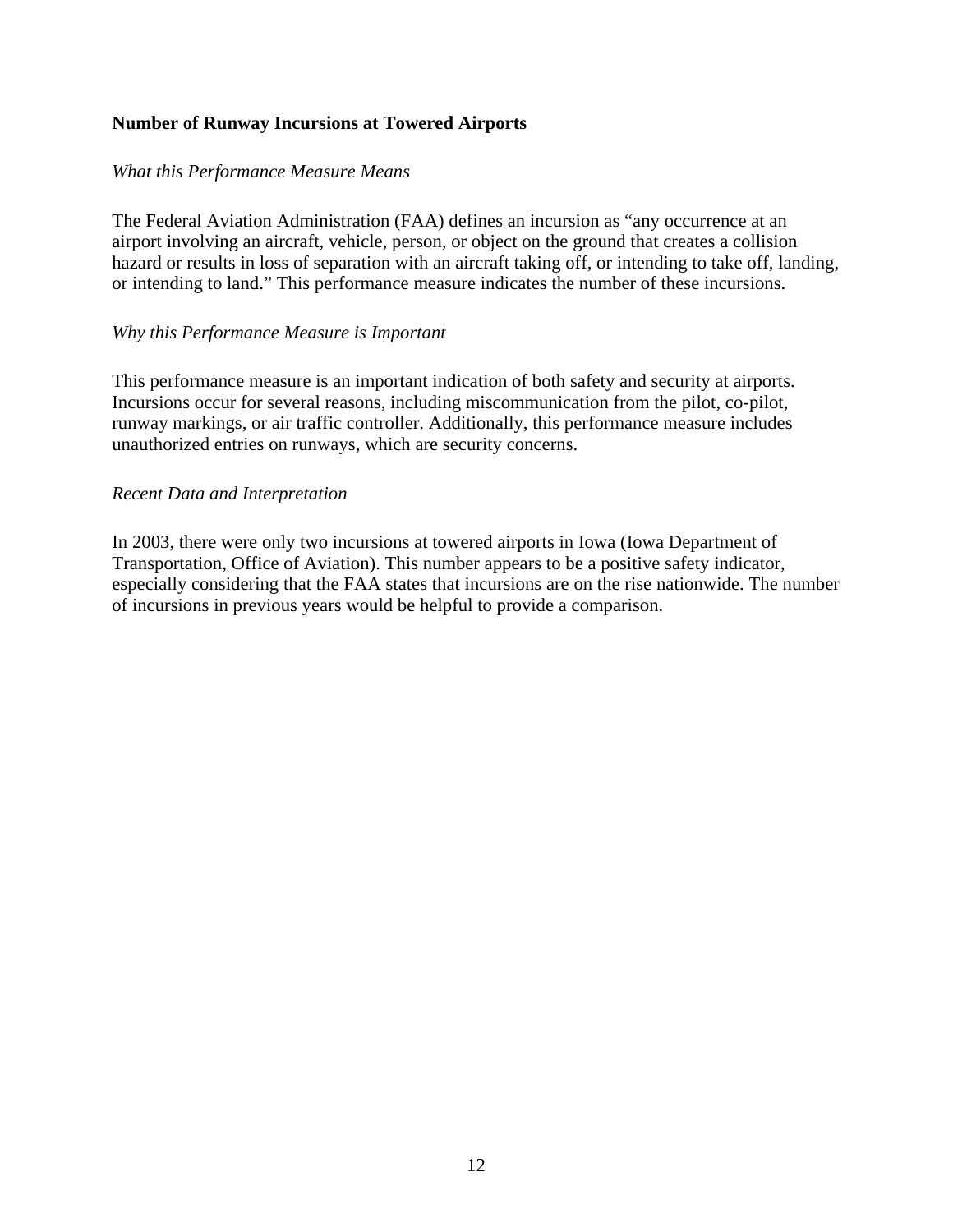## <span id="page-20-0"></span>**Percentage of Airports with Clear Landing Approaches**

## *What this Performance Measure Means*

The FAA defines a clear landing approach as the area extending from the end and widths of the runway to the point directly below where the approach surface slope is 50 feet. The purpose of this clear zone is for the safety of landing and departing aircraft. This measure indicates the percentage of airports in Iowa that have this clear area.

## *Why this Performance Measure is Important*

It is important to evaluate this characteristic of airports because aviation can be made safer with these clear landing approaches. A clear landing approach allows for greater ability to see the runway visually.

#### *Recent Data and Interpretation*

As can be seen in Figure 8 (Iowa Department of Transportation, Office of Aviation), 17% of the landing approaches at Iowa airports are considered clear. The 83% could improve safety by creating clear landing approaches.



**Figure 8. Percent of airports with clear landing approaches**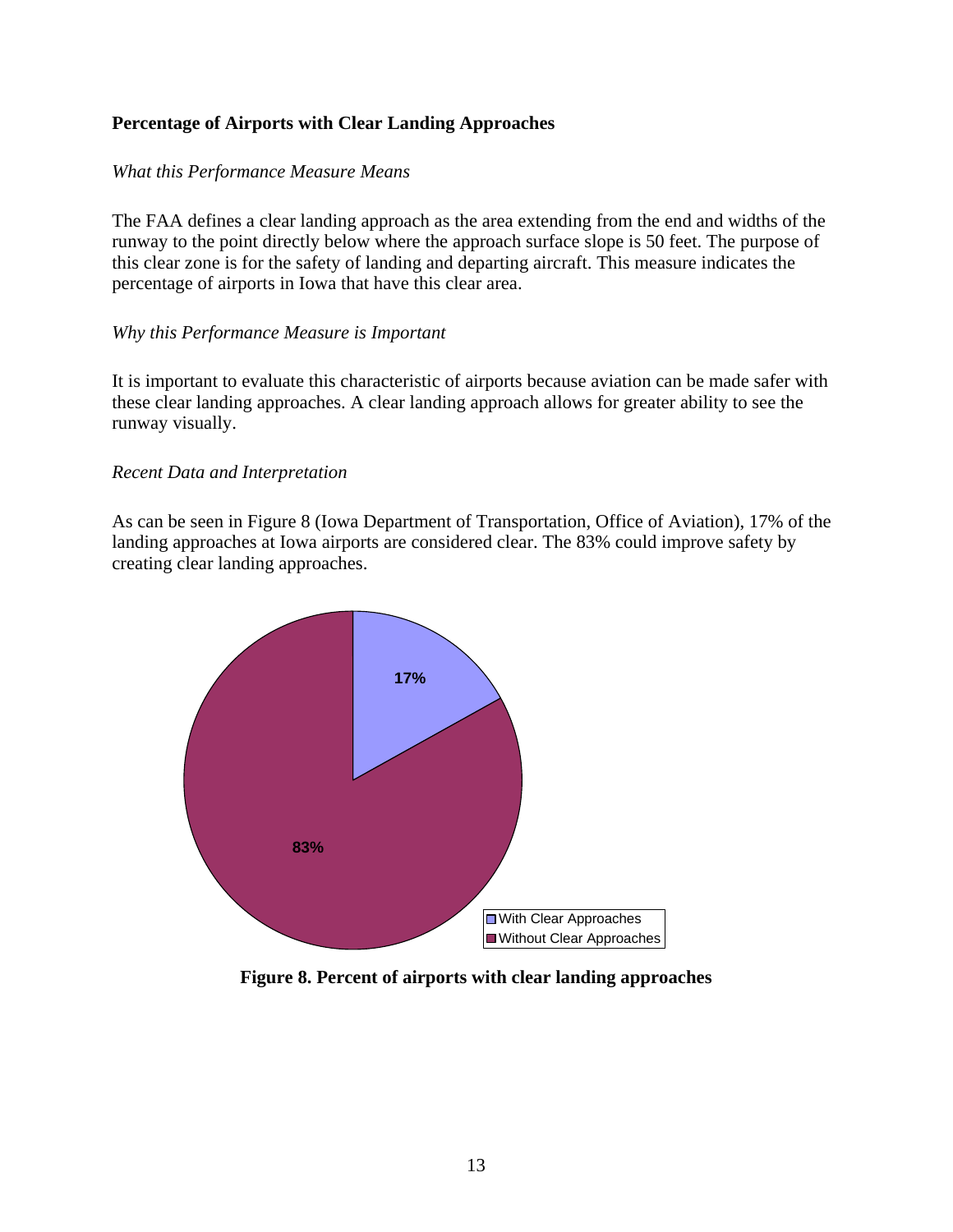## <span id="page-21-0"></span>**Number of Aviation Accidents and Fatalities**

## *What this Performance Measure Means*

The number of accidents and fatalities measures the safety of the aviation system in Iowa by totaling the number of accidents and fatalities that occurred in each year for the past five years.

## *Why this Performance Measure is Important*

Accidents and fatalities are one of the most apparent and observable measures of safety. Obviously, with fewer accidents and fatalities the passengers and workers of the aviation system are safer.

## *Recent Data and Interpretation*

In 2003, the state of Iowa had 10 aviation fatalities and 20 accidents. Although these numbers are high compared to the last five years, these figures do not necessarily mean that aviation in Iowa is less safe. The information for this performance measure is obviously quite volatile over time. Since the numbers are so small, a slight increase in the number of accidents can double the previous year's accidents. That said, there has been a significant increase in the number of accidents and fatalities since 2001, when there were only three fatalities and seven accidents. Figure 9 illustrates the change (National Transportation Research Safety Board).



**Figure 9. Aviation accidents and fatalities**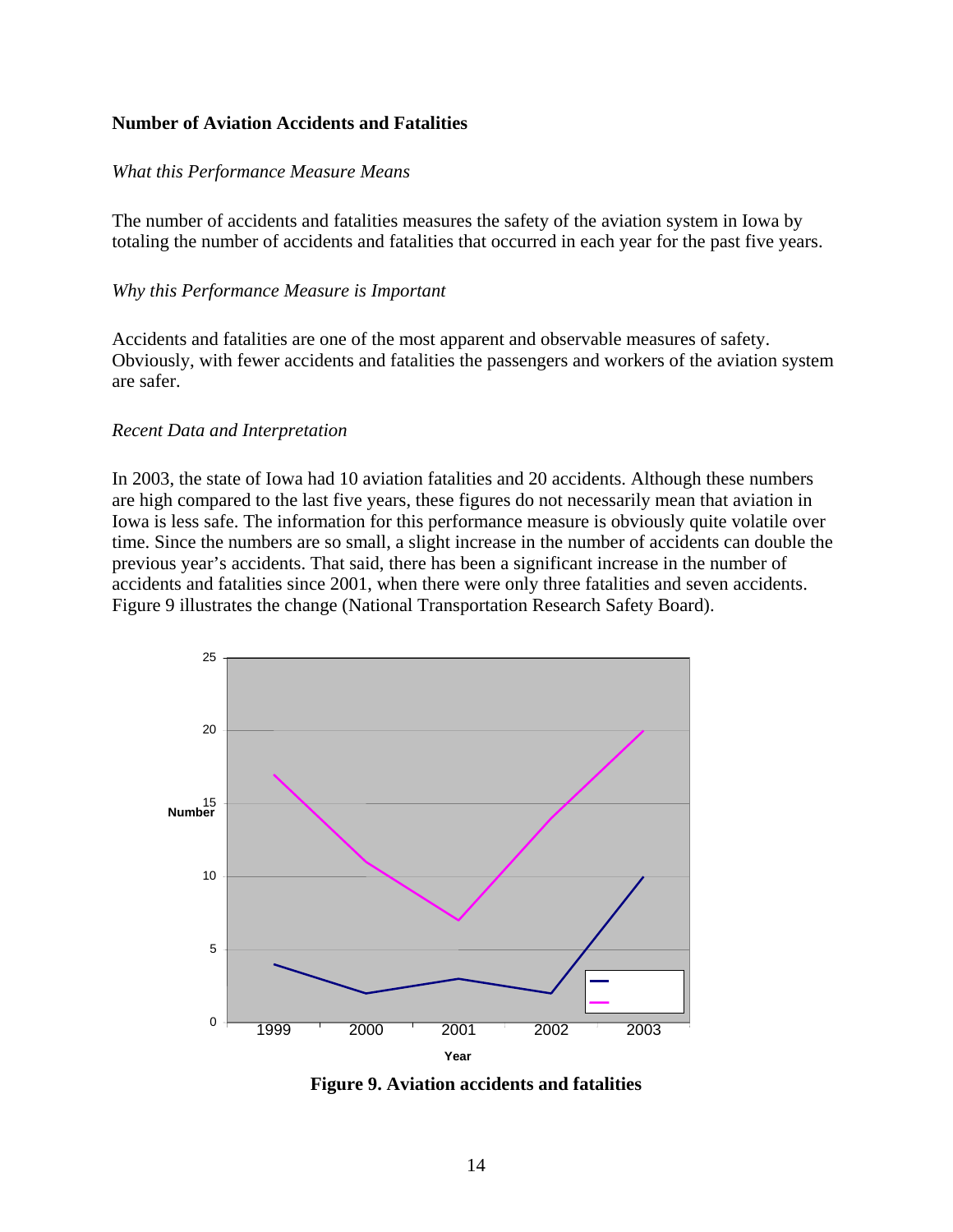## <span id="page-22-0"></span>**Bicycle and Pedestrian Fatalities and Injuries**

## *What this Performance Measure Means*

Bicycle and pedestrian fatalities and injuries measures safety by totaling the number of deaths and injuries in these two modes of transportation combined during a calendar year.

## *Why this Performance Measure is Important*

Bicycle and pedestrian fatalities and injuries measure the safety of traveling by foot or by bicycle in Iowa, according to the number of deaths and injuries of people who travel by these modes.

#### *Recent Data and Interpretation*

In general, during the past 12 years the number of these fatalities and injuries has been decreasing, as shown in Figure 10 (Iowa Department of Transportation, Office of Systems Planning). In the past 4 years, Iowa has seen the lowest number of both injuries and fatalities than it has in the past 12 years. The year 2001 saw the lowest total, when the number of fatalities for both pedestrians and bicyclists were 16 and 3, respectively. Since 2001, these numbers have risen. Unfortunately, it is impossible to find the total distance traveled in these two modes, which could assist in safety evaluation by allowing for the calculation of an injury and fatality rate.



**Figure 10. Bicycle and pedestrian fatalities and injuries**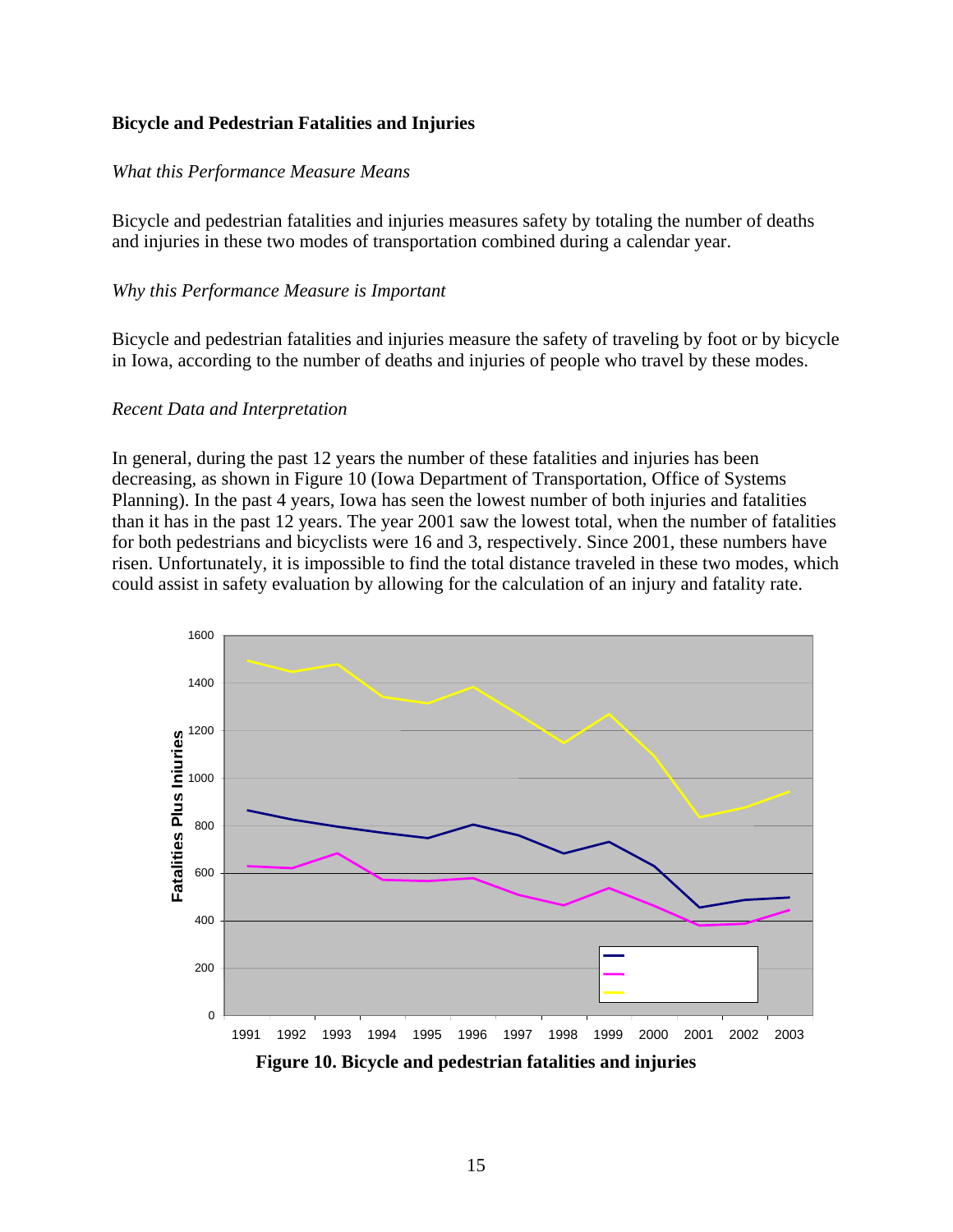## <span id="page-23-0"></span>**EFFICIENCY PERFORMANCE MEASURES**

## **Percentage of Functionally Obsolete or Structurally Deficient Bridges**

#### *What this Performance Measure Means*

This performance measure provides a picture of the bridge ratings across Iowa. A bridge is structurally deficient if it is in relatively poor condition or has insufficient load-carrying capacity. The insufficient load capacity could be due to the original design of an older bridge that used lighter design loads, or it could be due to deterioration. A bridge is functionally obsolete if it is narrow, has inadequate under-clearances, has insufficient load-carrying capacity, is poorly aligned with the roadway, or can no longer service traffic adequately.

## *Why this Performance Measure is Important*

The percentage of bridges with ratings below 50 is a measure of efficiency, as it indicates the conditions of bridges across the state. Bridges that do not meet the standards may make travel difficult or hazardous for large vehicles or large volumes of traffic.

#### *Recent Data and Interpretation*

Over the past nine years, Iowa has seen an overall increase in the percentage of structurally deficient bridges and a decrease in the percentage of functionally obsolete bridges. See Figure 11 (Iowa Department of Transportation, Office of Bridges and Structures). In the past three years, the total number of bridges in the state system has decreased by over 200 due to jurisdictional transfers. This decrease has also led to the decline in the percentage of both structurally deficient and functionally obsolete bridges. Therefore, it will be important to consider this trend against the new benchmark set in 2003/2004 after the transfers occurred.



**Figure 11. Percent of bridges functionally obsolete or structurally deficient**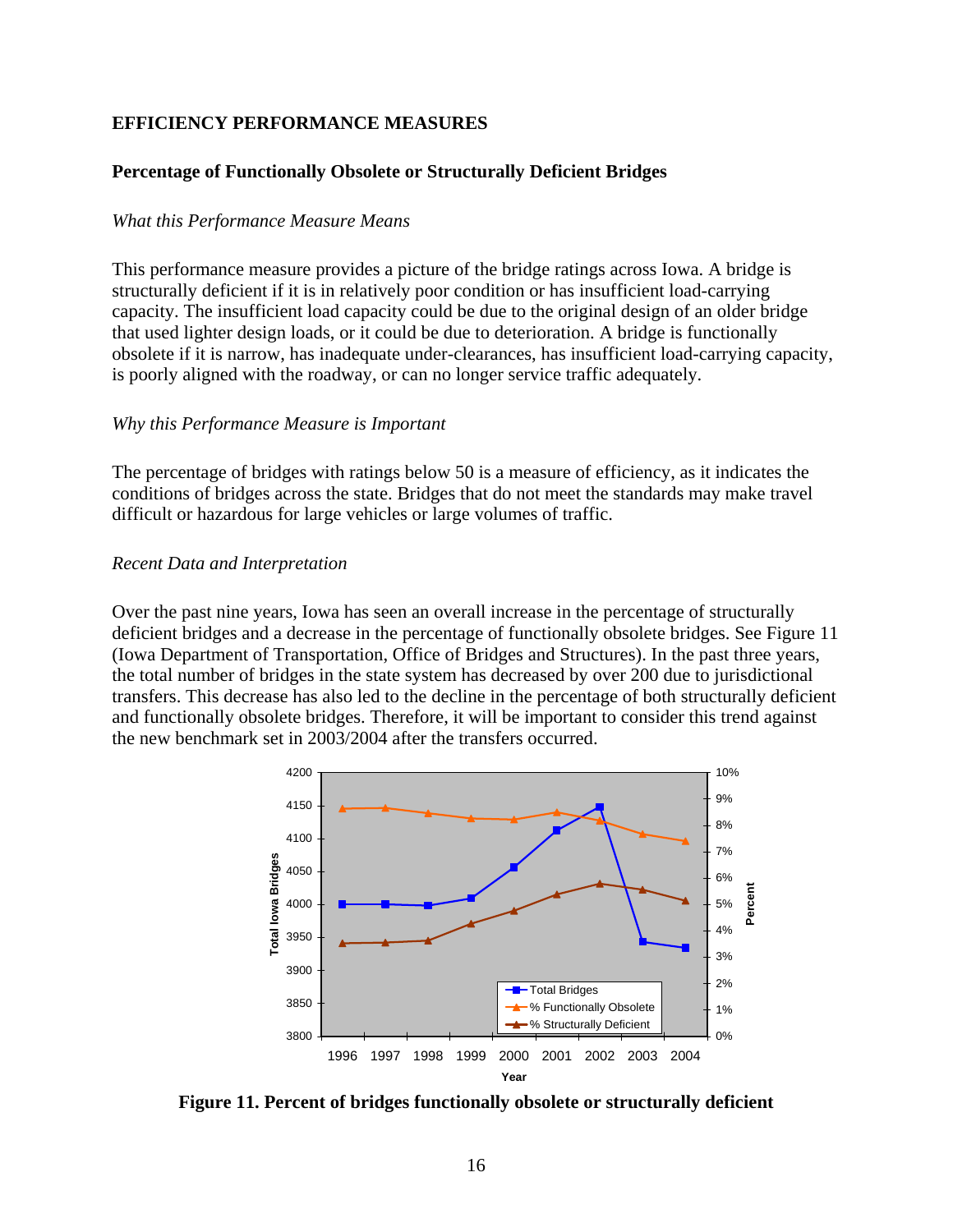## <span id="page-24-0"></span>**Percent of Highway Lane-Miles with Good or Excellent Ride Quality**

## *What this Performance Measure Means*

The percent of lane-miles with good or excellent ride quality measures the percent of interstate, U.S., and state highways in Iowa that have an international roughness index (IRI) rating of 2.2 or below. The IRI rating was created to compare the roughness of different roads. The scale ranges from 0, which is perfectly smooth, to 10 or more, which is an extremely rough ride. The rating of 2.2 was selected based on a study about the perceptions of pavements performed by the Transportation Research Center at Marquette University.

## *Why this Performance Measure is Important*

The percent of lane-miles with good or excellent ride quality measures efficiency because the figure indicates how easy it is to drive a motor vehicle on highways in Iowa. As the IRI gets higher, the rougher the ride becomes, which can then forces drivers to lower their speeds. In addition, rough roads can be hard on vehicles. If drivers use roads with poor IRI ratings, vehicle maintenance costs can increase.

The IRI is then divided into interstate highways, highways that are part of the commercial and industrial network (CIN), and other primary highways. This performance measure is divided because funding is often allocated for highway maintenance and improvements based on these divisions. The CIN was created to include a number of both U.S. and state highways that provide key links to most of Iowa.

## *Recent Data and Interpretation*

For all roads across Iowa, three-quarters of the lane miles are considered "Good" or "Excellent," and 6% are considered "poor," as indicated in Figure 12 (Iowa DOT, Highway Division). When these roads are divided into interstate, CIN, and other primary highways, the ride quality looks quite different. When looking specifically at interstate highways in the state, the good and excellent ratings make up an even larger percentage (81%) of the lane-miles, and only 2% are considered poor (see Figure 12).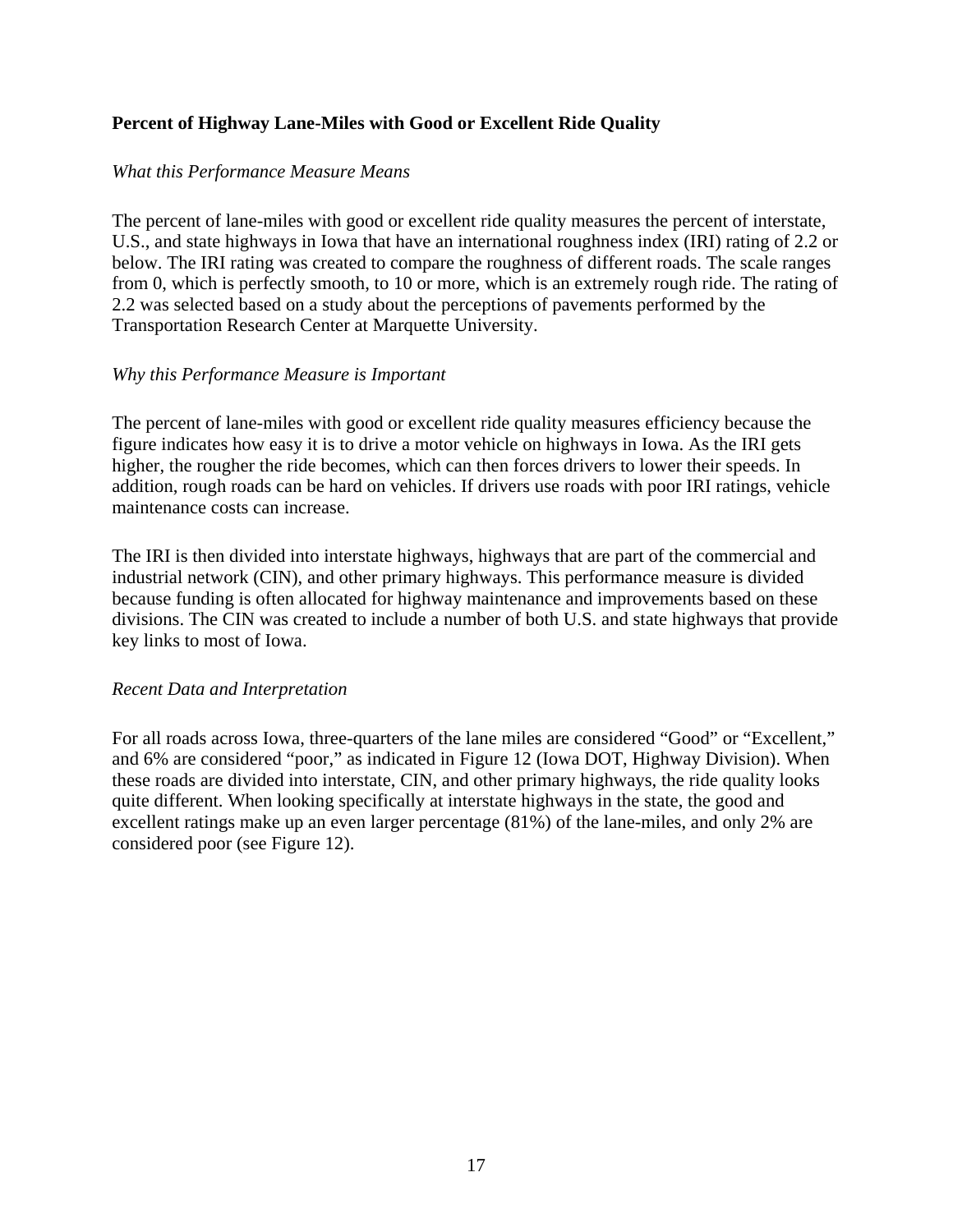<span id="page-25-0"></span>

**Figure 12. Overall highway ride quality in Iowa** 

As for the CIN in Iowa, Figure 13 (Iowa Department of Transportation, Highway Division) illustrates that the percentage of lane-miles meeting the desired rating are better than that of the state system total, with 84% considered good or excellent and only 4% considered poor. The remaining primary routes in the state, which actually make up the majority of these lane-miles considered, have a much lower percentage of good or excellent, with only 67% meeting the desired rating and 8% considered poor (see Figure 13).



**Figure 13. Ride quality for commercial and other routes in Iowa**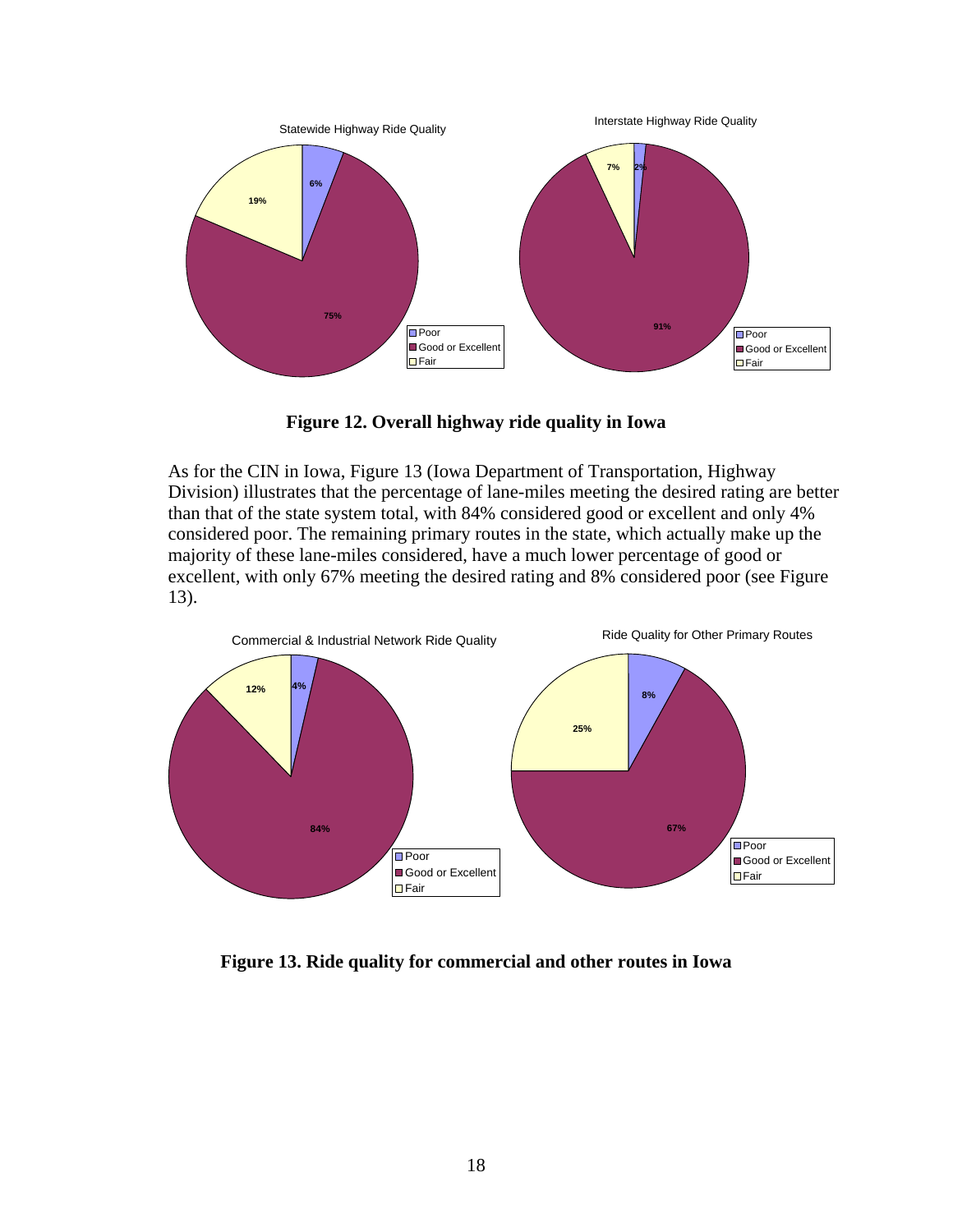## <span id="page-26-0"></span>**Percent of Public Transit Fleet Operating Beyond its Normal Useful Life**

## *What this Performance Measure Means*

The percent of the public transit fleet operating beyond its normal useful life measures the efficiency of the Iowa public transit systems. The figure indicates the age and mileage of the transit fleet. However, the numbers for this measure are constantly changing as the many transit systems across the state purchase new vehicles and as new vehicles cross the Federal Transit Authority's (FTA) threshold for age and mileage every year. For the various vehicle types used by public transit systems in Iowa, there are different threshold levels. The more heavy duty public transit vehicles are generally built to last much longer than those that are lighter.

## *Why this Performance Measure is Important*

The percent of the public transit fleet operating beyond its normal useful life measures the efficiency of the Iowa public transit systems. As the transit vehicles become older, the maintenance and operating costs of these vehicles typically become significantly higher.

## *Recent Data and Interpretation*

For the fiscal year of 2003, the public transit systems in Iowa had a total of 1,539 vehicles in the fleet. From the year-end inventories, a total of 870 vehicles exceeded their threshold age, which is approximately 57% of the public transit fleet. See Figure 14 (Iowa DOT, Office of Public Transit). For light duty buses, the threshold age is 4 years, for medium duty buses it is 7 years, for heavy duty buses under 35 feet it is 10 years, and for those over 35 feet it is 12years.



**Figure 14. Total public transit vehicles over the FTA age threshold in Iowa**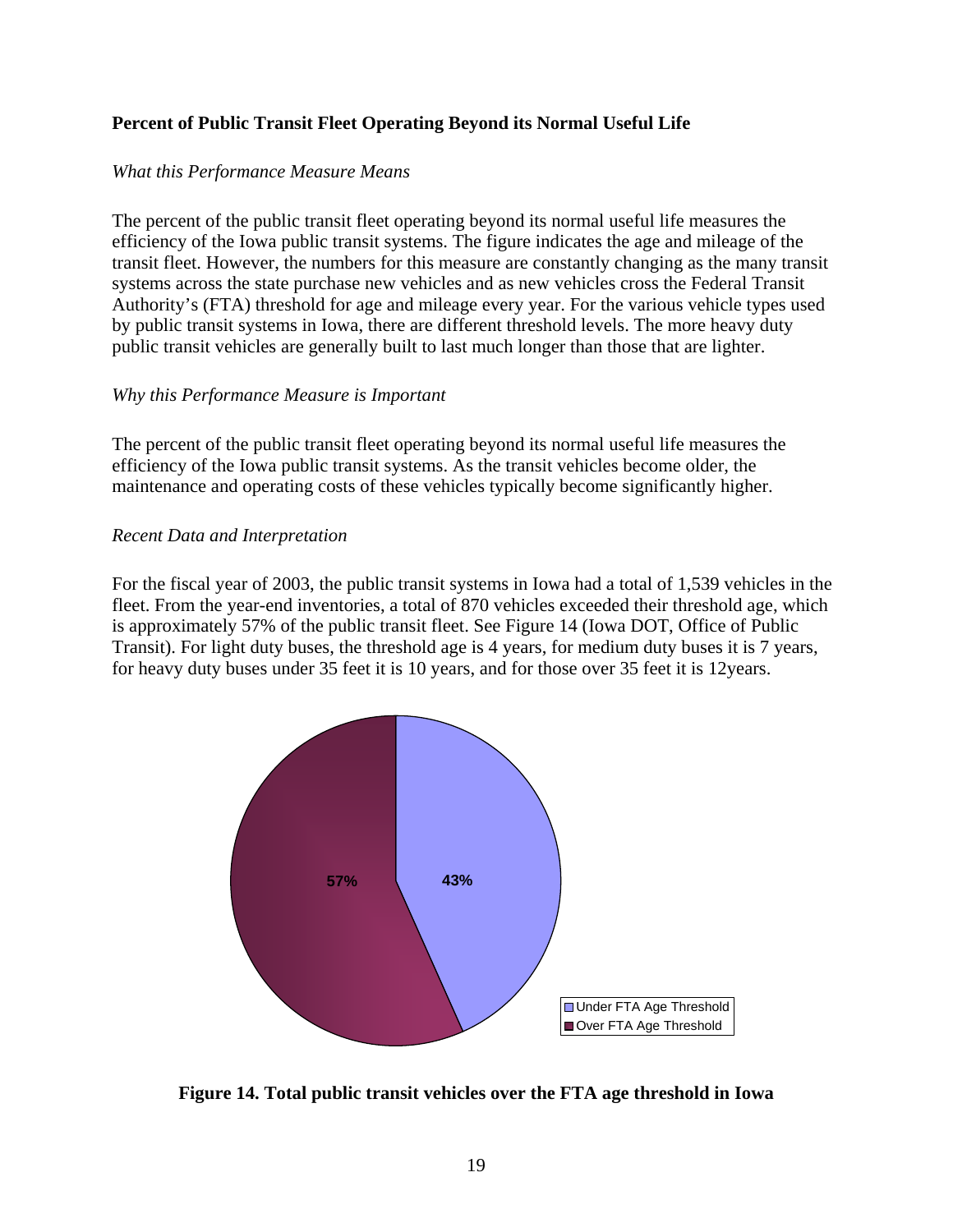

<span id="page-27-0"></span>In addition, this percentage varies by vehicle type. The four charts in Figure 15 illustrate the percentages of four types of transit buses that exceed their age.

**Figure 15. Vehicles over the FTA age threshold by type** 

Another way to calculate this performance measure is to examine the mileage of the public transit vehicles. According to the FTA, the threshold for normal useful mileage also varies by type of vehicle. In Iowa, 698 of these vehicles are over the FTA mileage threshold, which is approximately 45% of the total fleet. See Figure 16.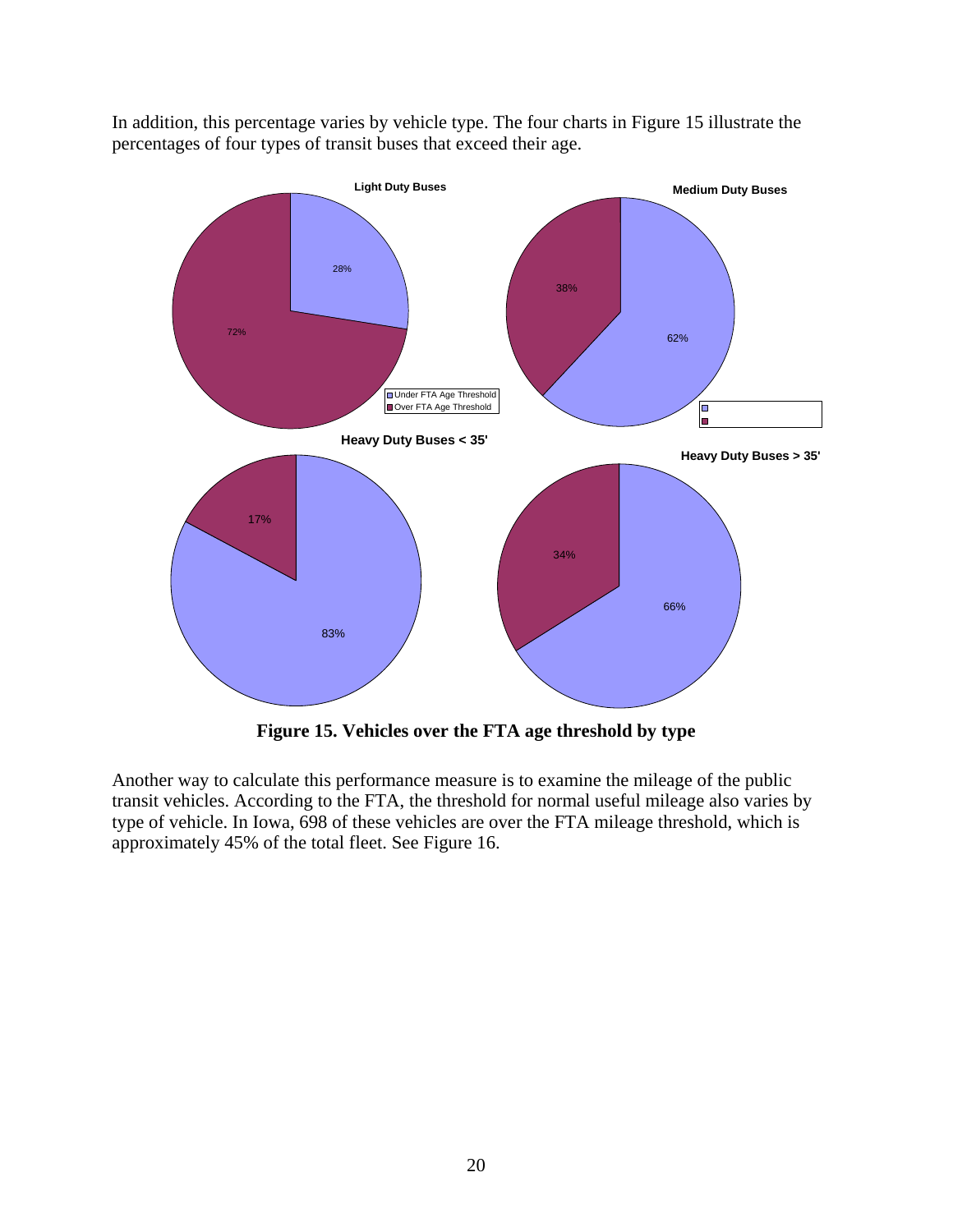<span id="page-28-0"></span>

**Figure 16. Iowa public transit vehicles over the mileage threshold** 

It is interesting to note that while the percentage of vehicles over the age threshold is 57%, those over the vehicle miles threshold is only 45%.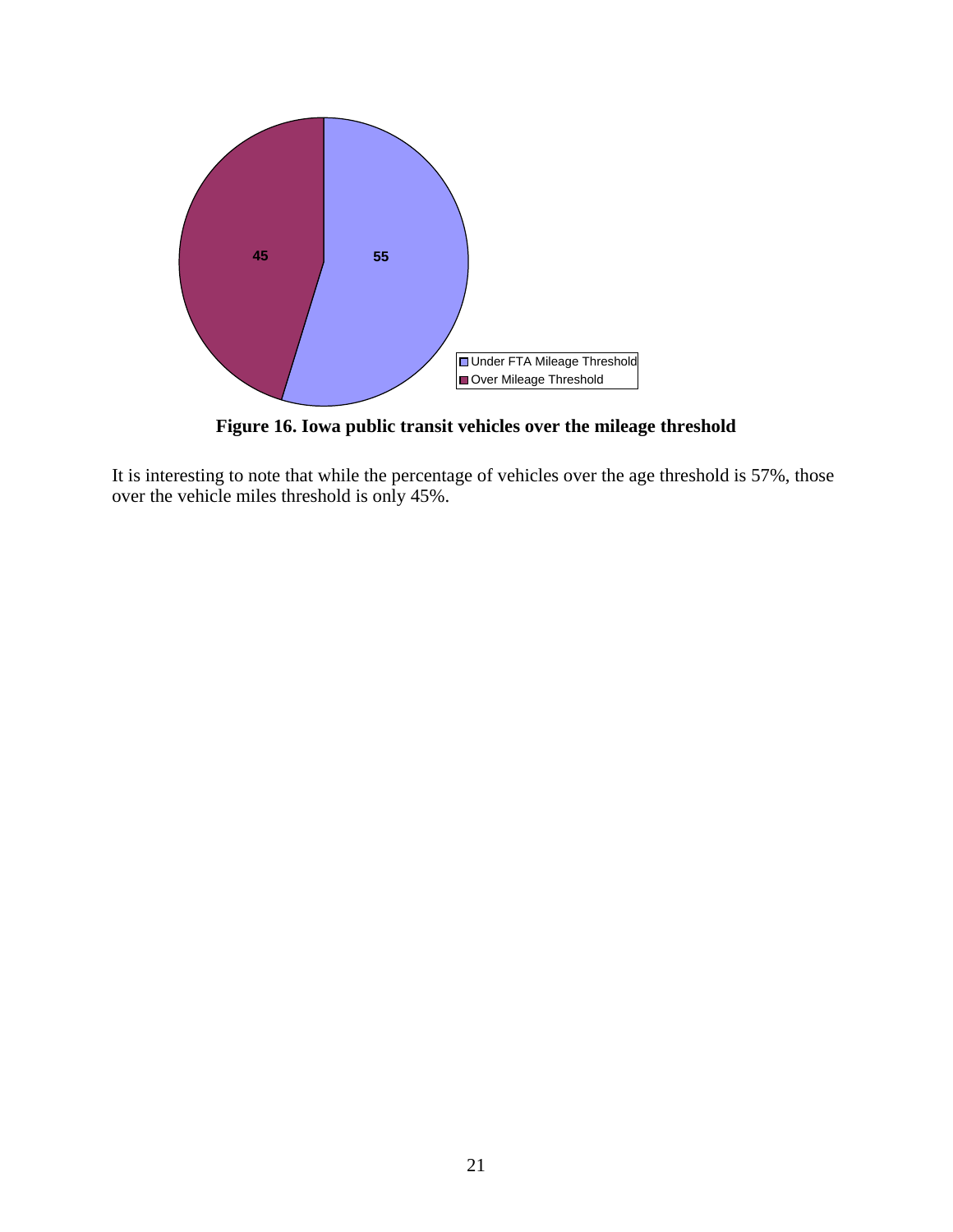## <span id="page-29-0"></span>**Percent of Public Transit Systems with In-House Maintenance Capabilities**

## *What this Performance Measure Means*

The percent of public transit systems with in-house maintenance capabilities indicates that 25 of the 35 public transit systems in Iowa have some ability to complete vehicle maintenance. The amount of maintenance each of the transit systems actually does varies greatly.

#### *Why this Performance Measure is Important*

The percent of public transit systems with in-house maintenance capabilities is important because it is desirable for transit systems to be able to provide at least some amount of maintenance efficiently for themselves.

#### *Recent Data and Interpretation*

Iowa currently has 16 regional public transit systems and 19 urban transit systems. Of the regional systems, 5 currently own a facility that performs some degree of maintenance on the vehicles, and 18 of Iowa's 19 urban transit agencies perform varying aspects of transit vehicle maintenance at a municipal public works facility or a facility owned and dedicated to transit. These data are illustrated in Figure 17 (Iowa DOT, Office of Public Transit). One regional transit system, Region 2, is in the process of constructing a joint use facility with Mason City that will permit each agency to have a considerable portion of its vehicle maintenance performed onsite after construction is complete. The one urban transit system that outsources maintenance is Council Bluffs, which shares public transit with the City of Omaha.



**Figure 17. Transit systems with in-house maintenance capabilities**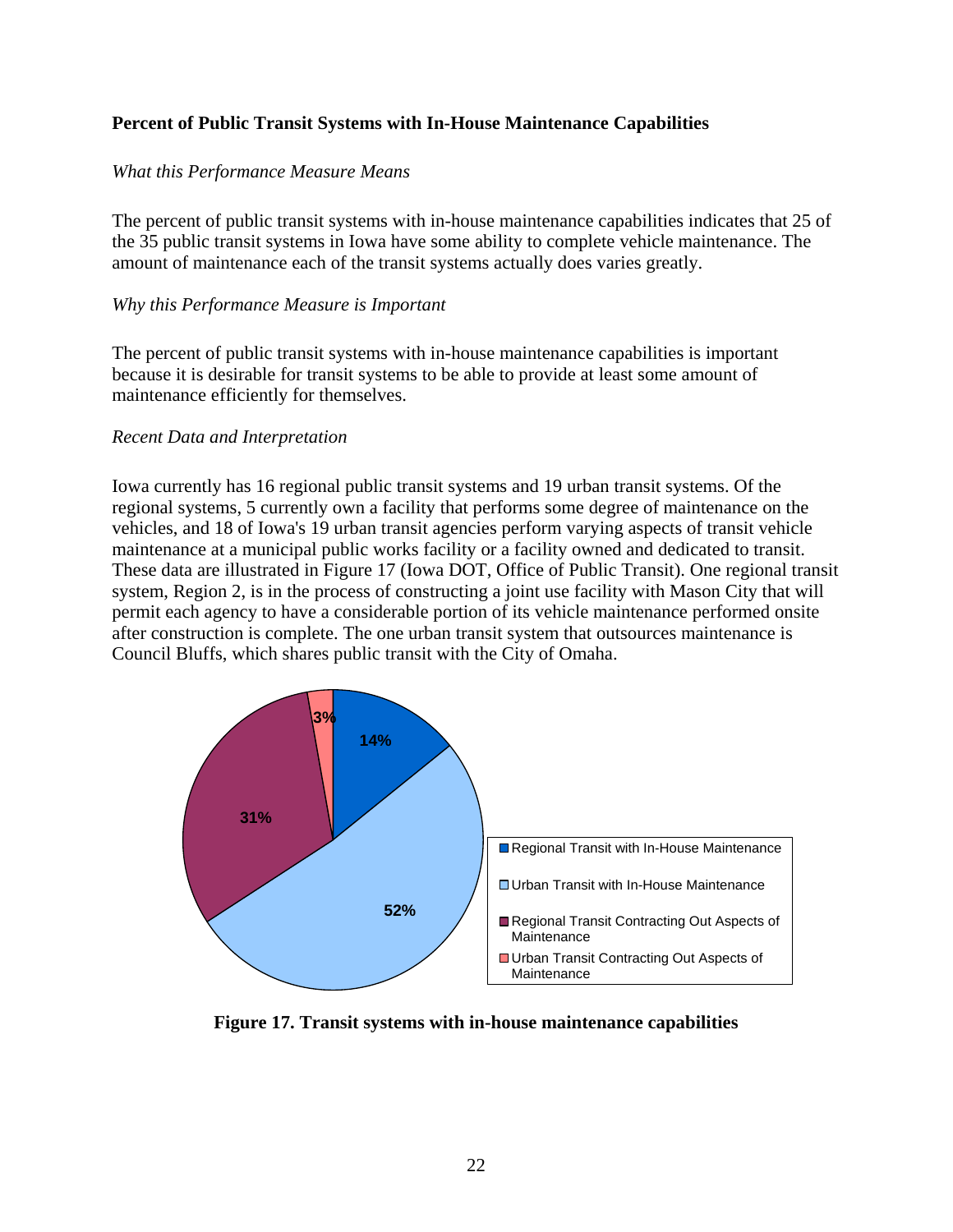## <span id="page-30-0"></span>**Percentage of Iowa Rail Carriers Earning a Reasonable Return on Investment**

## *What this Performance Measure Means*

The percentage of Iowa rail carriers earning a reasonable return on investment is a measure of efficiency. A higher return on investment means that the money a railroad company puts into its business generates more in profits. One measure of a reasonable return on investment is whether the railroad company is meeting its cost of capital. The cost of capital is the amount of money the company needs to make to maintain its physical capital. Recently, the cost of capital for Class 1 carriers has been around 10%.

## *Why this Performance Measure is Important*

The percentage of Iowa rail carriers earning a reasonable return on investment measures the efficiency of the railroad companies operating in Iowa. Railroad companies need to have a return on investment that is high enough to pay for the upkeep of capital and to provide investors returns on the investments made.

## *Recent Data and Interpretation*

Class 1 railroad companies include Burlington Northern Santa Fe Railroad Co. (BNSF), Norfolk and Southern Railway Co. (NS), and Union Pacific Railroad (UP). None of the Class 1 railroad companies over the past 14 years has earned more than a 10% return on investment. This indicates that, in recent years, none of these companies earned the cost of capital. The data in Figure 18 show that none of the Class I companies are earning what would be considered a minimal, reasonable return on investment. This should raise a red flag.



**Figure 18. Class I railroad return on investment**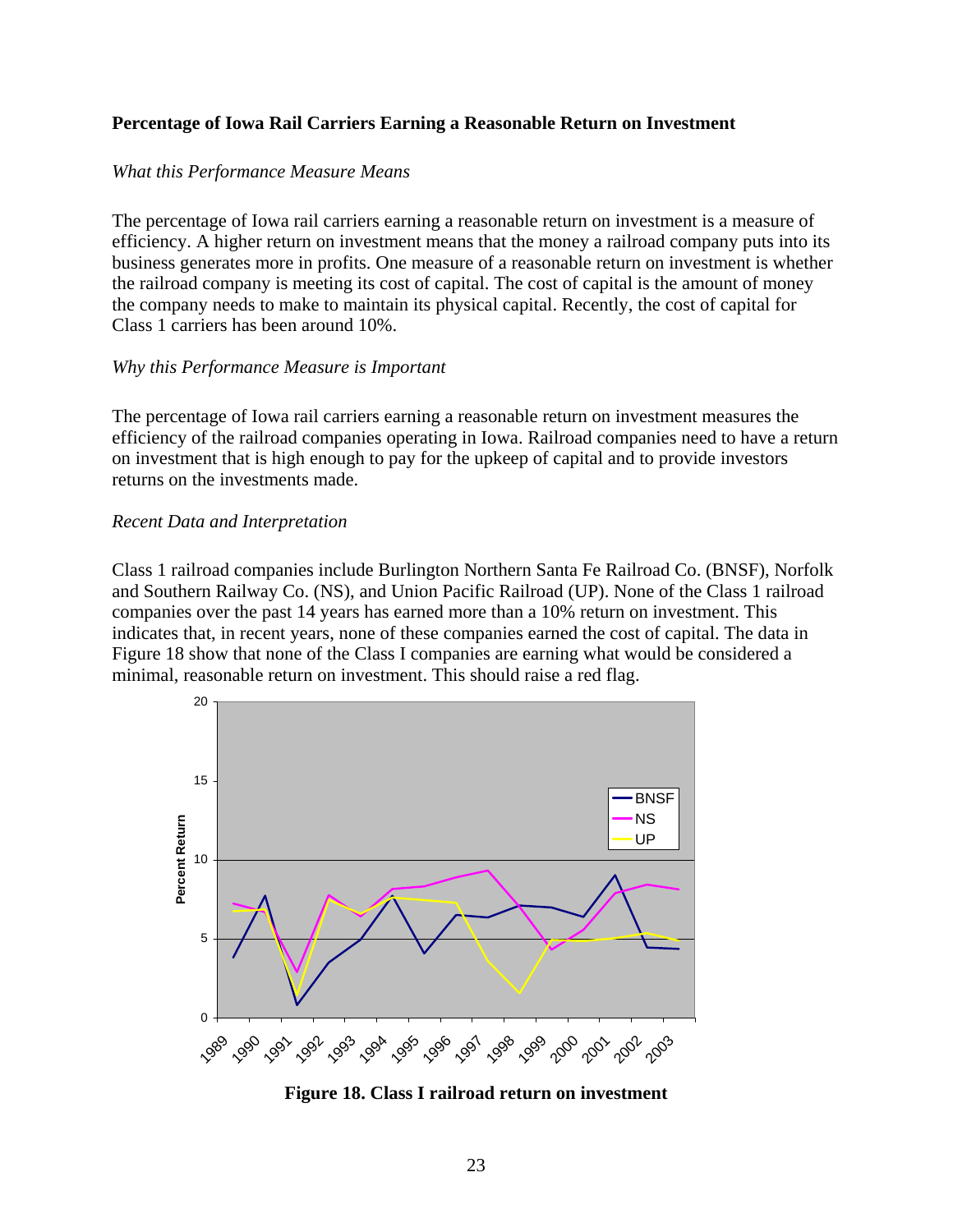<span id="page-31-0"></span>For Class II railroad companies, there is a much wider range of returns on investment. Class II railroads are smaller than the Class I national railroads and operate on a regional level. Class II railroad companies include Chicago, Central, and Pacific Railroad Co. (CC); Dakota, Minnesota, and Eastern Railroad Co. (DME); Iowa Interstate Railroad Ltd. (IAIS); and I & M Rail Link, LLC. (IMRL), which was purchased by Iowa, Chicago, & Eastern Railroad Corporation in 2002. Importantly, Figure 19 (Iowa DOT, Office of Systems Planning) shows that all Class II companies increased their return on investment from 2002 to 2003.



**Figure 19. Class II railroad return on investment** 

Class III railroad companies operate only locally within Iowa. In terms of returns on investment, these companies are by far the most volatile when compared to regional and national rail companies. Nine of the 11 Class III railroad companies that operate in the state earn returns of between 5% and 15%, with a typical return being just over 5%. Those that do not are the D & I Railroad Co. and the Burlington Junction Railway Co. These are also among the smallest railroads operating in Iowa. Due to the complexity of these data and the lack of return on investment data for some carriers for some years, a chart is not presented here.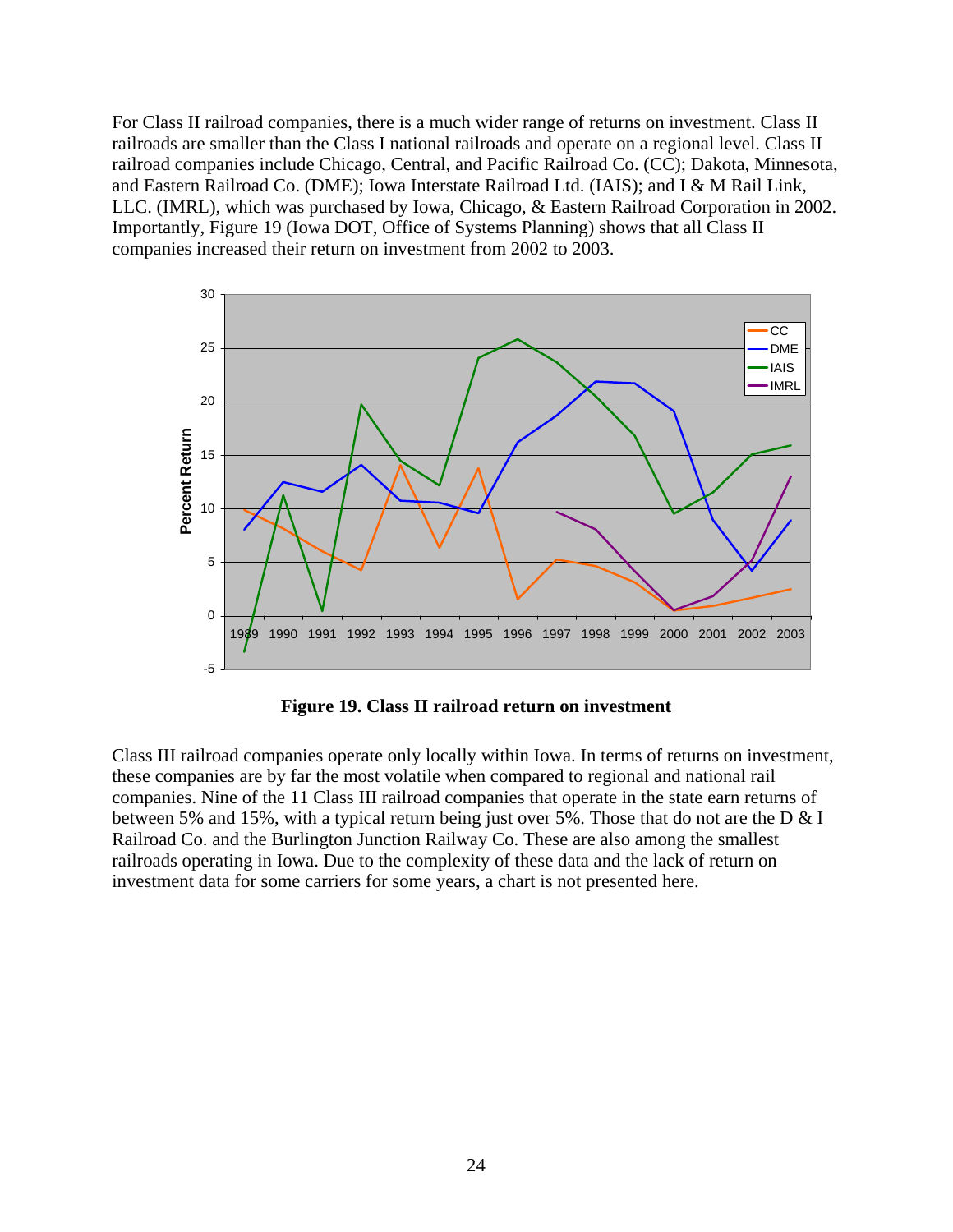## <span id="page-32-0"></span>**Average Rail Revenue per Ton-Mile**

## *What this Performance Measure Means*

Average rail revenue per ton-mile measures efficiency, in that this figure is calculated by dividing the total rail revenue by the number of ton-miles in Iowa. A ton-mile describes one ton of freight traveling one track mile. Iowa had over 14.6 billion ton-miles in 2003, and this number has been increasing steadily over the past two decades.

## *Why this Performance Measure is Important*

Average rail revenue per ton-mile measures the efficiency of the railroad companies that operate in Iowa. An increase in revenue per ton-mile generally indicates a more efficient rail system in Iowa. For the many railroad companies operating in Iowa, an increase in revenue per ton-mile would be necessary to achieve reasonable profits.

## *Recent Data and Interpretation*

The overall trend since 1985 has been downward, but in the last three years the average rail revenue per ton-mile has risen to nearly seven cents. The total revenue reached 962 million dollars in revenue, with 14.7 billion ton-miles in 2003. The overall negative trend, shown in Figure 20 (Iowa Department of Transportation, Office of Systems Planning), is one factor in the poor returns on investment for most rail carriers in Iowa.



**Figure 20. Operating revenue per ton mile**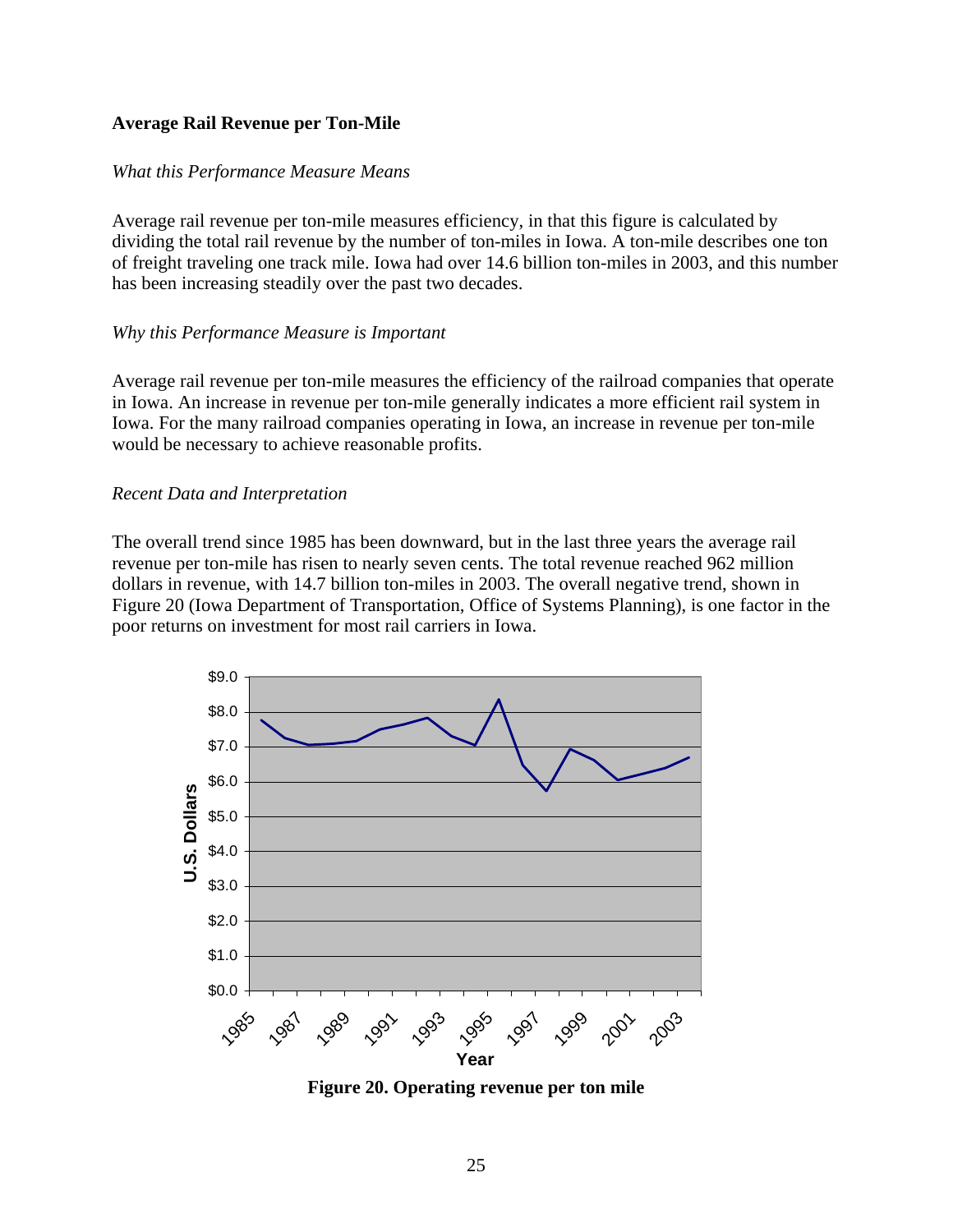## <span id="page-33-0"></span>**Percent of Communities with a Land Use Plan in Place Surrounding their Airport**

## *What this Performance Measure Means*

Communities with a land use plan surrounding their airport have established a plan guiding land use in the future. A land use plan indicates the areas in a community that should be developed for certain uses and those areas that should be left undeveloped.

## *Why this Performance Measure is Important*

The percent of communities that have a land use plan in place surrounding their airport is important because airports often find that new development occurs directly adjacent to the airport. This development in close proximity may impede the needed infrastructure upgrades and encroach on clear zones, which may in turn compromise safety.

## *Recent Data and Interpretation*

As shown in Figure 21 (Iowa DOT, Office of Aviation), currently 81% of the communities with airports have land use plans in place surrounding their airport.



**Figure 21. Communities with a land-use plan surrounding their airport**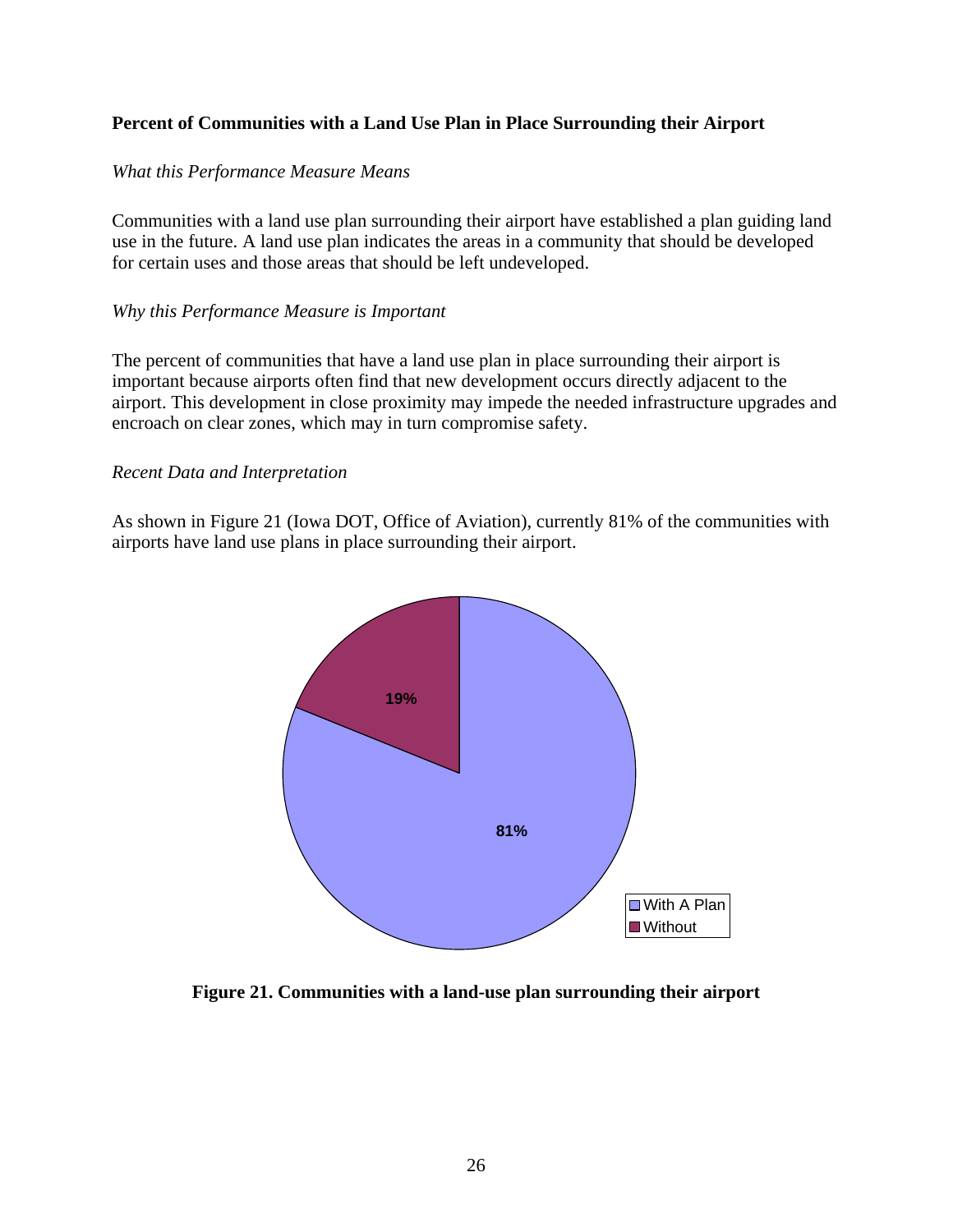## <span id="page-34-0"></span>**Percentage of Airports with a Reasonable Pavement Condition Index Value**

## *What this Performance Measure Means*

The number of airports with a pavement condition index (PCI) value of 70 or above for their paved runways is a measure of aviation efficiency. The PCI rates the condition of the pavement, according to FAA guidelines, on a scale of 0–100, 100 representing the best conditions. A PCI rating over 70 generally indicates the need for only minor preventative maintenance to prolong the pavement life.

## *Why this Performance Measure is Important*

For several reasons, the number of airports with a PCI value of 70 or above for their paved runways is an important measure of efficiency. The runway pavement usually deteriorates slowly for a significant amount of time until it reaches a certain point. It then deteriorates quite rapidly. The period of slow deterioration can be prolonged by proper maintenance and repairs. Runway pavements with a PCI rating below 70 are generally much more costly to repair due to the difficulties of keeping up with rapid deterioration.

## *Recent Data and Interpretation*

In 2003, over three-fourths of the airports in Iowa had a PCI of 70 or above, as shown in Figure 22 (Iowa DOT, Office of Aviation). This leaves approximately one-quarter of the airports with runway conditions that may require costly repairs to prolong or maintain the pavement's useful life.



**Figure 22. Percent of airports with a PCI of 70 or above**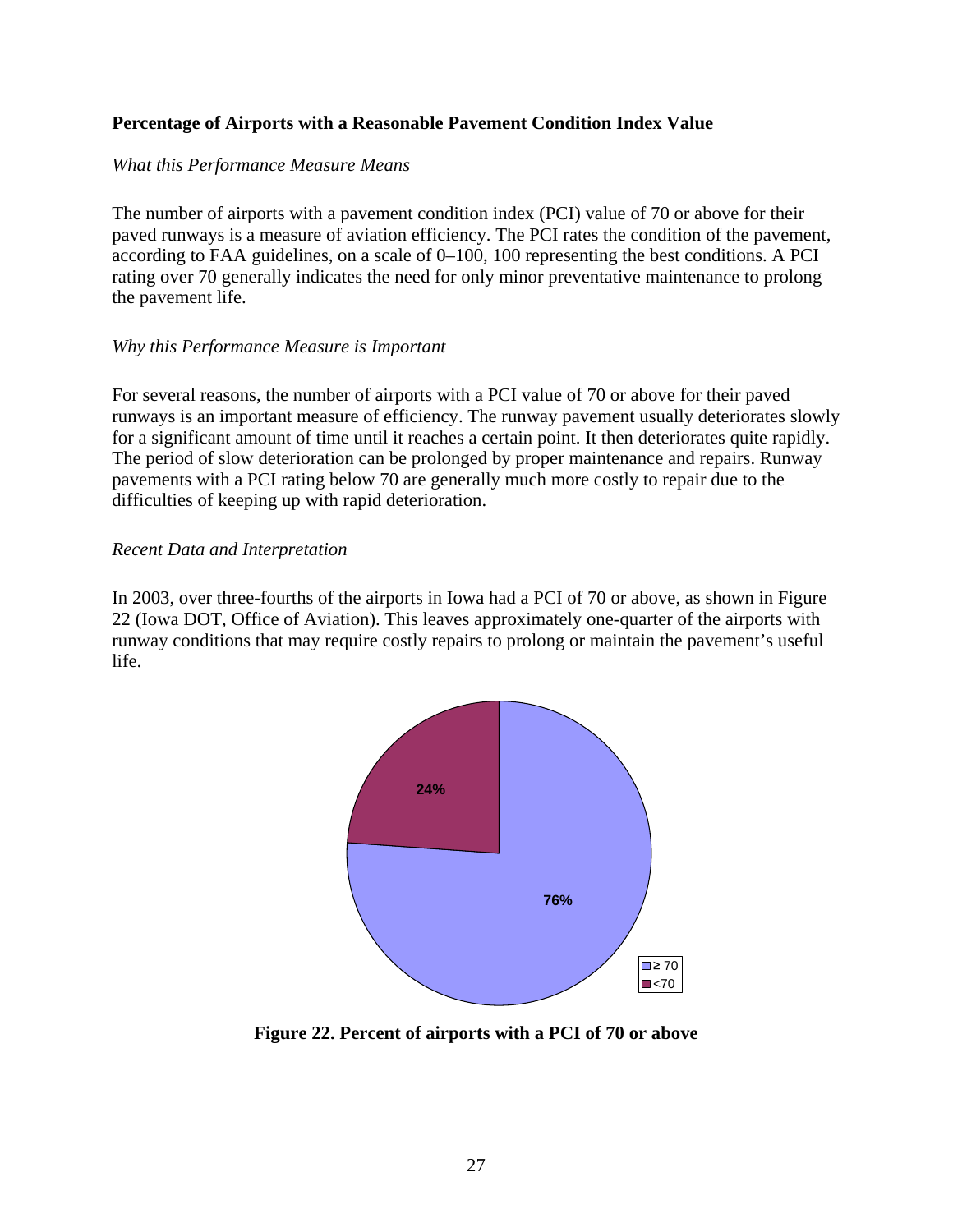## <span id="page-35-0"></span>**Unavailable Efficiency Performance Measures**

The following performance measures for efficiency lack the data necessary for calculation:

- Percentage of paved off-road trails
- Percentage of off-road trails that meet AASHTO standards
- Average age of off-road trails

All of the efficiency performance measures that need more data are from the pedestrian/bicycle mode of transportation.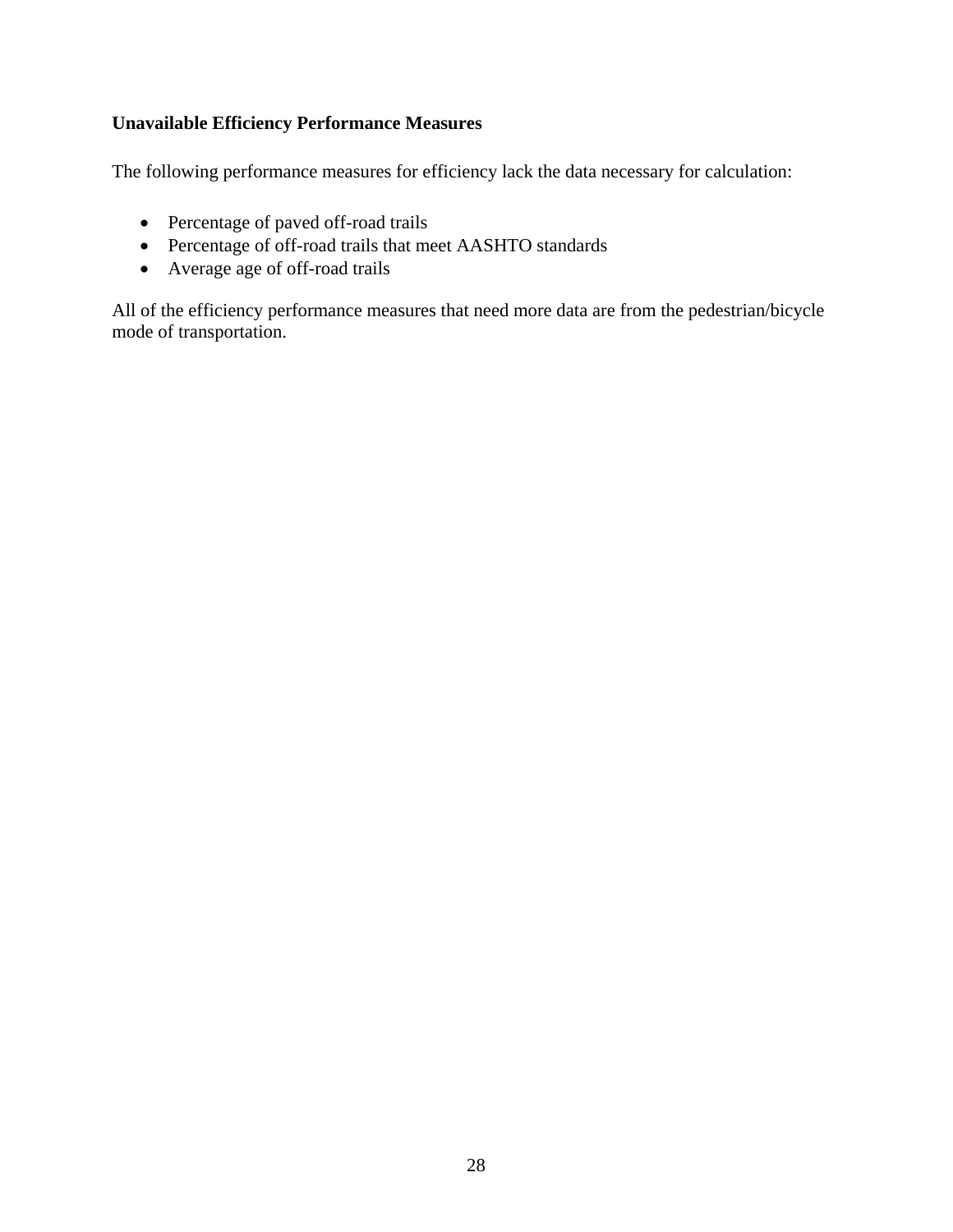## <span id="page-36-0"></span>**QUALITY OF LIFE PERFORMANCE MEASURES**

## **Highway Fuel Use per Vehicle Mile Traveled**

#### *What this Performance Measure Means*

Highway fuel use per VMT is calculated by dividing the fuel consumed for highway use in Iowa by the total VMT in the state. A vehicle mile describes one motor vehicle traveling one mile.

#### *Why this Performance Measure is Important*

Highway fuel use per VMT is important because fuel costs and the amount of emissions from fuel consumption are significant quality of life concerns. With a lower rate of fuel use, people and goods are able to travel with lower costs and lower emissions for every mile they travel.

#### *Recent Data and Interpretation*

Figure 23 indicates an overall downward trend for this performance measure over the past nine years (Federal Highway Administration, Office of Highway Policy Information). Interestingly, VMT has increased significantly over this same period. In 1995, there were nearly 26 billion vehicle miles in the state of Iowa, while in 2003 there were over 31.1 billion vehicle miles. Fuel consumed was 0.054 gallons for every VMT in 1995, compared to 0.049 in 2003. However, the rate has changed very little in the past three years after decreasing significantly over the preceding three years. Another way to compare fuel use and VMT is by calculating the number of vehicle miles for every gallon of fuel consumed. In 1996, there were 18.46 vehicle miles for every gallon; in 1999, there were 19.26; and in 2003, there were 20.30 vehicle miles for every gallon of fuel consumption.



**Figure 23. Highway fuel use per vehicle-mile traveled**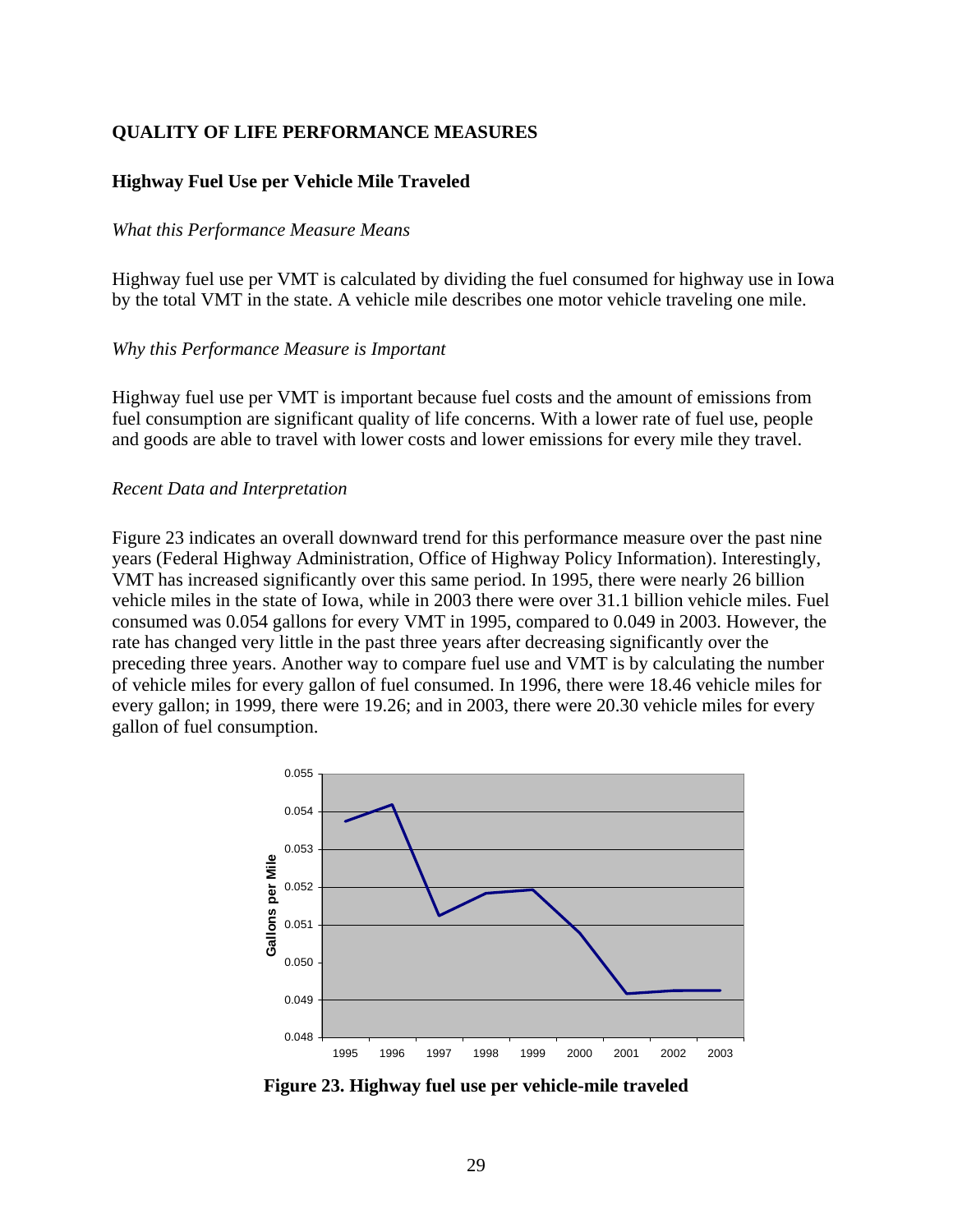## <span id="page-37-0"></span>**Approximate Travel Times to Major External Markets in the Midwest Region**

## *What this Performance Measure Means*

The approximate travel times to major external markets in the Midwest region measure highway quality of life. These measures are created by finding the travel times according to internet databases. Routes were selected by the internet database and do not necessarily reflect the most traveled routes from city to city. Average speeds were calculated according to the time and distance indicated by the databases. Six major cities were selected as the major external markets in the Midwest region: Minneapolis, Chicago, St. Louis, Kansas City, Detroit, and Denver. The database used the center of each city for its calculations.

## *Why this Performance Measure is Important*

The approximate travel times to major external markets in the Midwest region are important because greater automobile access to these cities allows Iowa residents and the transportation of goods to save time and money.

## *Recent Data and Interpretation*

Table 2 lists the travel times from selected Iowa cities to major external markets (CTRE analysis prepared using Yahoo! Maps). These figures indicate the approximate amount of time it takes to travel from the center of one city to the center of the other. One interesting observation emerges when comparing the travel times to St. Louis and Kansas City. Both cities are similar distances to the south of Iowa, but the travel times to St. Louis are significantly higher than those to Kansas City.

|                        |                |                  | Cedar         |                   | Council       |                   |
|------------------------|----------------|------------------|---------------|-------------------|---------------|-------------------|
|                        | <b>Dubuque</b> | <b>Davenport</b> | <b>Rapids</b> | <b>Des Moines</b> | <b>Bluffs</b> | <b>Sioux City</b> |
| <b>Minneapolis, MN</b> | 5:12           | 5:37             | 4:19          | 3:42              | 5:36          | 5:22              |
| Chicago, IL            | 3:44           | 2:53             | 4:02          | 5:13              | 7:05          | 8:11              |
| <b>St. Louis, MO</b>   | 5:48           | 4:19             | 5:39          | 6:39              | 6:38          | 8:08              |
| <b>Kansas City, MO</b> | 6:18           | 5:34             | 4:58          | 3:03              | 2:50          | 4:16              |
| Detroit, MI            | 7:12           | 6:39             | 8:28          | 9:12              | 11:10         | 12:15             |
| Denver, CO             | 13:38          | 12:56            | 10:20         | 10:20             | 8:23          | 9:45              |

#### **Table 2. Travel times to external markets**

The data shown in Table 3 indicate the average traveling speeds from selected Iowa cities to major external markets (CTRE analysis prepared using Yahoo! Maps). This table provides a rate that can be directly compared between cities. Dubuque stands out in this comparison, as it has a number of average speeds lower than that of other cities. This analysis indicates the importance of improving US Highway 20 in Illinois. However, all of the selected Iowa cities have at least one route to an external market that is significantly slower than the others.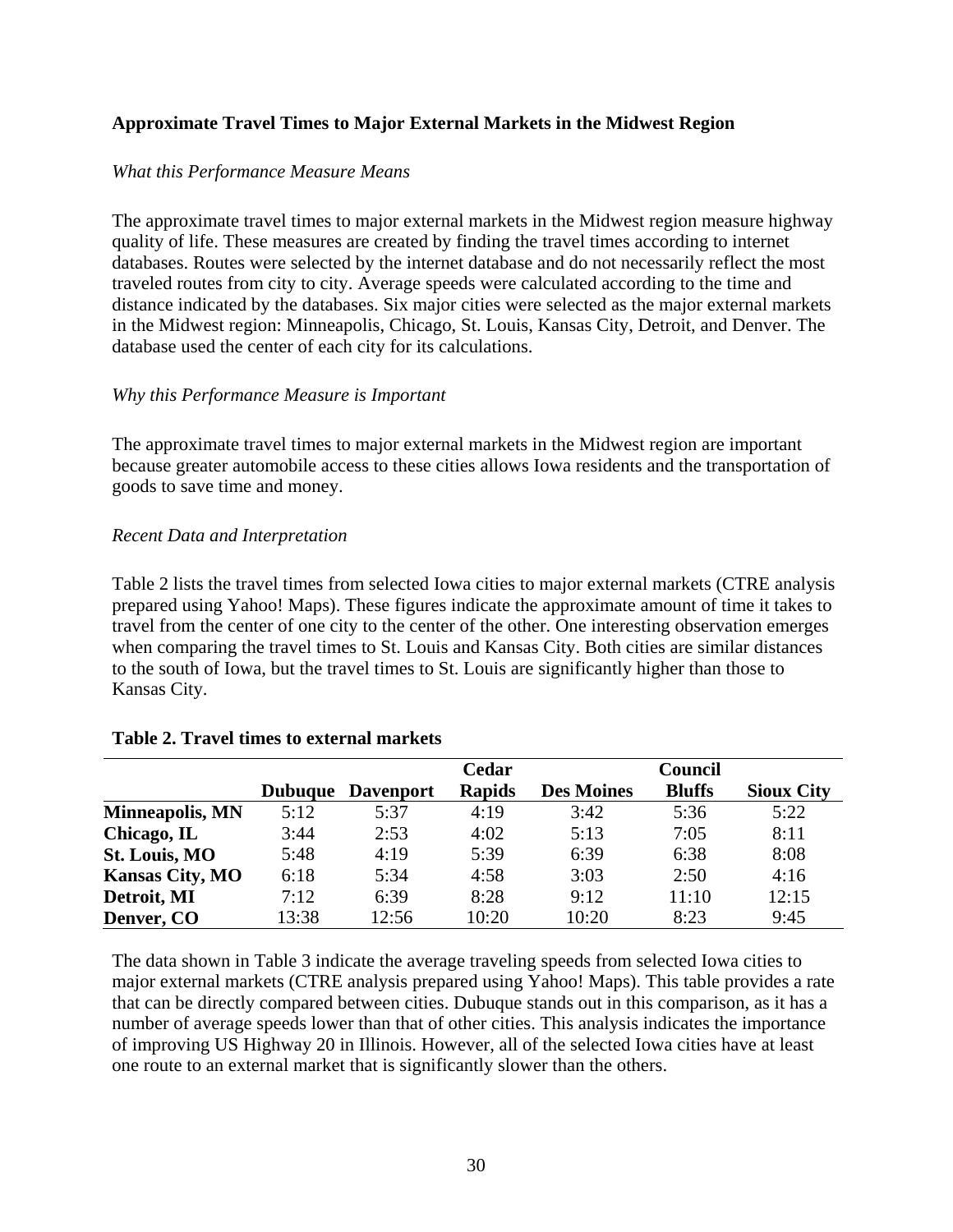|                        |       |       |                                                  |       | Council       |                   |
|------------------------|-------|-------|--------------------------------------------------|-------|---------------|-------------------|
|                        |       |       | <b>Dubuque Davenport Cedar Rapids Des Moines</b> |       | <b>Bluffs</b> | <b>Sioux City</b> |
| Detroit, MI            | 65.06 | 65.11 | 65.10                                            | 65.10 | 65.08         | 65.00             |
| Denver, CO             | 65.00 | 65.03 | 65.07                                            | 65.03 | 65.02         | 65.05             |
| <b>Kansas City, MO</b> | 62.38 | 65.21 | 65.01                                            | 63.54 | 63.56         | 64.95             |
| <b>St. Louis, MO</b>   | 58.38 | 61.90 | 62.37                                            | 65.14 | 65.02         | 65.03             |
| <b>Minneapolis, MN</b> | 59.88 | 63.60 | 63.43                                            | 65.78 | 66.27         | 66.47             |
| Chicago, IL            | 48.11 | 61.56 | 62.18                                            | 63.89 | 65.10         | 65.06             |

<span id="page-38-0"></span>**Table 3. Average speeds to external markets (in mph)** 

## *Maps*

Figure 24 shows the travel times from the Iowa cities listed above. Figure 25 shows an approximate maximum distance that can be traveled in an eight-hour day averaging 60 miles per hour. However, some of these markets may not be within eight hours because of the structure of the existing road network.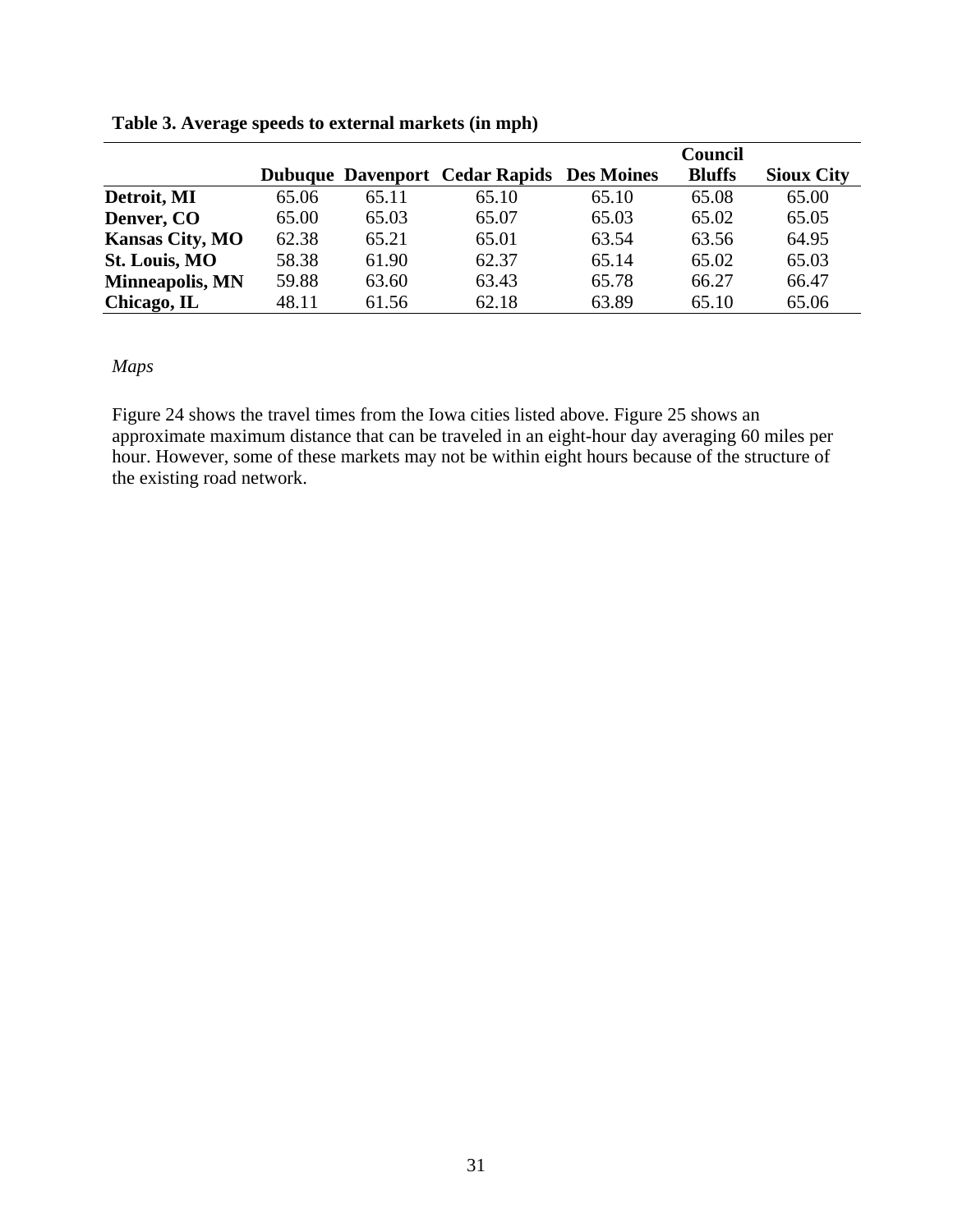<span id="page-39-0"></span>

**Figure 24. Eight-hour maximum driving distance from several Iowa cities**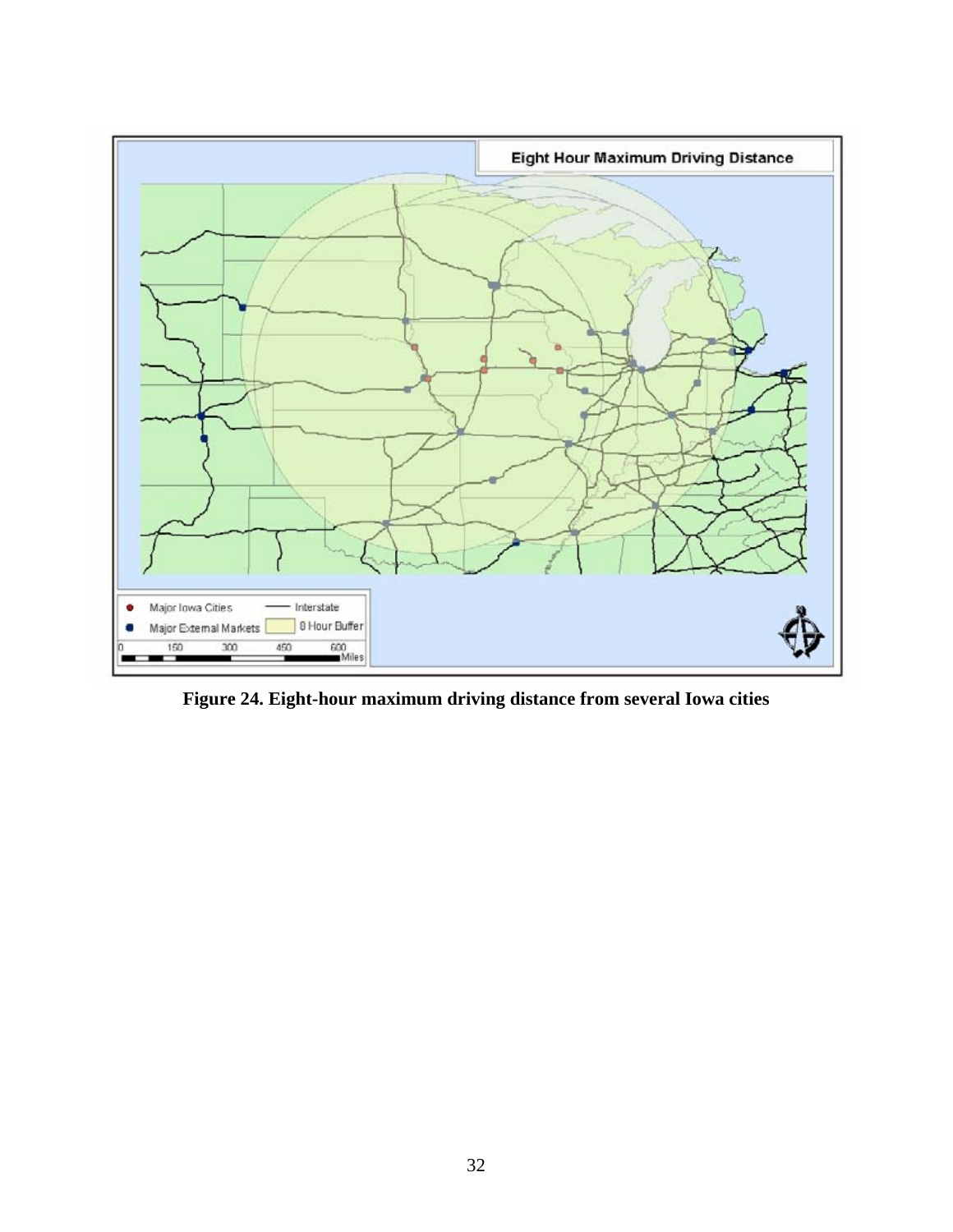<span id="page-40-0"></span>

**Figure 25. Approximate travel times to major markets from Iowa cities**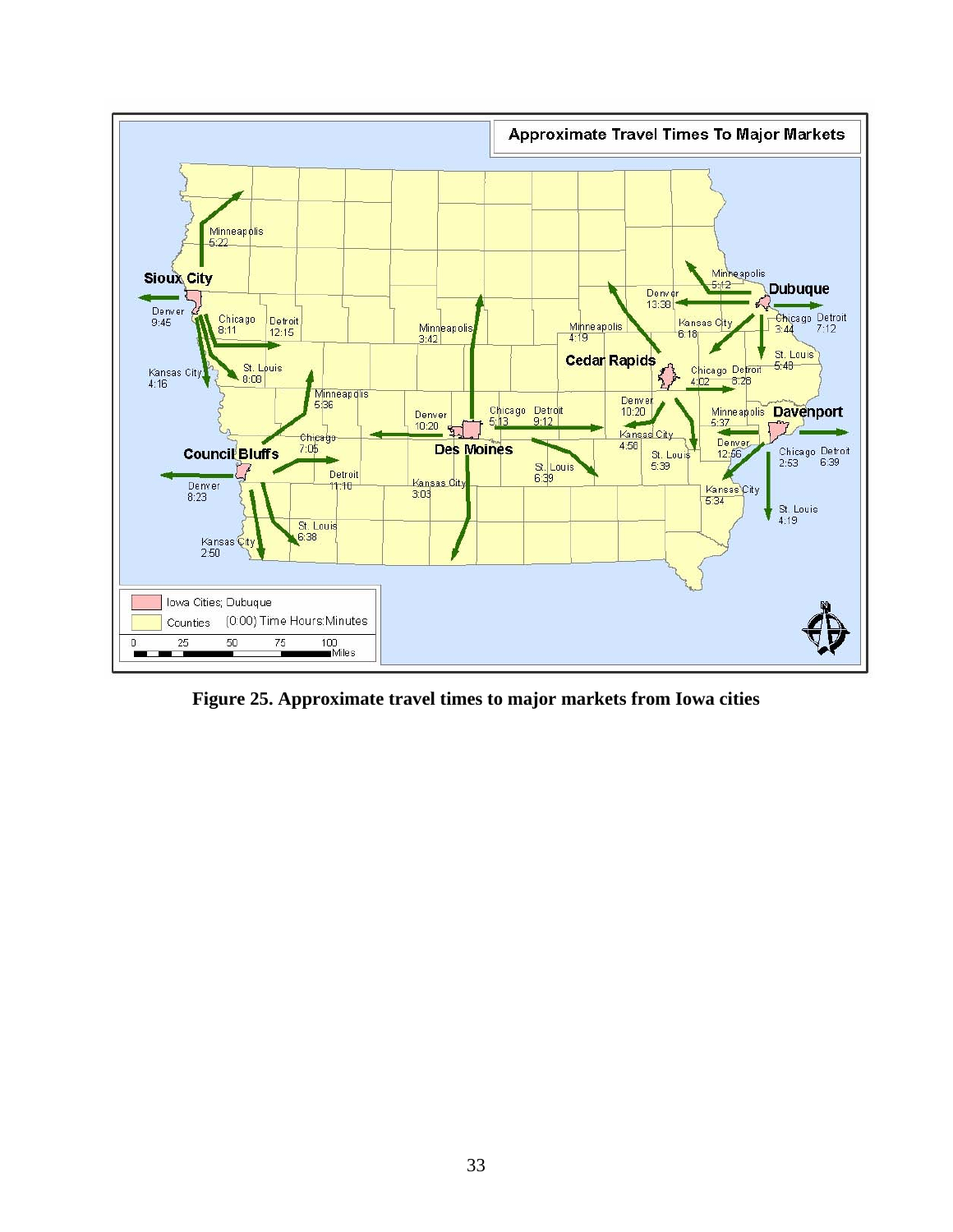## <span id="page-41-0"></span>**Total Jobs within One-fourth of a Mile from a Fixed Route Public Transit System**

## *What this Performance Measure Means*

The total jobs within one-fourth of a mile from a fixed route transit system indicate how well the current routes serve the jobs in Iowa. Since many Iowa jobs are outside cities that have transit systems, it may appear that only a small portion of the jobs are served.

## *Why this Performance Measure is Important*

The total jobs within one-fourth of a mile from a fixed route transit system are important because of the relationship between walking distance and transit routes. A person walking three miles per hour can walk one-fourth of a mile in five minutes. Therefore, jobs within this distance can be considered within a reasonable walking distance of a fixed transit route and, therefore, are served by the system. If a job is within this walking distance, an automobile is less of a necessity.

## *Recent Data and Interpretation*

The available, accurate data on jobs is at the level of the census block group; therefore, determining the number of jobs within this given distance is somewhat difficult. There may be many jobs within a census block group that are near fixed transit routes, but many others in the same census block group well outside the one quarter-mile distance. The census block groups selected to be within one-fourth of a mile from transit routes had at least 50% of their area within this distance.

Approximately 414,000 of Iowa's 1.47 million jobs are within one-fourth of a mile from fixed route transit systems. This means that over 28% of the jobs in Iowa are within a five-minute walk of a fixed transit route. Of the 72% of jobs that are not within this distance, most are located in the rural areas of the state.

As shown in Figure 26 (GeoGraphics Laboratory; GeoLytics Inc.), the percentages change when looking only at census block groups within metropolitan statistical areas (MSA). Over 40% of the jobs in these areas are within one-fourth of a mile from a fixed route transit system. Twenty of Iowa's 99 counties are considered to be in MSAs.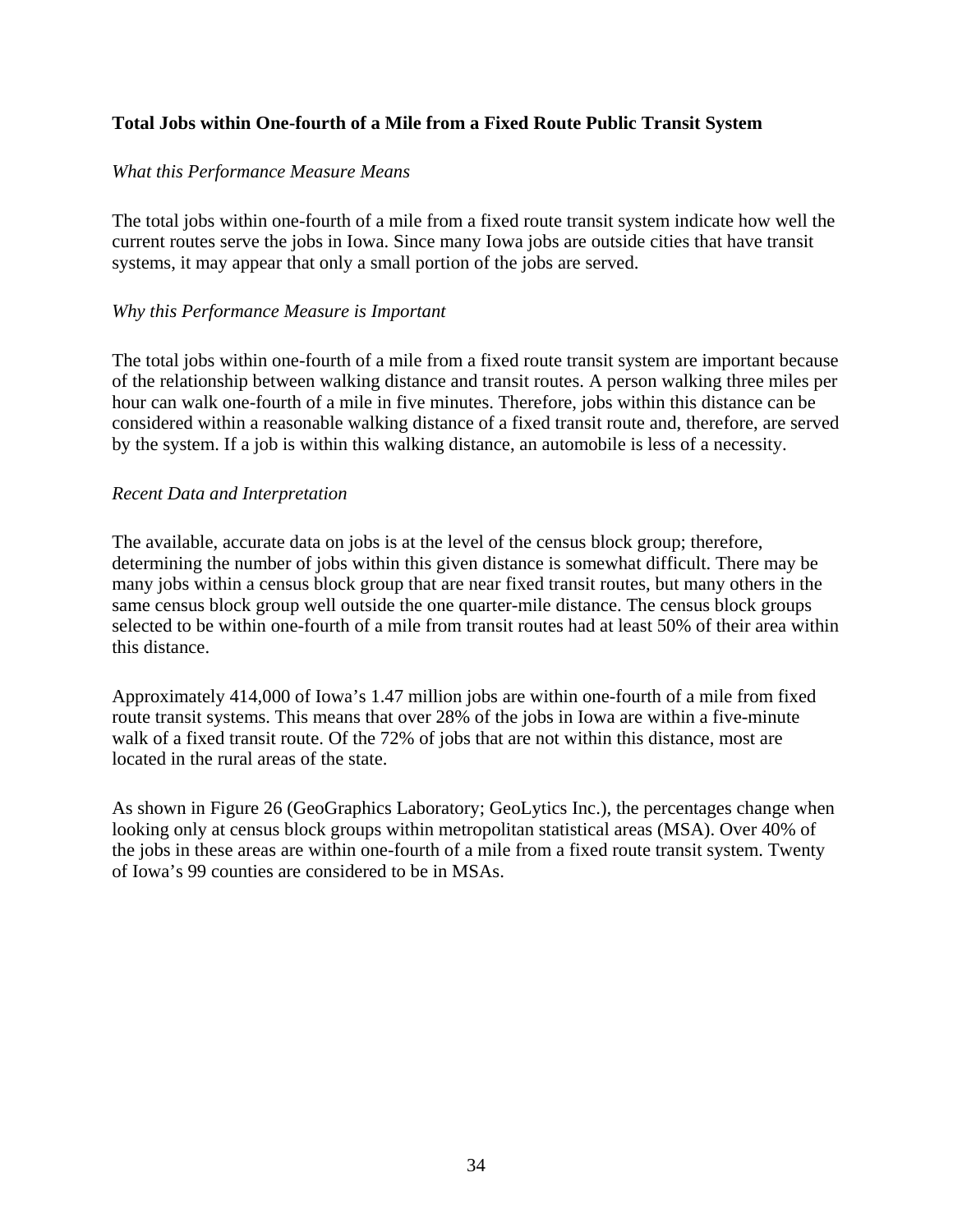<span id="page-42-0"></span>

**Figure 26. Percent of Iowa jobs within one-fourth of a mile from a fixed route transit system**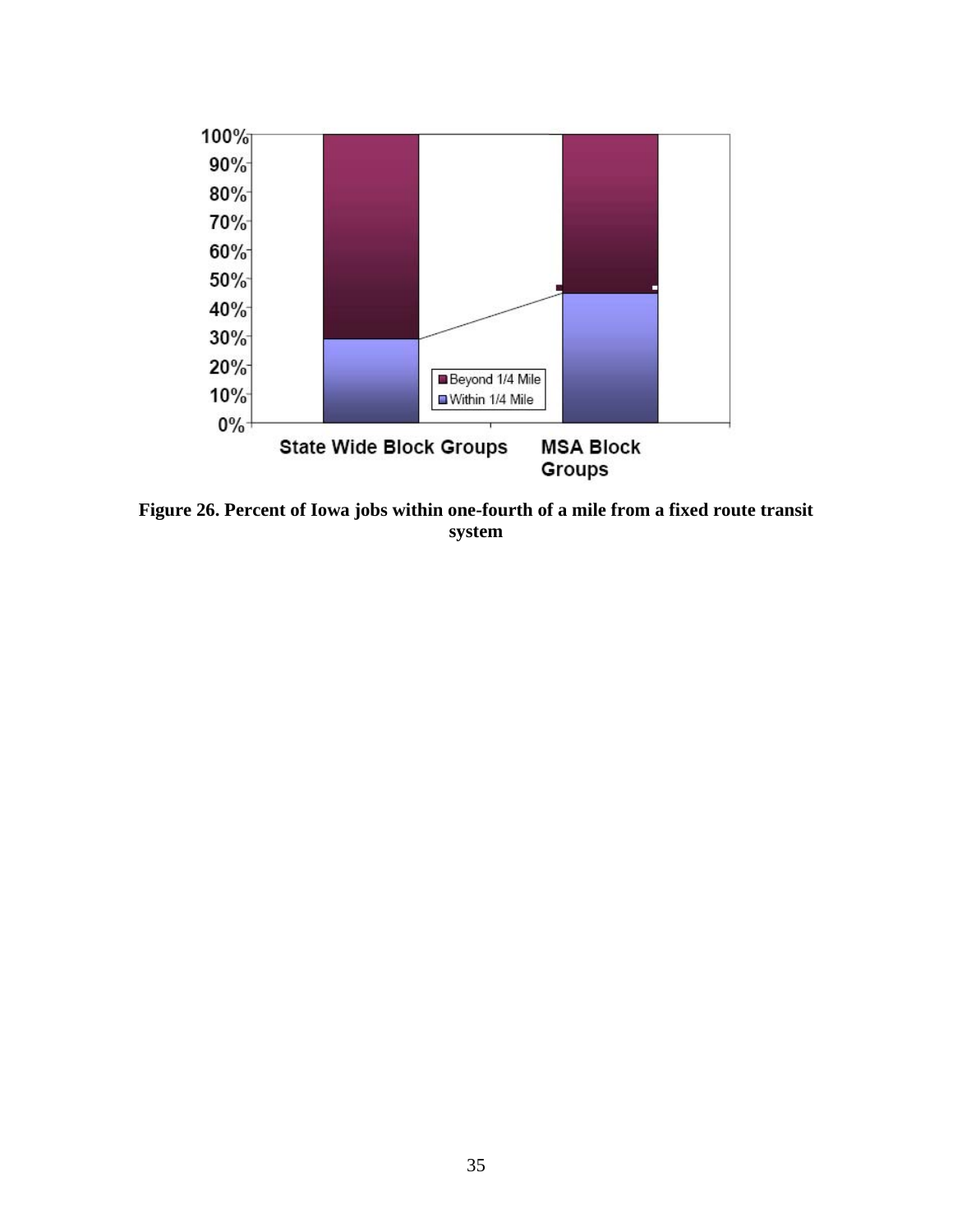## <span id="page-43-0"></span>**Percent of Railroad Track-Miles Able to Handle 286,000-Pound Cars**

## *What this Performance Measure Means*

The percent of track-miles able to handle 286,000-pound cars is a measure of quality of life that is created by comparing the track-miles that can carry this weight to those that cannot.

## *Why this Performance Measure is Important*

The percent of track-miles able to handle 286,000-pound cars is a measure of efficiency for railroad companies that operate in Iowa. The figure of 286,000 pounds is critical because as train cars become increasingly heavier, it is likewise increasingly important for Iowa railroads to be able to carry these loads. If some track is unable to handle cars with heavier weights, trains must travel significantly slower over the rails.

## *Recent Data and Interpretation*

There are 4,057 track-miles in Iowa. Of these, 3,164 are able to carry 286,000-pound cars, which leave 893 track-miles incapable of carrying 286,000-pound cars. See the map in Figure 28. This means that approximately 78% of the track-miles in Iowa can handle the critical weight, as shown in Figure 27 (Iowa DOT, Office of Rail Transportation). Additionally, less than onefourth of the track-miles would need improvements to achieve this ability.



**Figure 27. Percent of track-miles able to handle 286,000-pound cars**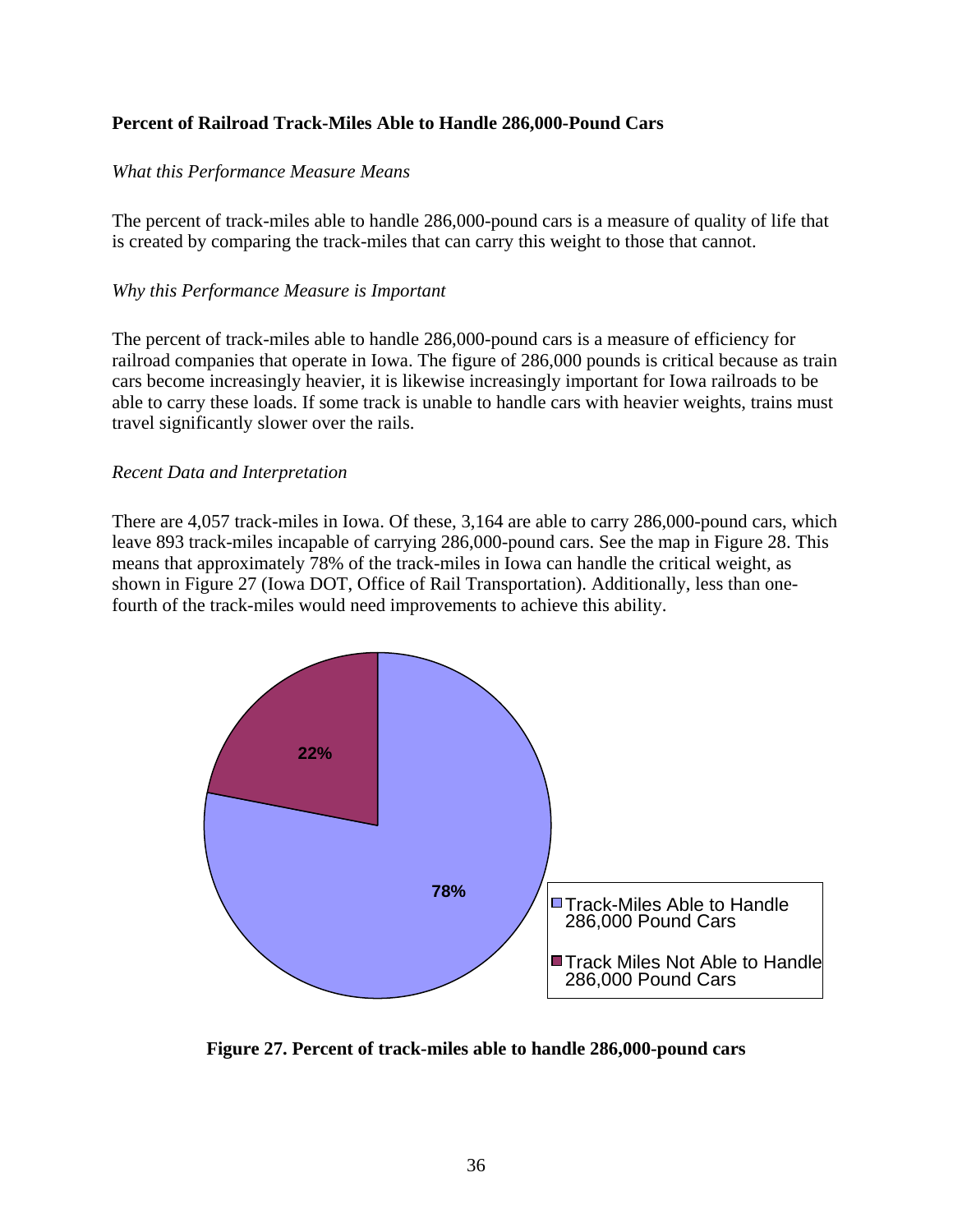<span id="page-44-0"></span>

**Figure 28. Track in Iowa unable to handle 286,000-pound cars**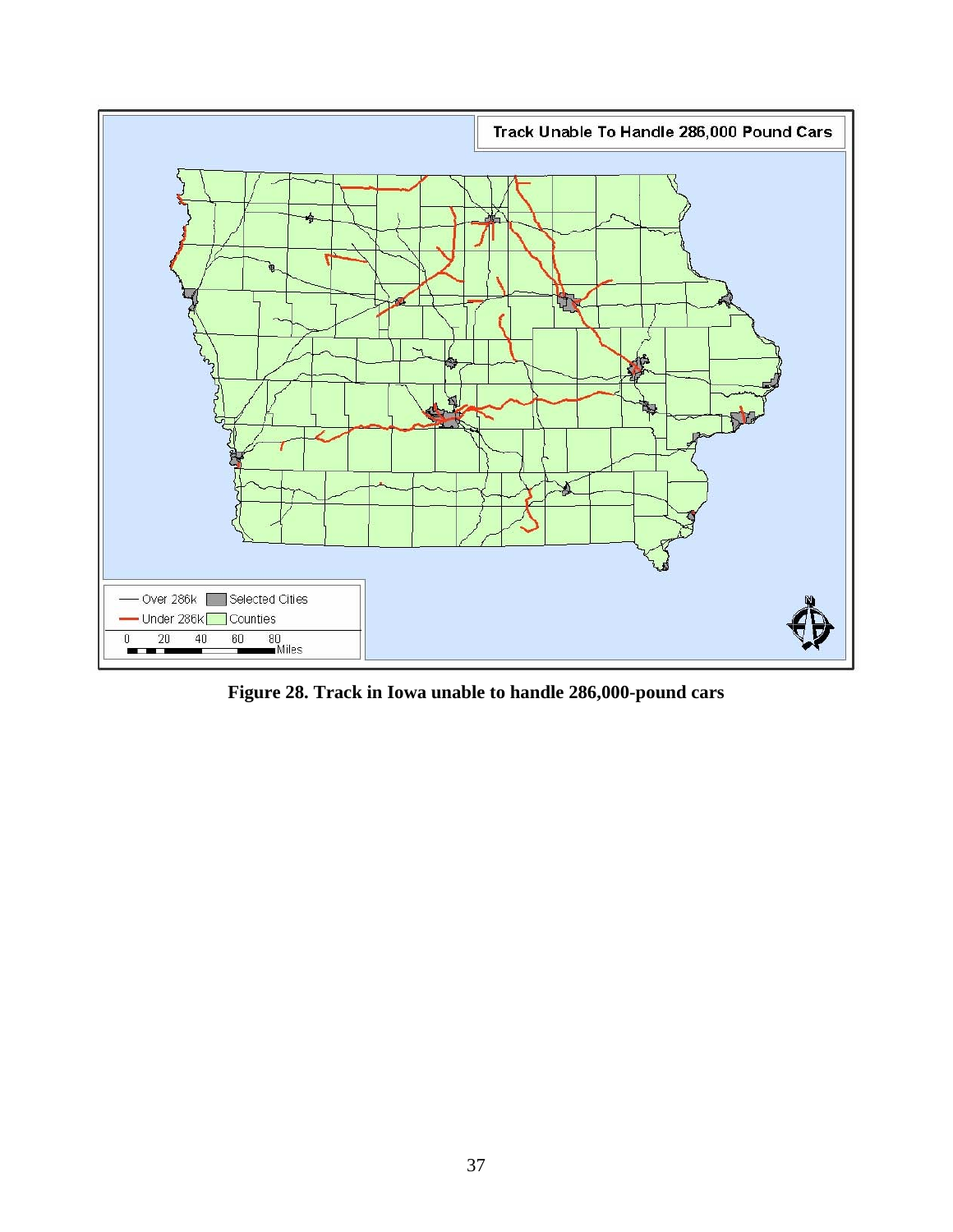## <span id="page-45-0"></span>**Percentage of Railroad Track-Miles Able to Operate at 30 Miles per Hour or More**

## *What this Performance Measure Means*

The percentage of track-miles able to operate at 30 mph or more measures the speed of freight movement across and around Iowa. This measure compares track that can operate at this desired speed with track that cannot.

## *Why this Performance Measure is Important*

The percentage of track-miles able to operate at 30 mph or more is a measure of the quality of life in terms of Iowa railroads. With an increase in speed, companies can send and receive freight faster and more efficiently. As the percentage of track-miles able to operate at this speed increases, the freight movement around and across Iowa becomes faster and more efficient and allow companies to spend less time with freight in transit.

## *Recent Data and Interpretation*

There are currently 4,057 track-miles in Iowa. Of these, 1,982 can operate at 30 mph or more, which leaves 2,075 track-miles that operate at speeds less than 30 mph. See the map in Figure 30. As Figure 29 shows, slightly more than half of the track-miles in Iowa cannot operate over this given speed (Iowa DOT, Office of Rail Transportation). Most of these low-speed track miles are owned by Class III rail companies. All track in Iowa owned by the Class I companies can operate at over 30 mph; in fact, most of this track can operate at 49 mph or more.



**Figure 29. Percent of track-miles able to operate at 30 mph or more**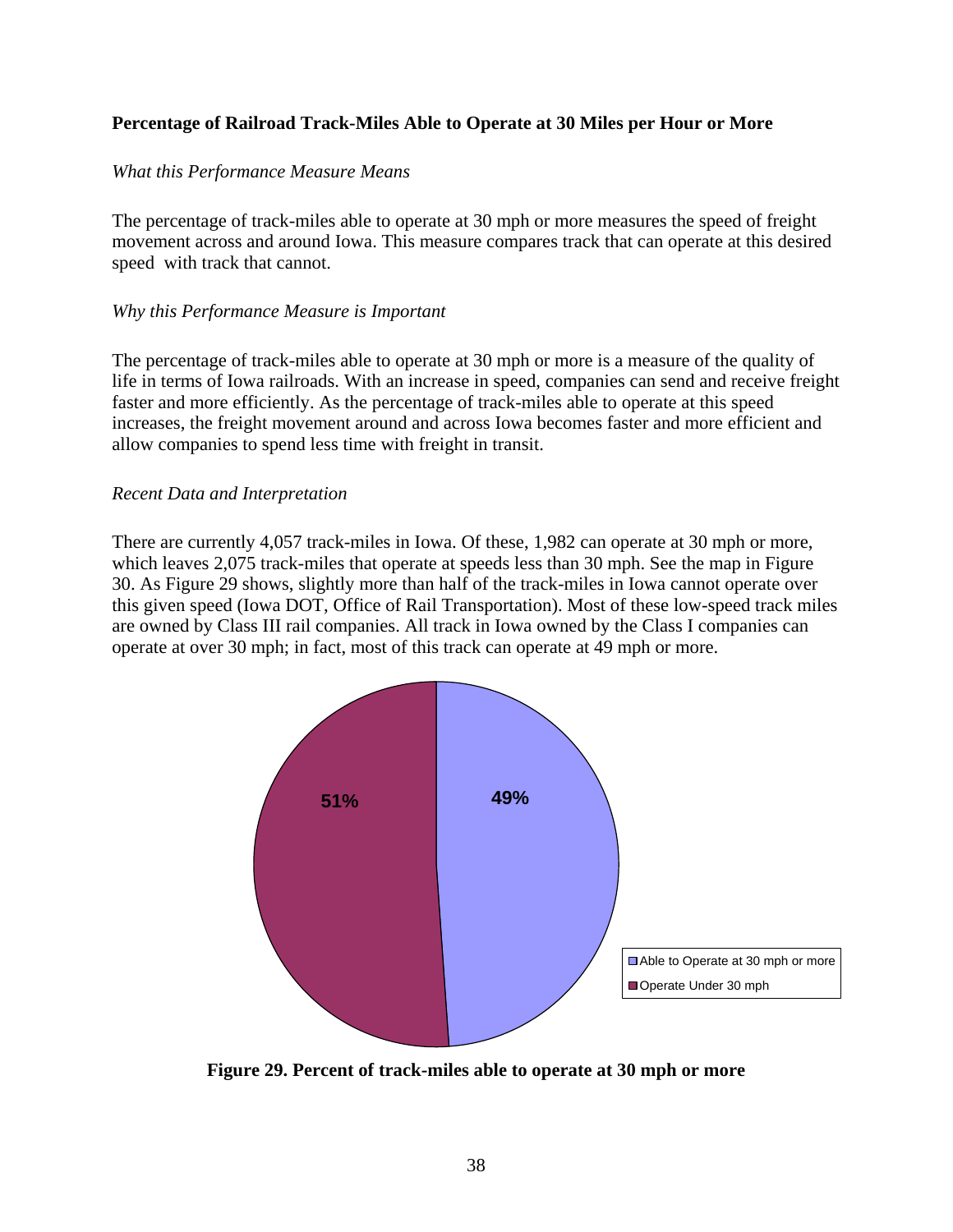<span id="page-46-0"></span>

**Figure 30. Railroad track speeds in Iowa**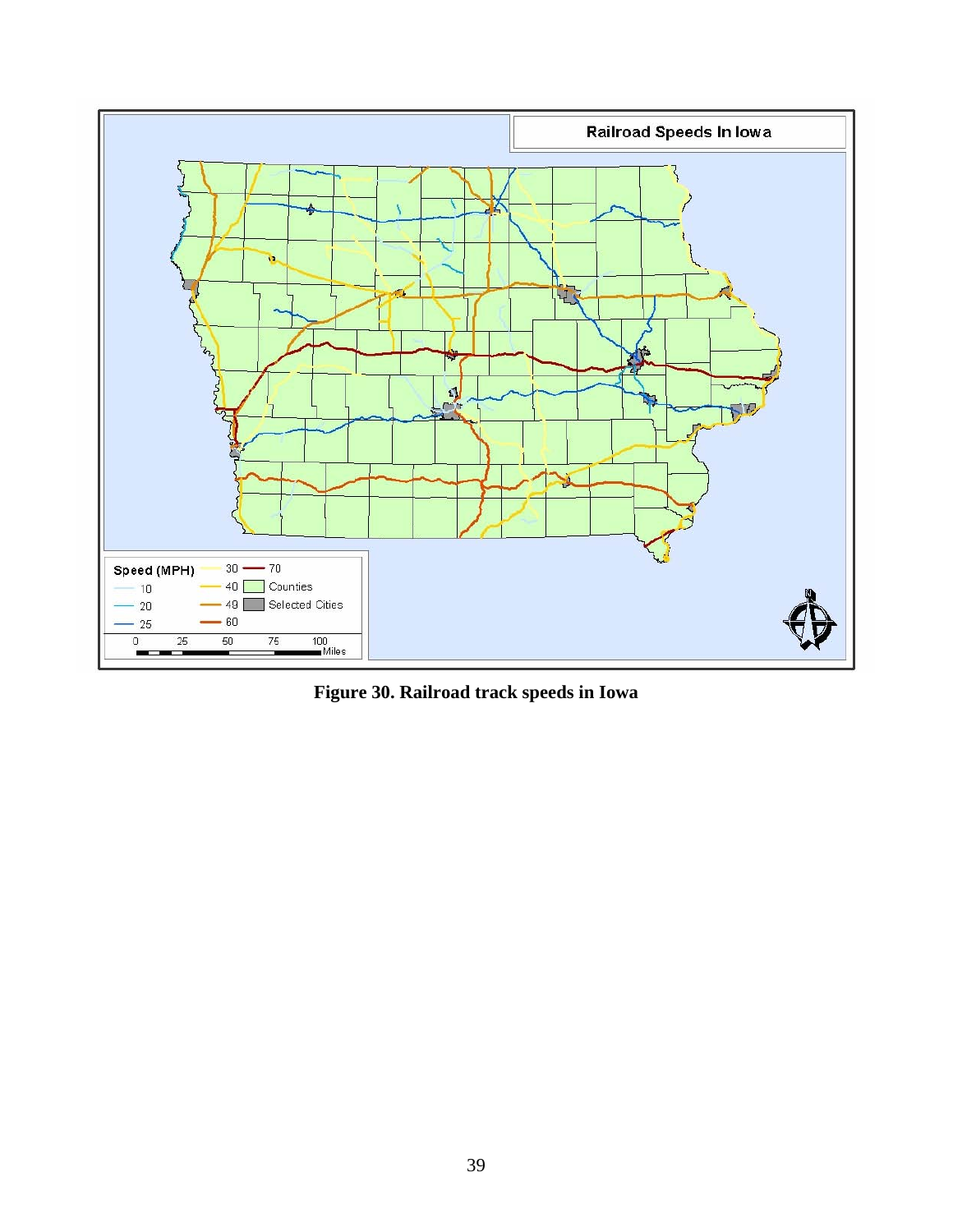## <span id="page-47-0"></span>**Rail Fuel Use per Ton-Mile**

## *What this Performance Measure Means*

In 2003, there were nearly 14.7 billion ton-miles across Iowa. A ton-mile describes one ton of freight traveling one mile on railroad track. Rail fuel use per ton-mile is the number of gallons of fuel it takes to move one ton of freight one mile.

## *Why this Performance Measure is Important*

Rail fuel use per ton-mile measures the efficiency of the railroad companies operating in Iowa. With lower fuel consumption, operating costs and air pollution decrease.

#### *Recent Data and Interpretation*

In 1985, there were approximately 4.45 billion ton-miles in Iowa, which means that ton-miles in Iowa have more than tripled since then. At the same time, fuel consumption has only doubled. The overall result is a fairly consistent downward trend from 1985 to 2003 in rail fuel use per ton-mile, as shown in Figure 31 (Iowa DOT, Office of Rail Transportation). Iowa railroads have become considerably more energy efficient in the past 20 years. Since 1997, fuel use per tonmile has fallen by about 14% to just under one-hundredth of a gallon of fuel per ton-mile.



**Figure 31. Gallons of fuel use per ton-mile**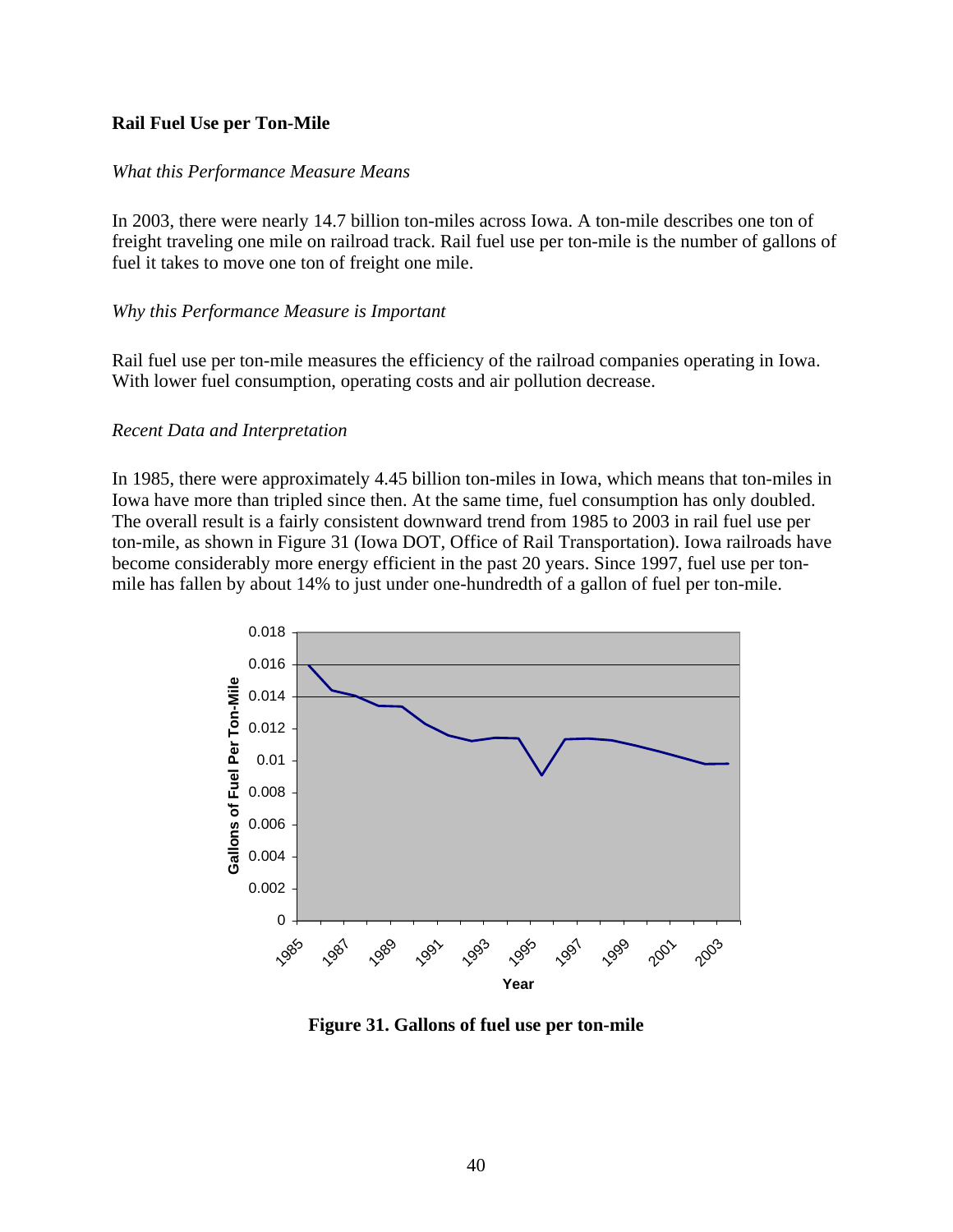## <span id="page-48-0"></span>**Population within a Two-Hour Drive of Commercial Air Service**

## *What this Performance Measure Means*

The population within a two-hour drive of commercial air service is the proportion of the population within Iowa that can drive to a commercial airport in two hours or less.

## *Why this Performance Measure is Important*

The population within a two-hour drive of commercial air service is important because it indicates the availability of air travel for Iowa's population.

## *Recent Data and Interpretation*

The data created for the Aviation System Plan show that 99.5% of the population in Iowa lives within two hours of commercial air service. Figure 32 shows the areas within two hours of major commercial air service and the areas within one hour of the remaining commercial airports. Two small portions of Iowa account for the 0.5% outside the two-hour distance. These areas exist in the northwest and southeast areas of the state.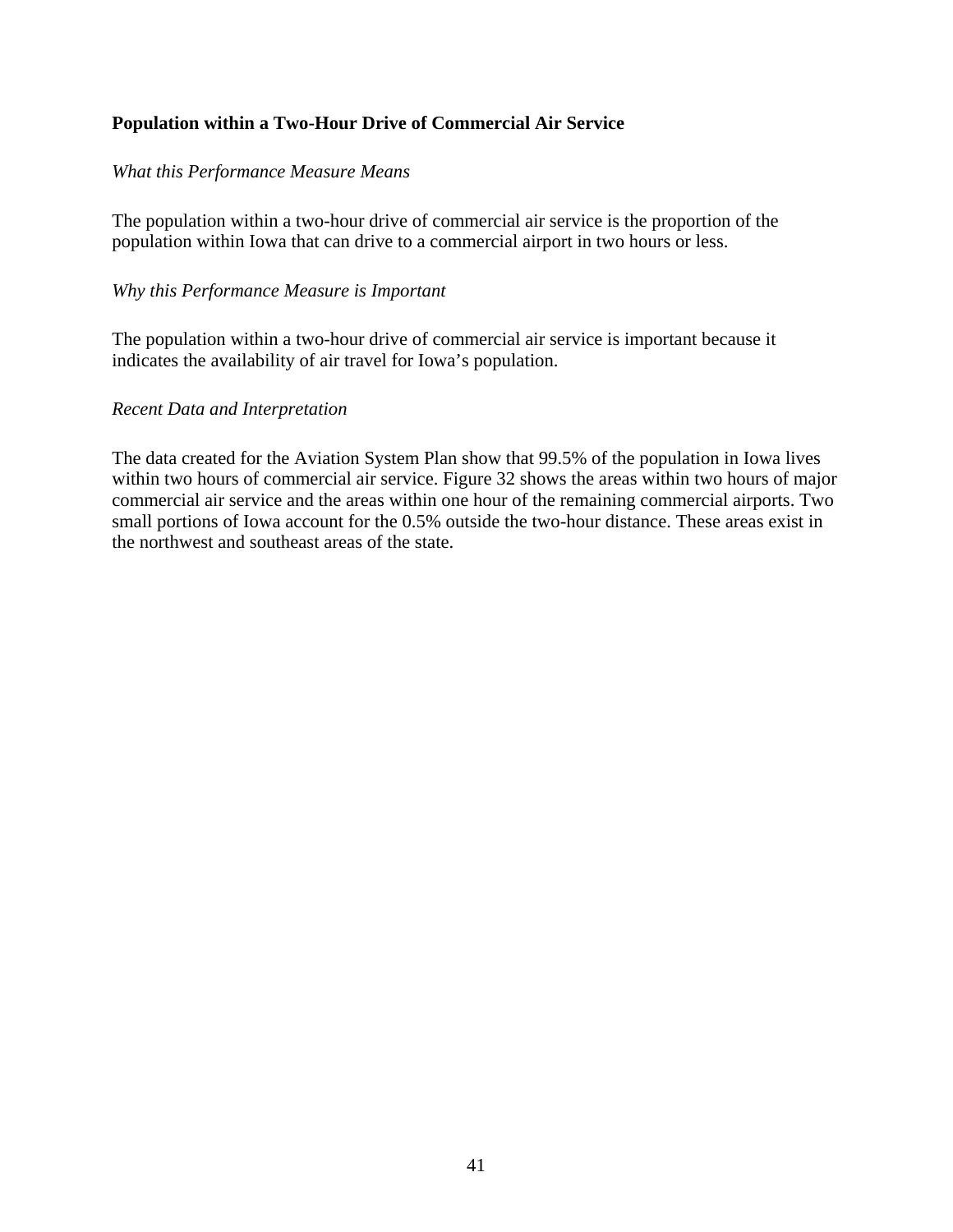<span id="page-49-0"></span>

**Figure 32. Proximity to commercial airports**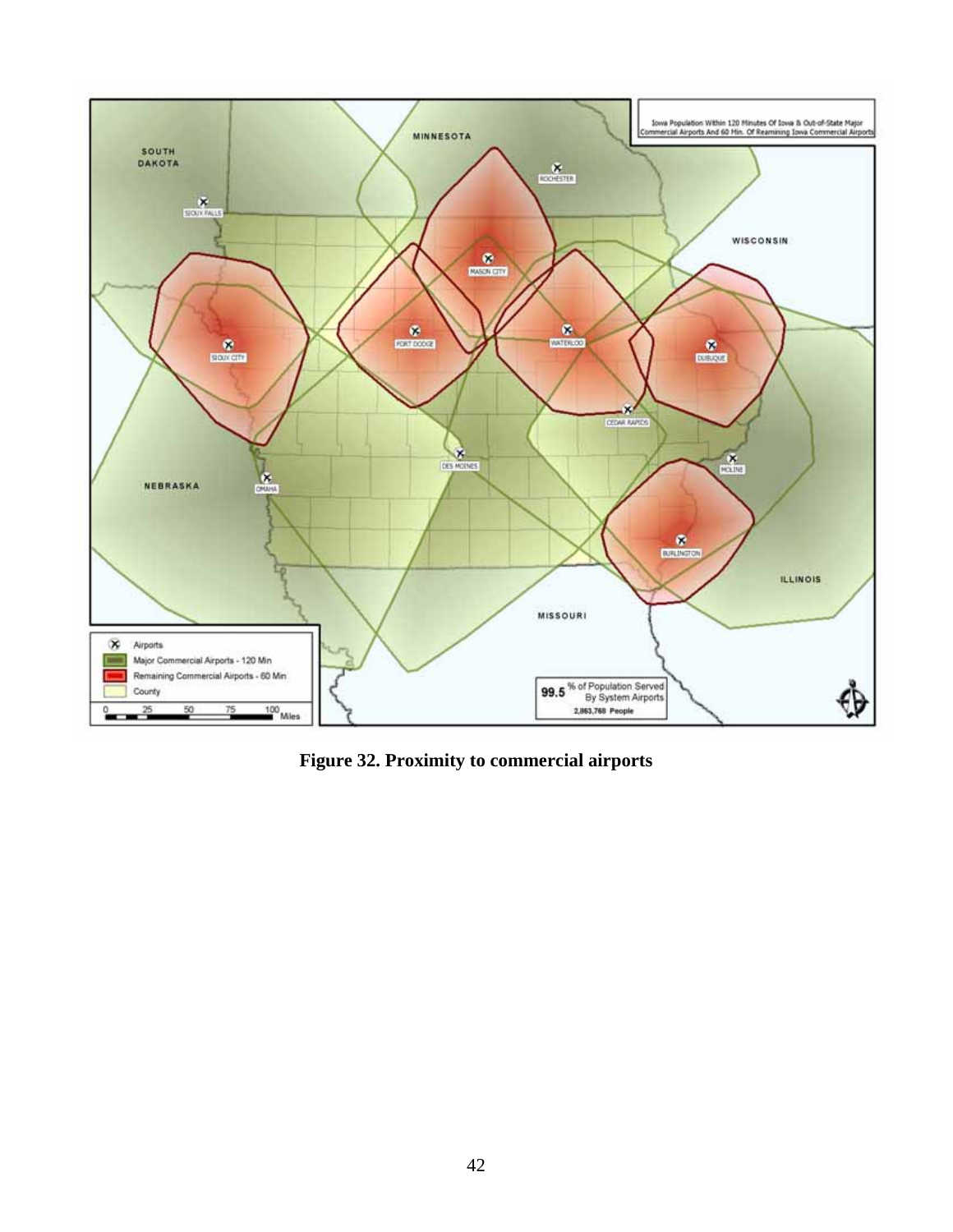## <span id="page-50-0"></span>**Communities within 30 Minutes of a General Aviation or Commercial Airport**

## *What this Performance Measure Means*

This performance measure indicates the incorporated cities in Iowa that are within a 30-minute drive from a general aviation or commercial service airport. In determining the linear distance, it is assumed that the motor vehicle is traveling at right angles and traveling at an average of either 45 or 55 mph. These assumed speeds resulted in radii of 15.9 and 19.4 miles, respectively.

#### *Why this Performance Measure is Important*

The percent of communities within 30 minutes of a general aviation or commercial service airport is important because the figure indicates quality of life. It is desirable to travel shorter distances for the opportunities and advantages associated with these aviation facilities.

## *Recent Data and Interpretation*

Iowa has 954 incorporated cities within its boundaries. All but one of these cities is within 30 minutes of a general aviation or commercial service airport, according to the 55 mph assumption. See the map in Figure 33 (Iowa Department of Natural Resources). When the average speed is decreased to 45 mph, a total of 11 cities fall outside the given distance. In terms of percentages, 99.9% of Iowa communities are within 30 minutes of these airport facilities when the average speed is 55 mph, and 98.8% of Iowa communities are within the given distance when the average speed is 45 mph.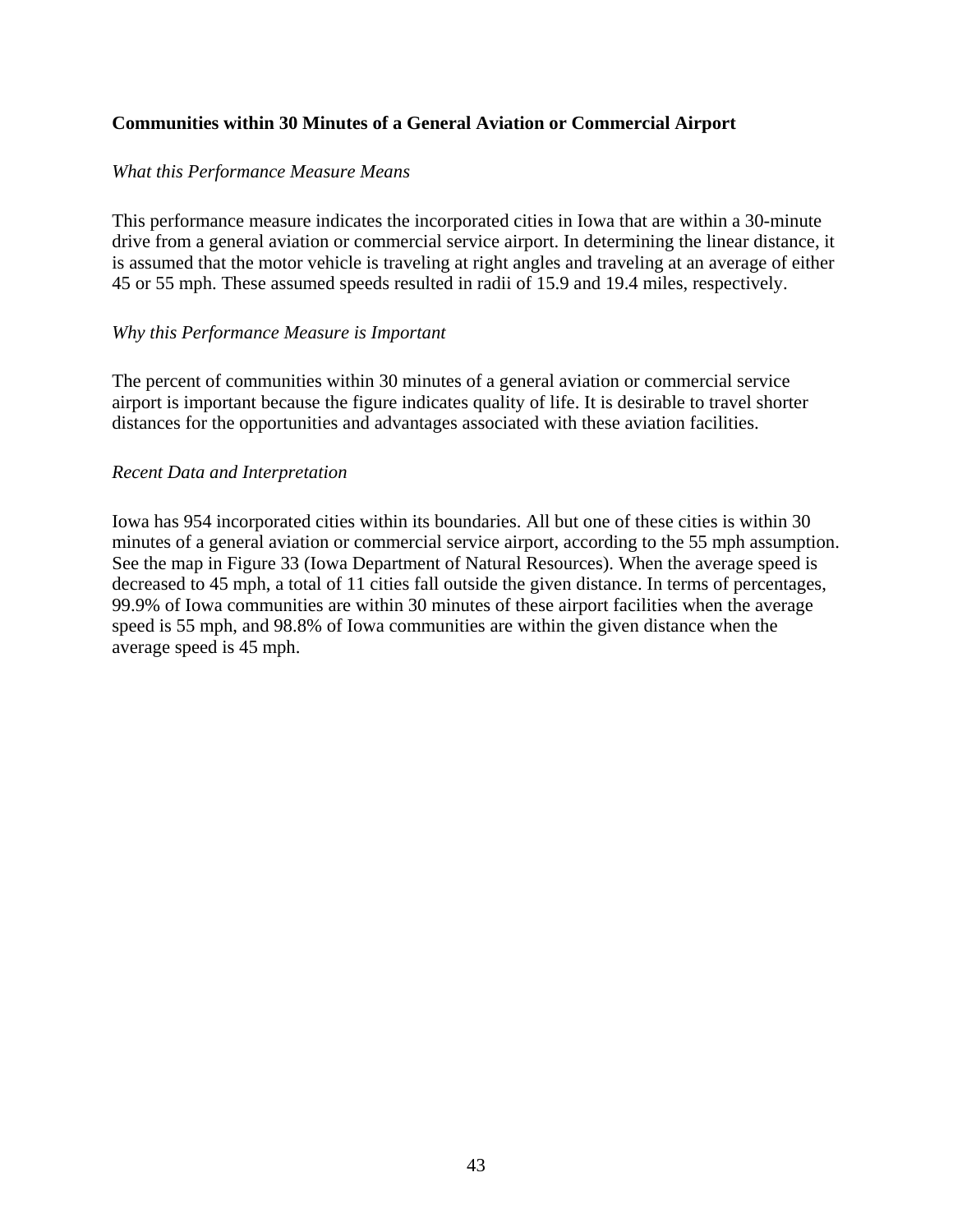<span id="page-51-0"></span>

**Figure 33. Iowa communities within 30 minutes of an airport**